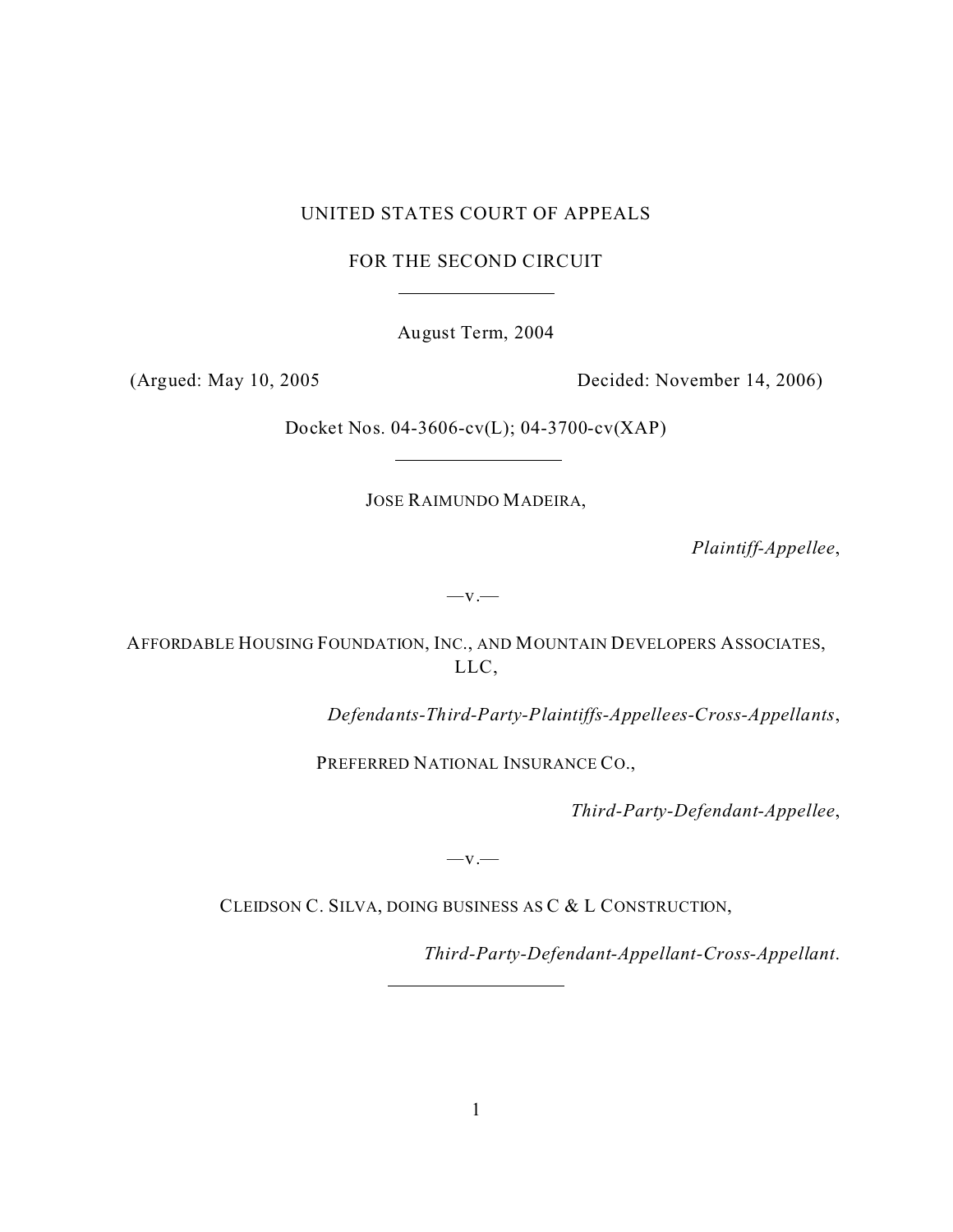Before:

## FEINBERG, WALKER, JR., and RAGGI, *Circuit Judges.*

Appeal from a judgment of the United States District Court for the Southern District of New York (Colleen McMahon, *Judge*), entered after a jury trial, which (1) awarded Jose Raimundo Madeira, an undocumented alien, lost earnings calculated partially by reference to United States pay rates as compensation for disabling personal injuries attributable to defendants' violation of New York Labor Law § 240(1), and (2) apportioned that award among defendants and Madeira's direct employer based on relative negligence.

 $\overline{a}$ 

AFFIRMED.

- GARTH S. WOLFSON, Cornelius A. Mahoney, Mahoney & Keane, LLP, *and* Ginarte, O'Dwyer & Winograd, New York, New York, *for Plaintiff-Appellee Jose Raimundo Madeira*.
- DONALD J. FEERICK, JR., New City, New York, *for Defendant-Third-Party-Plaintiff-Appellee-Cross-Appellant Mountain Developers Associates, LLC.*
- DENNIS LYNCH, Dorfman, Lynch & Knoebel, Nyack, New York, *for Defendant-Third-Party-Plaintiff-Appellee-Cross-Appellant Affordable Housing Foundation, Inc.*
- JOSEPH M. GLATSTEIN, Williamson & Williamson, P.C., New York, New York, *for Third-Party Defendant-Appellee Preferred National Insurance Co*.
- DAVID SAMEL, Jeffrey Samel & Partners, New York, New York, *for Third-Party-Defendant-Appellant-Cross-Appellant Cleidson C. Silva, d/b/a C & L Construction*.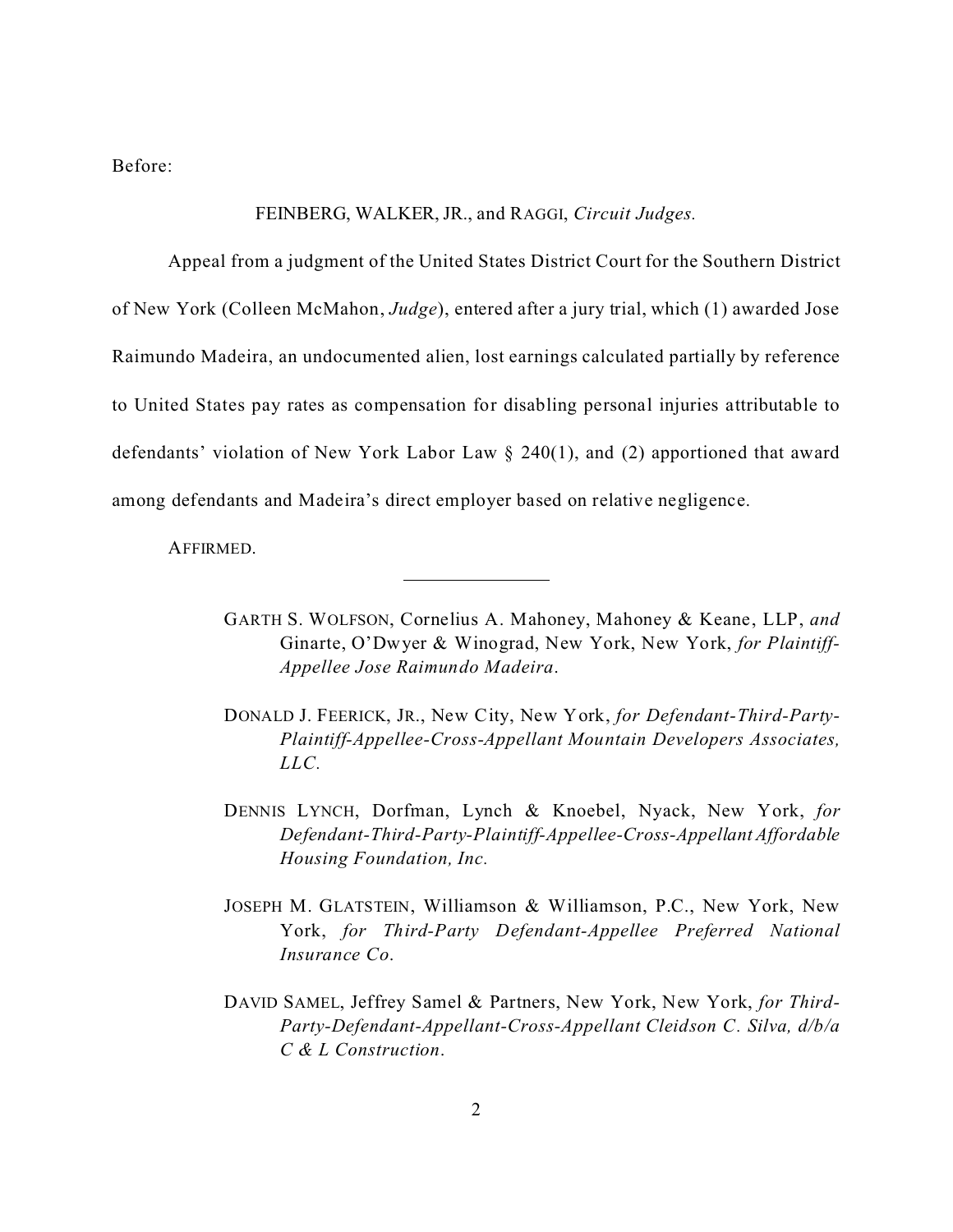## REENA RAGGI, *Circuit Judge*:

Cleidson C. Silva, doing business as C & L Construction ("C & L"), Affordable Housing Foundation, Inc. ("Affordable"), and Mountain Developers Associates, LLC ("Mountain"), appeal from a final judgment entered on May 7, 2004, after a jury trial, at which plaintiff Jose Raimundo Madeira, an undocumented alien worker, was awarded compensatory damages for lost earnings, as well as out-of-pocket expenses and pain and suffering, as the result of physical injuries attributable to defendants' violation of New York Labor Law § 240(1). Defendants Affordable and Mountain had unsuccessfully moved in the district court for judgment notwithstanding the verdict on the award of lost earnings. See Madeira v. Affordable Hous. Found., Inc., 315 F. Supp. 2d 504, 506-10 (S.D.N.Y. 2004). They argued below that federal immigration law, as articulated in the Immigration Reform and Control Act of 1986 ("IRCA"), Pub. L. No. 99-603, 100 Stat. 3359, codified as amended in scattered sections of 8 U.S.C., and as interpreted by the Supreme Court in Hoffman Plastic Compounds, Inc. v. NLRB, 535 U.S. 137 (2002), necessarily precluded any damages award under New York law that compensated an undocumented worker for lost earnings, at least to the extent such earnings were based on pay rates in the United States rather than in the worker's native country. In pursuing this same argument on appeal, Affordable and Mountain are now joined by third-party defendant Silva.

l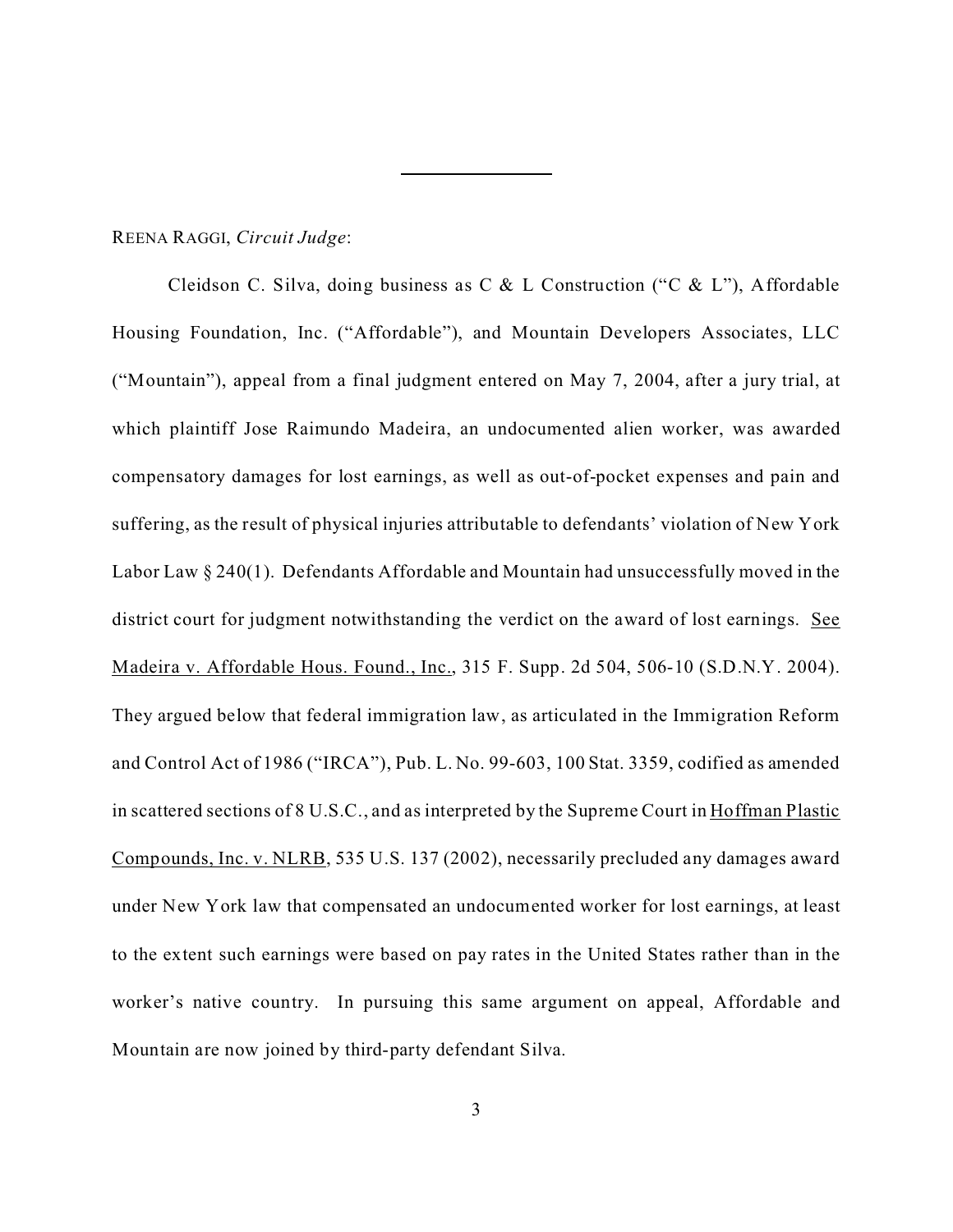In addition, Affordable and Mountain appeal district court rulings allowing the jury to apportion liability among C & L, Affordable, and Mountain; precluding evidence regarding C & L's lack of insurance; and dismissing their third-party action against Preferred National Insurance Company ("Preferred"). Silva further appeals the district court's rejection of his Rule 50(b) challenge to the jury verdict obligating him to indemnify Affordable and Mountain, arguing that the document relied on by these third-party plaintiffs to support their indemnification claim is not an enforceable contract.

For the reasons discussed herein, we conclude that federal immigration law does not clearly preempt New York State law allowing undocumented workers to recover lost United States earnings where, as in this case, (1) the wrong being compensated, personal injury, is not authorized by IRCA under any circumstance; (2) it was the employer rather than the worker who knowingly violated IRCA in arranging for the employment; and (3) the jury was instructed to consider the worker's removeability in deciding what, if any, lost earnings to compensate. Because we conclude that appellants' and cross-appellants' other arguments are also without merit, we affirm the district court judgment in all respects.

## **I. Factual Background**

In recounting the facts relevant to this appeal, we necessarily review the record in the light most favorable to the parties in whose favor the jury returned each part of its verdict. See Gronowski v. Spencer, 424 F.3d 285, 291-92 (2d Cir. 2005).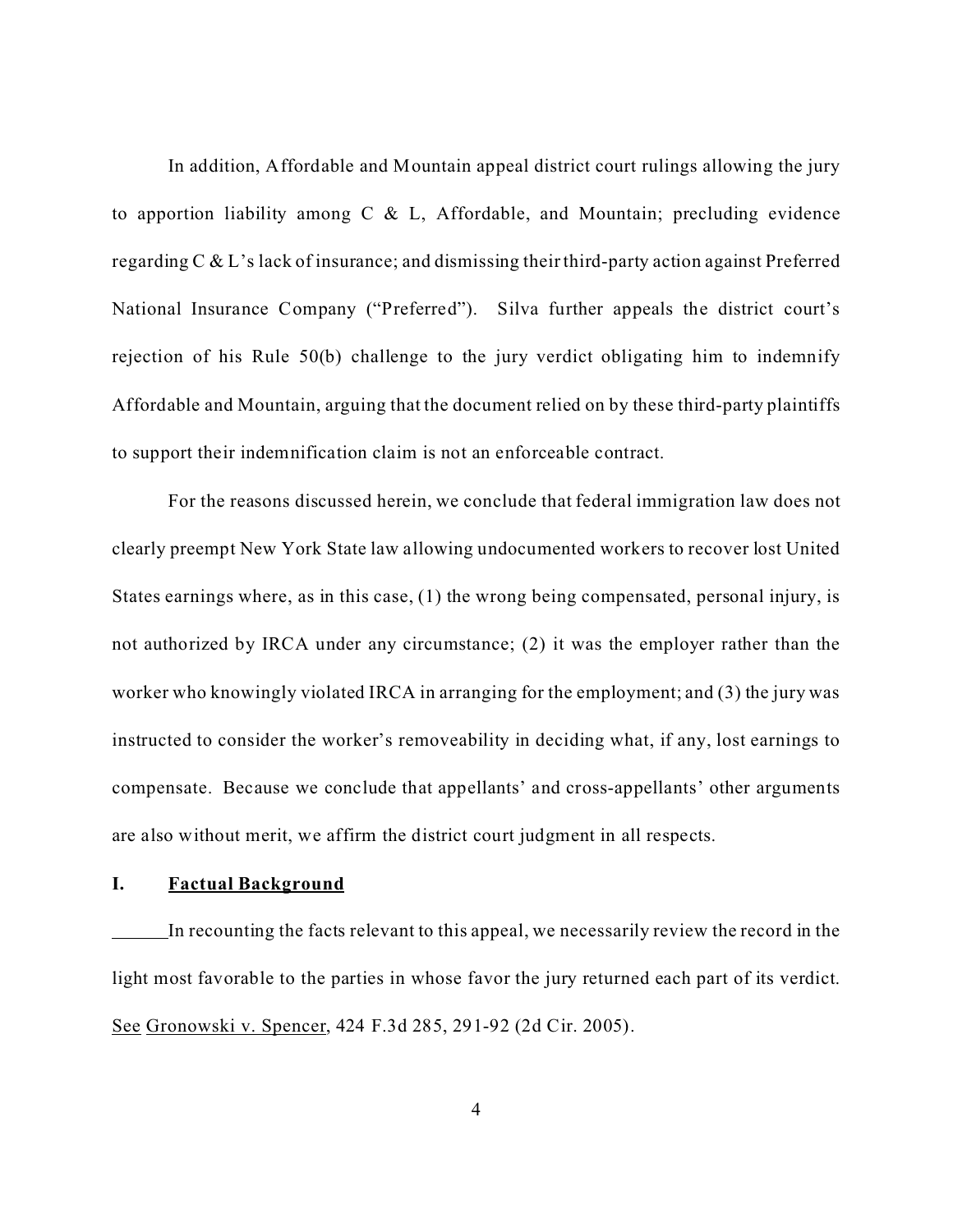## A. Madeira's Employment and Injury

Plaintiff Jose Raimundo Madeira<sup>1</sup> is a citizen of Brazil who illegally entered the United States in 1998. In Brazil, Madeira had worked in a factory earning approximately \$175 per month; he had also labored briefly on his parents' farm without formal remuneration. In the United States, Madeira fared better, working consistently as a construction laborer, largely through the efforts of his brother, Paulo Miranda. As a supervisor for C & L, Miranda had authority to hire workers to perform that party's subcontracts. In the years prior to the accident here at issue, Madeira was earning approximately \$15 per hour in the United States and working as many as 50 hours per week.

Nothing in the trial record indicates that Madeira himself used any false identification to obtain work in the United States; such action was apparently unnecessary given his brother's willingness to hire him despite knowing Madeira's undocumented status. Moreover, because Miranda acted as C & L's agent in hiring workers, his knowledge of Madeira's undocumented status can be imputed to his principal,  $C & L$ . Although Madeira was generally paid in cash for his work, he testified that he paid income taxes on his earnings by using a taxpayer identification number. No evidence was adduced to the contrary. Madeira further stated that, sometime in 2000, he attempted to legitimize his work status by

<sup>&</sup>lt;sup>1</sup> Although the plaintiff is referred to in the parties' papers alternately as "Madeira" and "Miranda," for the sake of clarity, we refer to him throughout this opinion as Madeira, consistent with the official caption on appeal. We refer to Madeira's brother, Paulo, as "Miranda," consistent with his own testimony. See Trial Tr. 32.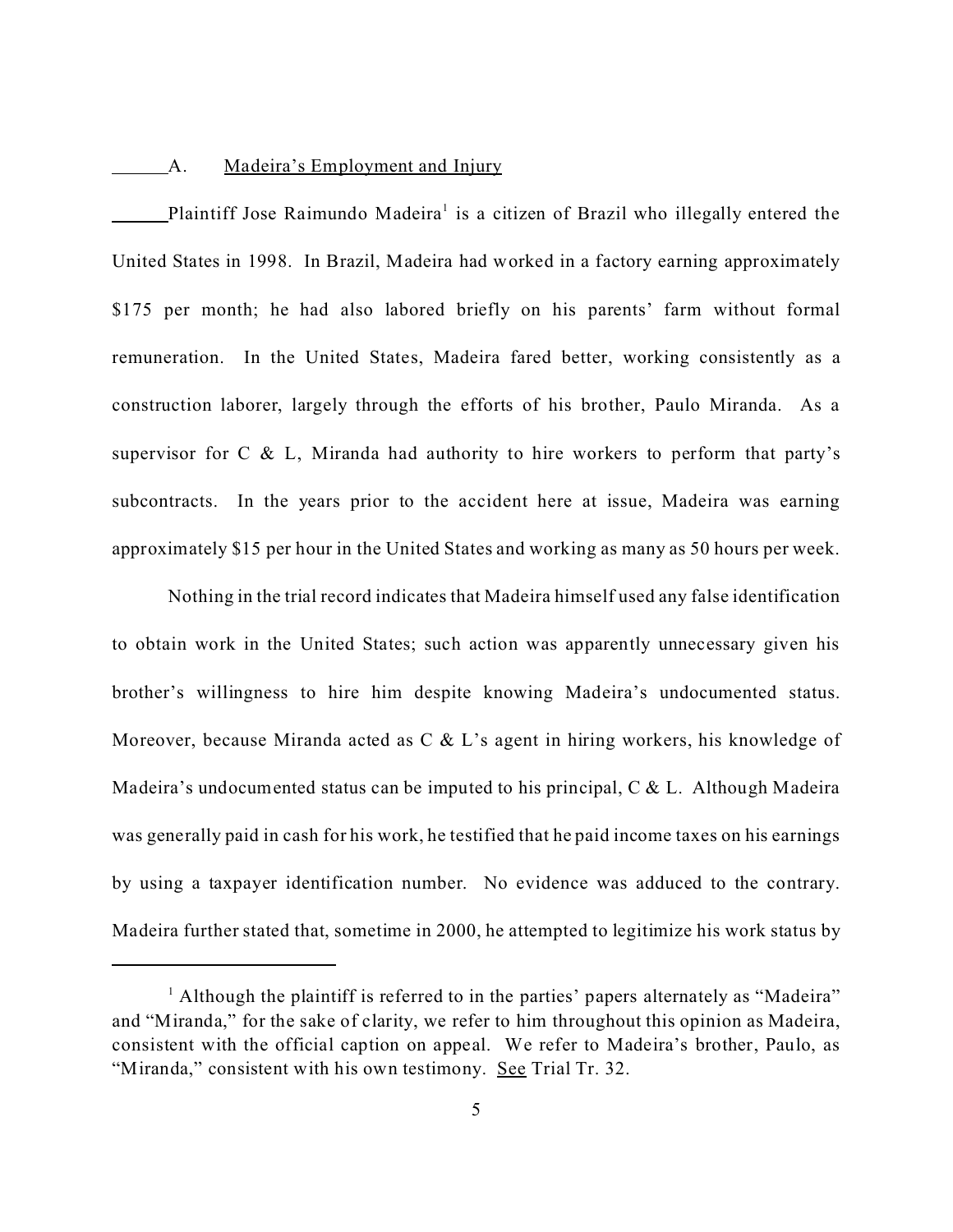applying for a Social Security card and work permit but, at the time of trial in 2004, those applications had not yet been acted on.

On June 20, 2001, while working as a roofer for C & L, Madeira fell from the top of a building at a development site in Monroe, New York, sustaining serious injuries that required four surgeries and more than three months' hospitalization. At the time of trial, Madeira was still substantially disabled, particularly in walking.

# B. The Southern District Lawsuit

Following his accident, Madeira invoked federal diversity jurisdiction to file suit in the Southern District of New York against Affordable, the owner of the construction site, and Mountain, the development's general contractor, for their alleged failure to provide adequate safety equipment at the work site in violation of New York's "Scaffold Law," N.Y. Labor Law  $§$  240(1).<sup>2</sup> In turn, Affordable and Mountain filed a third-party action for

<sup>&</sup>lt;sup>2</sup> The Scaffold Law states, in relevant part:

All contractors and owners and their agents, except owners of one and twofamily dwellings who contract for but do not direct or control the work, in the erection, demolition, repairing, altering, painting, cleaning or pointing of a building or structure shall furnish or erect, or cause to be furnished or erected for the performance of such labor, scaffolding, hoists, stays, ladders, slings, hangers, blocks, pulleys, braces, irons, ropes, and other devices which shall be so constructed, placed and operated as to give proper protection to a person so employed.

N.Y. Labor Law § 240(1) (McKinney 2002). Contractors and owners are absolutely liable for injuries caused by their violations of New York Labor Law § 240(1). See Blake v. Neighborhood Hous. Servs. of N.Y. City, Inc., 1 N.Y.3d 280, 289, 771 N.Y.S.2d 484, 489-90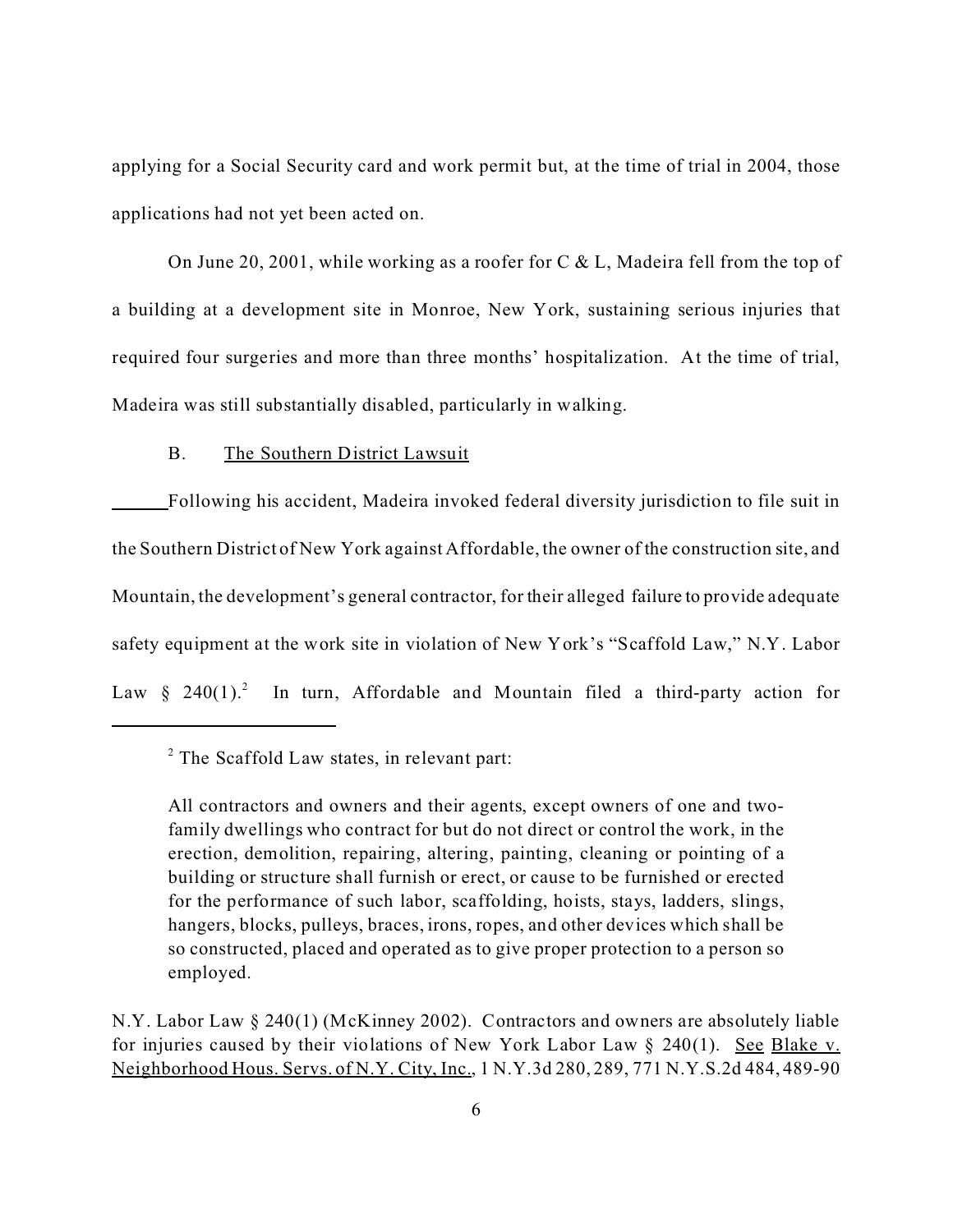indemnification against Madeira's employer, C & L, as well as against C & L's insurer, Preferred. The suit proceeded to a bifurcated trial, with the jury first deciding Madeira's § 240(1) claim and then considering Affordable and Mountain's demand for indemnification.

### 1. The Jury's Determination of § 240(1) Liability and Damages

In the first phase of trial, the jury heard testimony from Madeira; his brother Miranda who, in addition to hiring Madeira for the job, had witnessed the accident; and Jacob Sofer, the president of both Affordable and Mountain. A "vocational rehabilitation counselor" also testified on plaintiff's behalf, offering his opinion as to Madeira's dim prospects for future employment in either the United States or Brazil in light of his disability. The counselor expressed no opinion as to how Madeira's immigration status might have affected his employability in this country if he had not been injured. Nor did the defense offer any evidence indicating if or when Madeira might be required to leave the United States. The parties did, however, present conflicting medical opinion testimony about the extent of Madeira's injuries.

Following the close of the evidence, the district court instructed the jury that it was

<sup>(2003);</sup> Taeschner v. M & M Restorations, Ltd., 295 A.D.2d 598, 599, 745 N.Y.S.2d 41, 42 (2d Dep't 2002) ("Labor Law § 240(1) imposes absolute liability upon a contractor or owner who fails to provide safety devices to a worker at an elevated work site where the lack of such devices is a substantial factor in causing that worker's injuries") (citing Zimmer v. Chemung County Performing Arts, Inc., 65 N.Y.2d 513, 519, 493 N.Y.S.2d 102, 103-04 (1985)). Thus, even though Madeira was employed by C & L, he could pursue absolute liability claims against Affordable and Mountain under Labor Law § 240(1).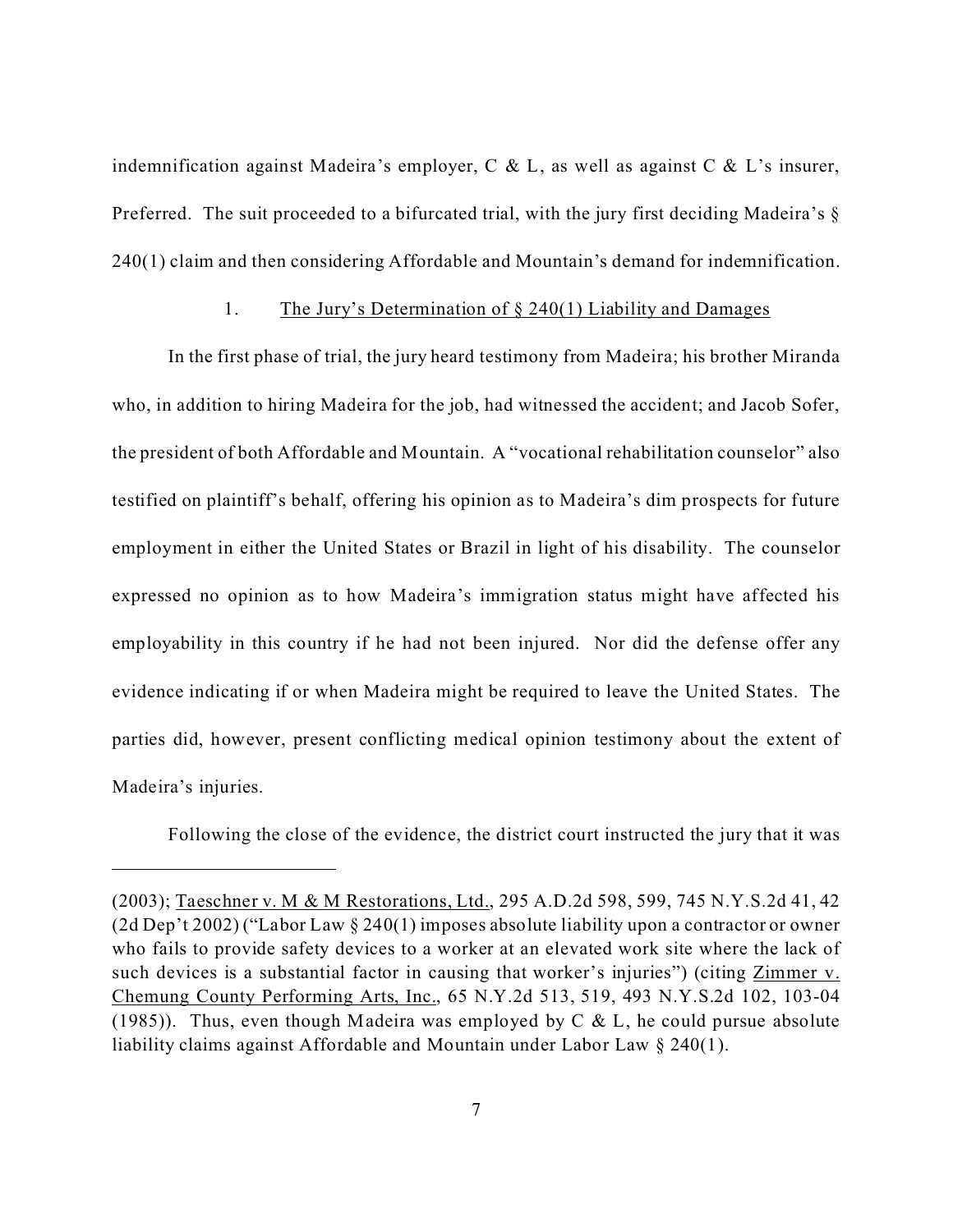not to consider Madeira's immigration status in assessing Affordable's and Mountain's liability under Labor Law § 240(1). Nevertheless, the jury was allowed to consider plaintiff's undocumented work status in awarding any compensatory damages for lost earnings.

Specifically, the court charged:

Plaintiff's status as an undocumented alien should not be considered by you when you deliberate on the issue of defendant[s'] liability under Labor Law Section 240(1). However, you may conclude that plaintiff's status is relevant to the issue of damages, specifically to the issue of lost wages which the plaintiff is claiming. You might consider, for example, whether the plaintiff would have been able to obtain other employment since as a matter of law, it is illegal for an employer in the United States to employ an undocumented alien, although of course it does happen that certain employers violate that law. If the plaintiff did not lose any income because you conclude that he would not have been able to work, and I mean not been able to work due to his alien status, you could not award him any damages for lost wages. You might also want to consider his status in determining the length of time he would continue to earn wages in the United States and in considering the type of employment opportunities that would be available to him. The fact that an alien is deportable does not mean that deportation will actually occur, but you are allowed to take the prospect of deportation into account in your deliberations.

Finally, even if you conclude that the plaintiff would be deported at some point, you could conclude that he would lose income from employment overseas if you have a basis for making that calculation. In short, it's up to you, the jury, to decide what weight, if any, to give plaintiff's alien status just as you would any other evidence. Alien status is not relevant to items of damage other than lost earnings.

Trial Tr. 462-63.

The jury proceeded to find both Affordable and Mountain liable under Labor Law

§ 240(1). It awarded Madeira \$638,671.63 in total compensatory damages, consisting of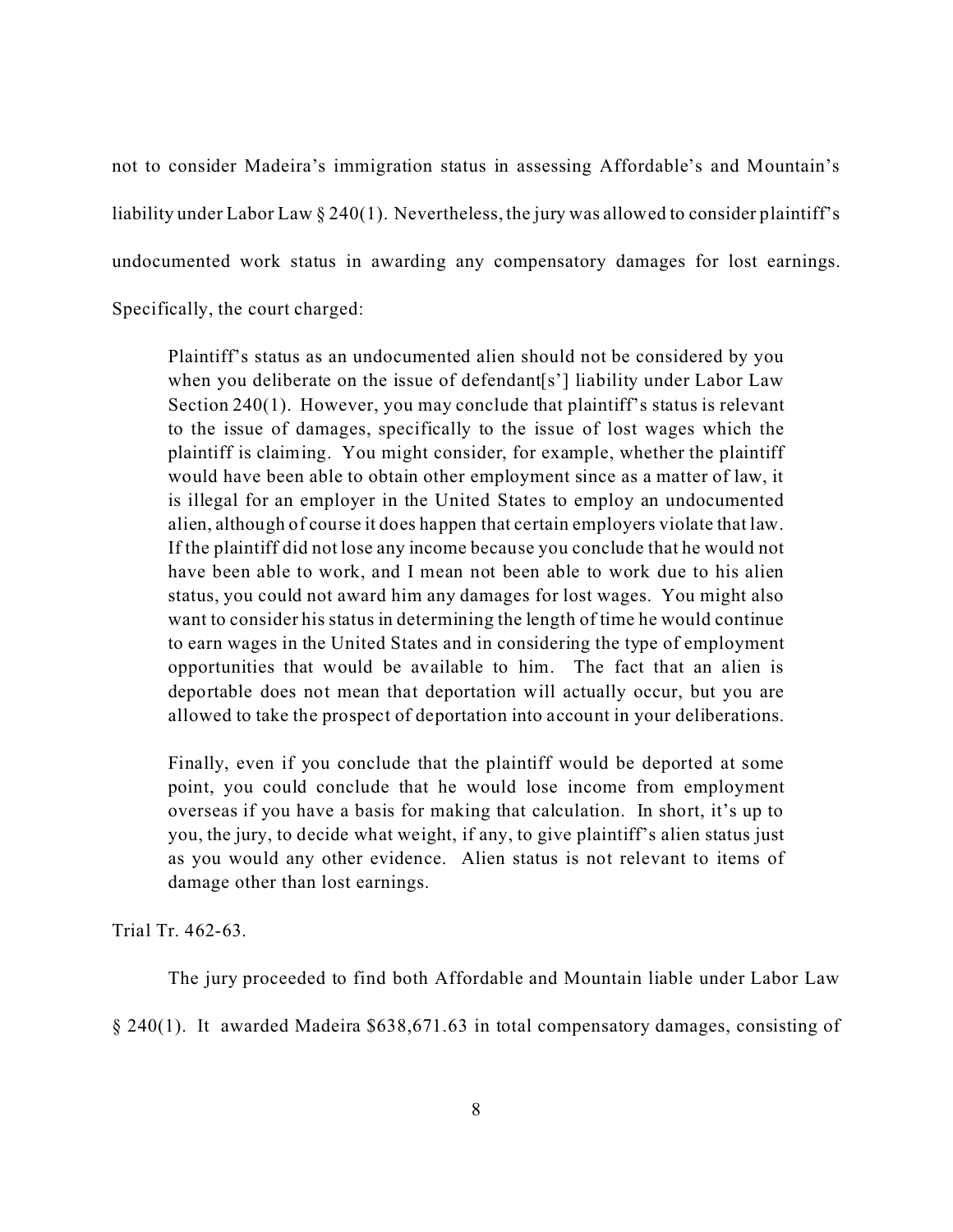\$92,651.63 in incurred expenses; \$46,000 for past pain and suffering; \$40,020 in past lost earnings; \$230,000 for future pain and suffering (over the course of forty-two years); and \$230,000 for future lost earnings (over the course of twenty-six years). Only the past and future lost earnings awards are at issue on this appeal. From the fact that the future lost earnings award represents far more than Madeira would likely have earned in Brazil in the specified twenty-six years,<sup>3</sup> but considerably less than he could have earned in the United States over the same time,<sup>4</sup> one can reasonably infer that the jury concluded that, but for his injury, Madeira would have remained and worked in the United States, but only for a limited period.<sup>5</sup>

<sup>&</sup>lt;sup>3</sup> Based on his prior earnings in Brazil of \$175 per month, Madeira's lost future earnings over twenty-six years there would have equaled only \$54,600, assuming 12 months of work per year. Thus, the \$230,000 future earnings award could not reasonably be viewed as reflecting lost earnings entirely in Brazil.

<sup>4</sup> With Madeira earning approximately \$15 per hour in the United States, a conservative estimate that he would average forty (rather than fifty) work hours per week for forty-eight weeks per year would result in lost earnings in this country over twenty-six years of \$748,800, so far in excess of the jury's award as to preclude the conclusion that the award reflected lost earnings entirely in the United States.

<sup>&</sup>lt;sup>5</sup> While various mathematical combinations of time worked in the United States and time worked in Brazil can be imagined to yield an award of \$230,000, one example would be for a jury to conclude that, but for his injury, Madeira would have remained and worked in the United States for approximately six and one-half years after judgment before returning to Brazil and working another nineteen and one-half years in that country. At \$15 per hour for a forty-hour work week over the course of six and one-half years, Madeira could presumably have earned \$187,200 in the United States; at \$175 per month over nineteen and one-half years in Brazil, Madeira could have earned \$40,950, for a total only slightly shy of the jury's \$230,000 award.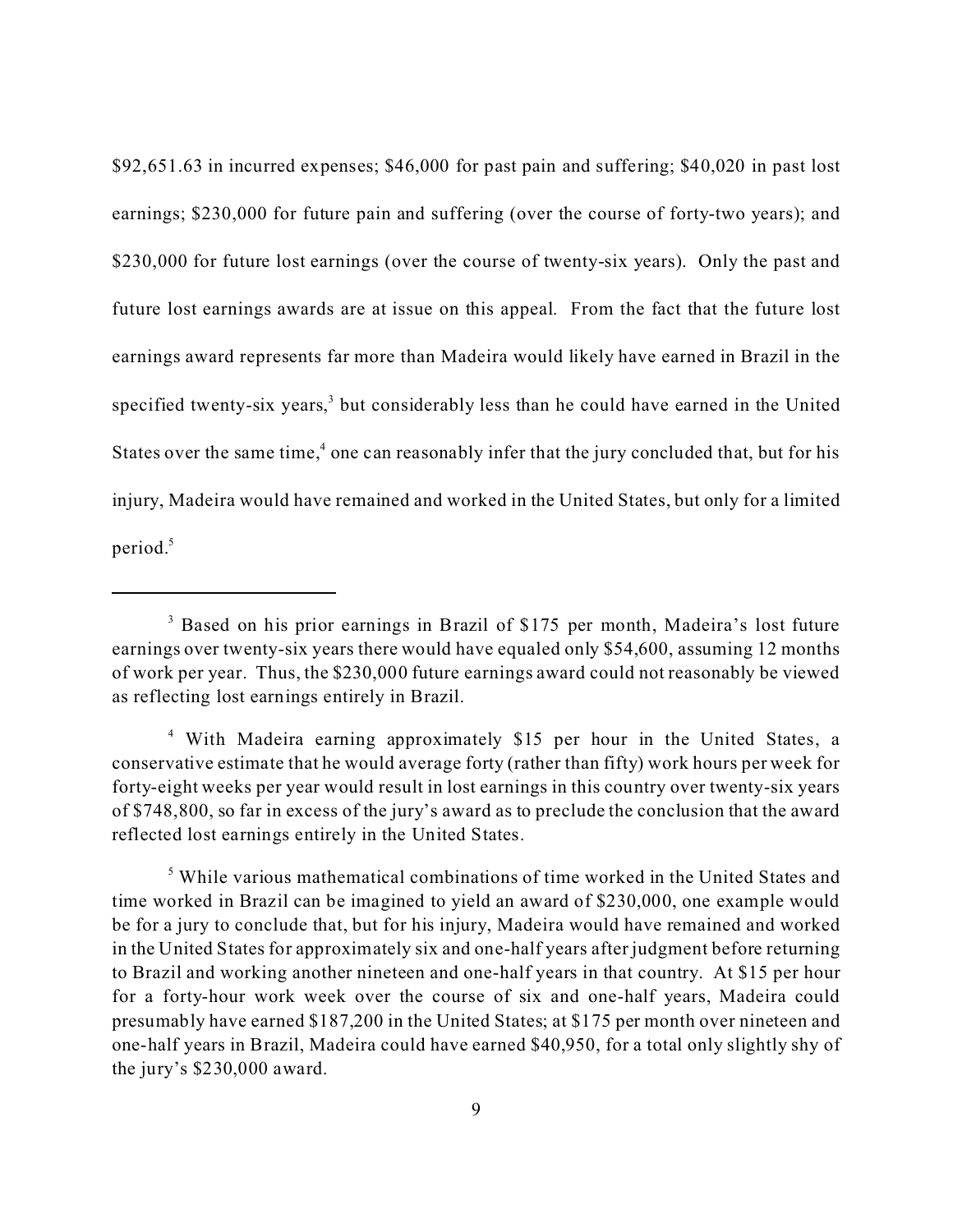### 2. The Jury Findings on Indemnification

In the second phase of the trial, the jury found that an enforceable contract existed between C & L on the one hand and Affordable and Mountain on the other, requiring C & L to indemnify Affordable and Mountain for so much of the compensation award as stemmed from  $C & L$ 's own negligence. As required by that contract, the jury apportioned liability for Madeira's injuries, holding C & L 82% liable and Mountain and Affordable each 9% liable.

#### C. Post-Verdict Rule 50(b) Motions

Following the indemnification verdict, Affordable, Mountain, and Silva all moved for relief pursuant to Federal Rule of Civil Procedure 50(b). Affordable and Mountain moved for judgment notwithstanding the verdict on four grounds: (1) Madeira was precluded from recovering lost earnings by the fact that, at the time of his accident, he was not legally eligible to work in the United States; (2) liability could not be apportioned among  $C \& L$ , Affordable, and Mountain because the jury did not find, in the first phase of the trial, that Affordable and Mountain were negligent; (3) the district court erred in precluding Affordable and Mountain from presenting proof regarding C & L's lack of insurance; and (4) the district court erred in dismissing Affordable's and Mountain's third-party action against Preferred. Meanwhile, Silva moved for a new trial, arguing that (5) no enforceable contract existed requiring C & L to indemnify Affordable and Mountain for losses resulting from Madeira's personal injuries.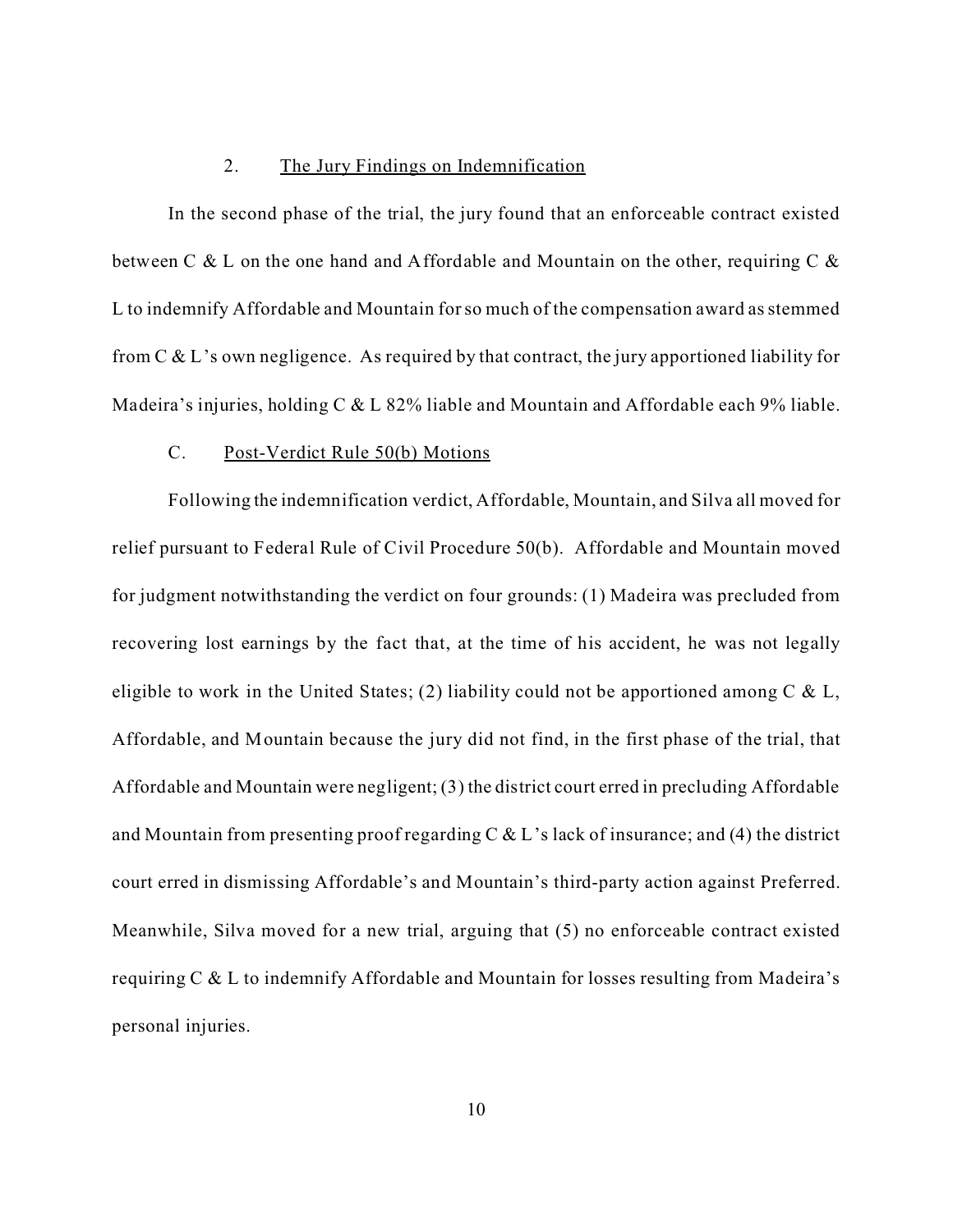The district court denied all post-verdict motions in a detailed memorandum and order dated April 22, 2004. See Madeira v. Affordable Hous. Found., Inc., 315 F. Supp. 2d 504. Silva, Affordable, and Mountain now appeal the district court's Rule 50(b) rulings as well as its final judgment.<sup>6</sup> In doing so, Silva joins Affordable and Mountain in arguing that Madeira, as an undocumented alien, was not entitled to recover lost earnings, at least not at United States pay rates.

#### **II. Discussion**

### A. Standard of Review

We review de novo a district court's denial of a post-verdict motion for judgment as a matter of law pursuant to Federal Rule of Civil Procedure 50(b). See Armstrong v. Brookdale Univ. Hosp. & Med. Ctr., 425 F.3d 126, 133 (2d Cir. 2005). In so doing, we apply the "same standard as the district court itself was required to apply." Diesel v. Town of Lewisboro, 232 F.3d 92, 103 (2d Cir. 2000). Specifically, we consider the evidence in the light most favorable to the non-moving party, giving that party the benefit of all reasonable inferences that the jury might have drawn in its favor. See id. (noting that reviewing court cannot itself "assess the weight of conflicting evidence, pass on the credibility of witnesses,

<sup>6</sup> Silva's Rule 50(b) motion for a new trial was based on a claim of insufficient evidence that he assented to the terms of the indemnification contract. See Madeira v. Affordable Hous. Found., Inc., 315 F. Supp. 2d. at 510. On this appeal, however, Silva appears to have abandoned his request for a new trial; instead, he requests judgment as a matter of law on the contested claims.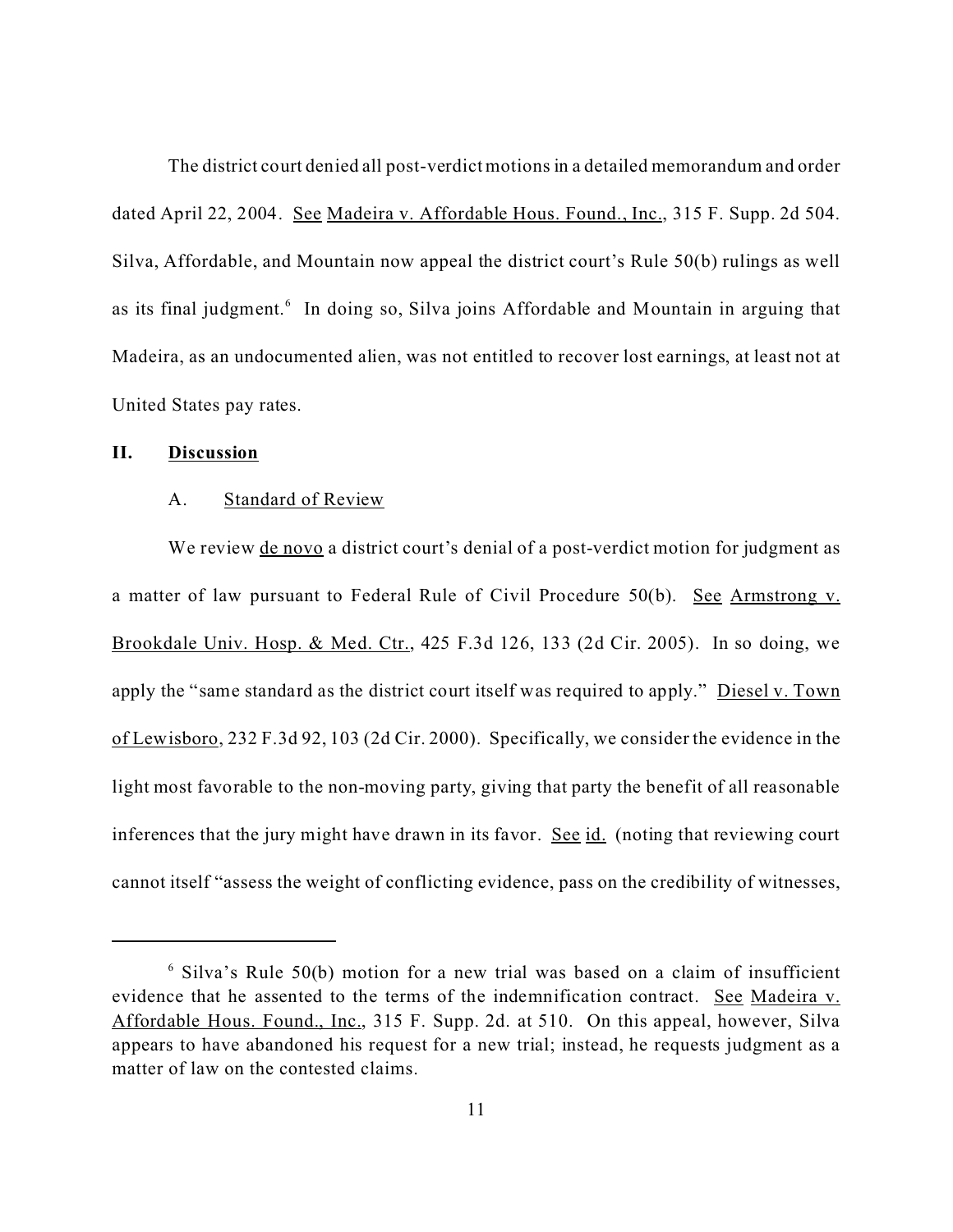or substitute [its] judgment for that of the jury"). On such a deferential review of the record, we will reverse the denial of a disappointed litigant's motion for judgment as a matter of law "'only if there is such a complete absence of evidence supporting the verdict that the jury's findings could only have been the result of sheer surmise and conjecture, or such an overwhelming amount of evidence in favor of the movant that reasonable and fair minded men could not arrive at a verdict against [the moving party]."" Id. (quoting LeBlanc-Sternberg v. Fletcher, 67 F.3d 412, 429 (2d Cir. 1995) (alteration in original)). That is not this case.<sup>7</sup>

# B. Federal Immigration Law Does Not Clearly Preempt New York State Law Allowing Undocumented Workers Injured in Construction Accidents To Recover Compensatory Damages for Lost United States Earnings

In reviewing the joint challenge raised by Affordable, Mountain, and Silva to the damages awarded Madeira in the district court's final judgment, we note at the outset that no party here disputes the fact of Madeira's injury, the jury's findings as to the relative degree of each party's negligence, or Madeira's right to be compensated for incurred expenses and past and future pain and suffering. Instead, Affordable, Mountain, and Silva (referred to collectively as "appellants" for purposes of their damages challenge) dispute only Madeira's

 $7$  To the extent Silva initially moved pursuant to Rule 50(b) for a new trial, we would review the district court's denial of that relief even more deferentially "for abuse of discretion." Tesser v. Bd. of Educ., 370 F.3d 314, 320 (2d Cir. 2004) ("A motion for a new trial ordinarily should not be granted unless the trial court is convinced that the jury has reached a seriously erroneous result or that the verdict is a miscarriage of justice" (internal quotation marks omitted)).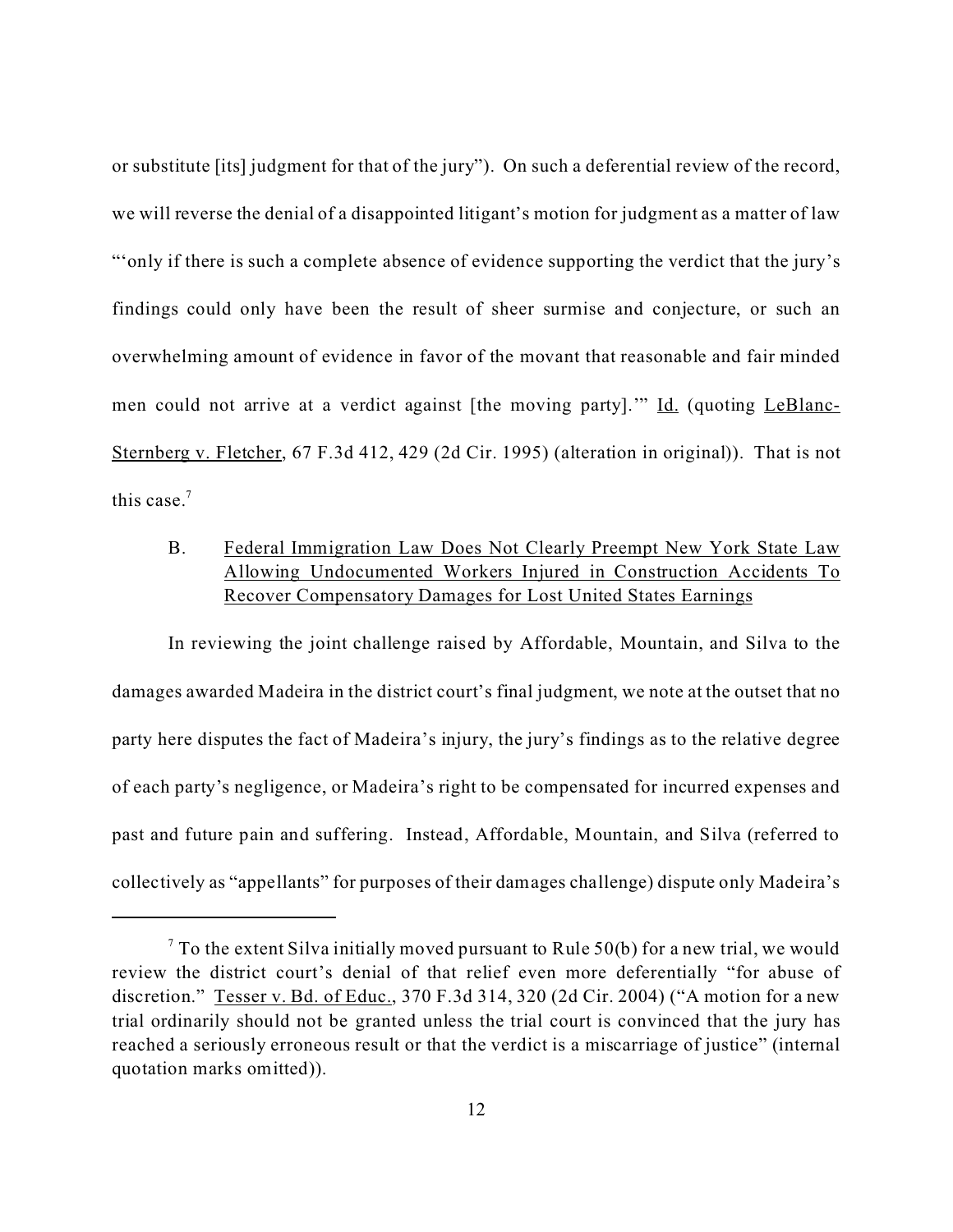recovery of lost earnings. They submit that the Supreme Court's decision in Hoffman Plastic Compounds, Inc. v. NLRB, 535 U.S. 137, required the district court to conclude that federal immigration law prohibiting the employment of undocumented aliens precludes state tort or labor law from awarding an injured undocumented worker such as Madeira compensatory damages for lost earnings at United States pay rates. Appellants submit that, if an injured undocumented worker can recover any lost earnings, it is only at the rates he could have earned in his native country.

In fact, the New York Court of Appeals this year rejected a similar Hoffman Plasticbased challenge to an undocumented alien's recovery of lost United States earnings pursuant to Labor Law § 240(1). See Balbuena v. IDR Realty LLC, 6 N.Y.3d 338, 812 N.Y.S.2d 416  $(2006)$ .<sup>8</sup> The court observed that the state legislature intended the Scaffold law to protect "all workers in qualifying employment situations – regardless of immigration status." Id. at 358, 812 N.Y.S.2d at 427. The Court specifically noted that, in Balbuena, as opposed to Hoffman Plastic, the undocumented aliens had not themselves violated federal immigration law in procuring employment. See id. Further, the Court of Appeals noted that New York law for

<sup>&</sup>lt;sup>8</sup> In so ruling, the New York Court of Appeals resolved a split that had developed between the state Appellate Division's First and Second Departments. Compare Sanango v. 200 E. 16th St. Hous. Corp., 15 A.D.3d 36, 788 N.Y.S.2d 314 (1st Dep't 2004) (holding that IRCA preempts injured undocumented workers' rights to sue under state labor law for lost United States earnings), and Balbuena v. IDR Realty LLC, 13 A.D.3d 285, 787 N.Y.S.2d 35 (1st Dep't 2004)) (same), with Majlinger v. Cassino Contracting Corp., 25 A.D.3d 14, 802 N.Y.S.2d 56 (2d Dep't 2005) (holding that compensating injured undocumented worker for lost United States earnings under state labor law does not conflict with IRCA).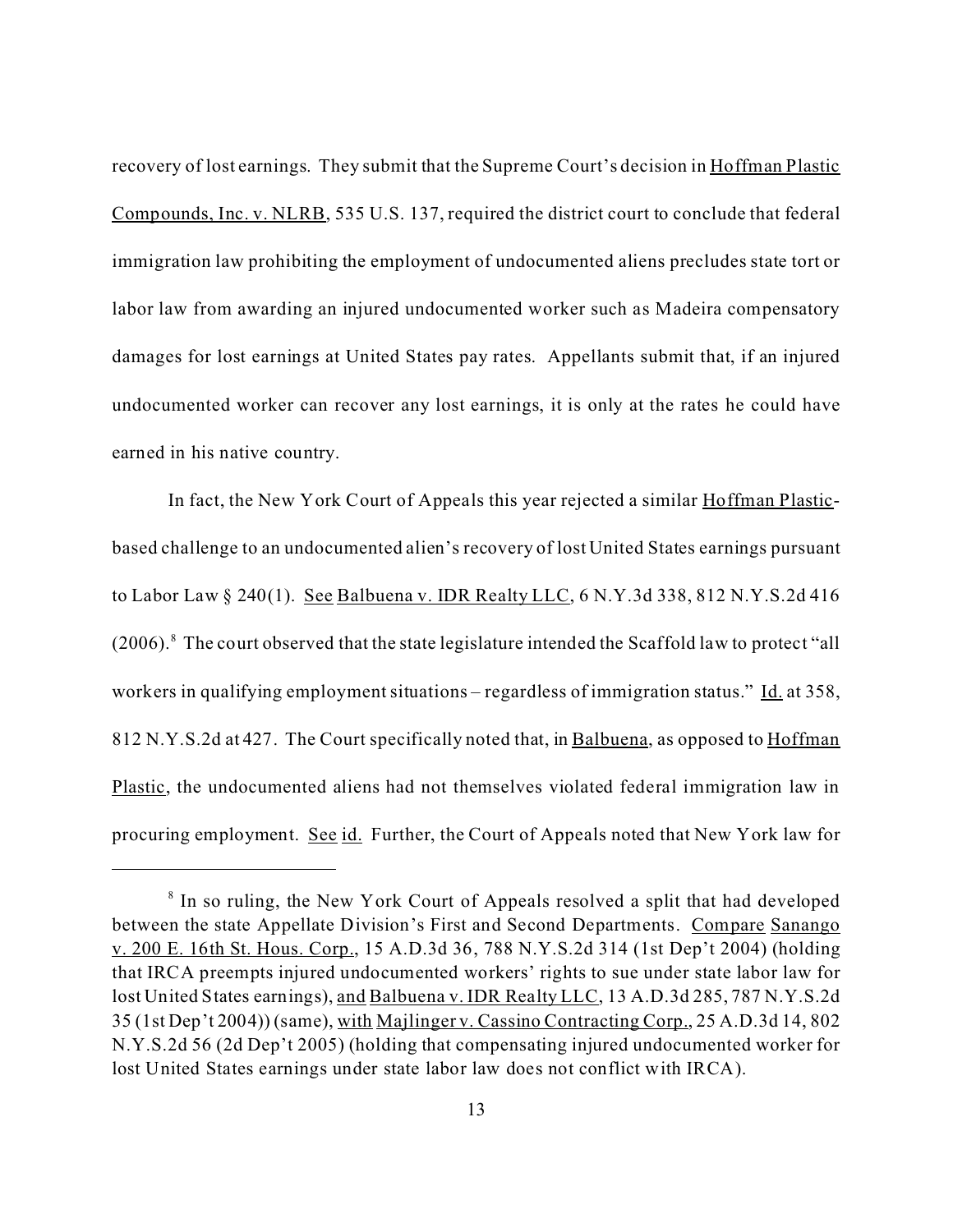compensating personal injury specifically sought to avoid any conflict with federal immigration law by instructing juries to consider the fact of a plaintiff's removeability in determining what, if any, lost United States earnings should be compensated. See id. at 362, 812 N.Y.S.2d at 429.

New York's highest court's construction of the scope of recovery allowed by its own state law plainly controls this court's reading of that law. See Commissioner v. Estate of Bosch, 387 U.S. 456, 465 (1967); Tyler v. Bethlehem Steel Corp., 958 F.2d 1176, 1190 (2d Cir. 1992). <sup>9</sup> Nevertheless, because federal preemption of state law is itself a federal question, Balbuena's reasoning and conclusion on that issue can only inform, not bind, our resolution of this appeal. Accordingly, although we reference Balbuena's reasoning in this opinion, we do so in the context of independently deciding whether IRCA, as enacted by Congress and as interpreted by the Supreme Court in Hoffman Plastic, necessarily preempts New York law to the extent the state allows injured undocumented workers to recover compensatory damages for lost earnings at United States pay rates. We conclude that where, as in this case, (1) the wrong being compensated is personal injury, conduct not authorized by IRCA; (2) it was the employer and not the worker who violated IRCA by arranging for employment; and (3) the jury was instructed to consider the worker's removeability in assessing damages, New

<sup>&</sup>lt;sup>9</sup> For example, if New York's Court of Appeals had construed state tort or labor law not to afford undocumented aliens lost earnings compensation, that construction would bind this court and obviate the need for federal preemption analysis.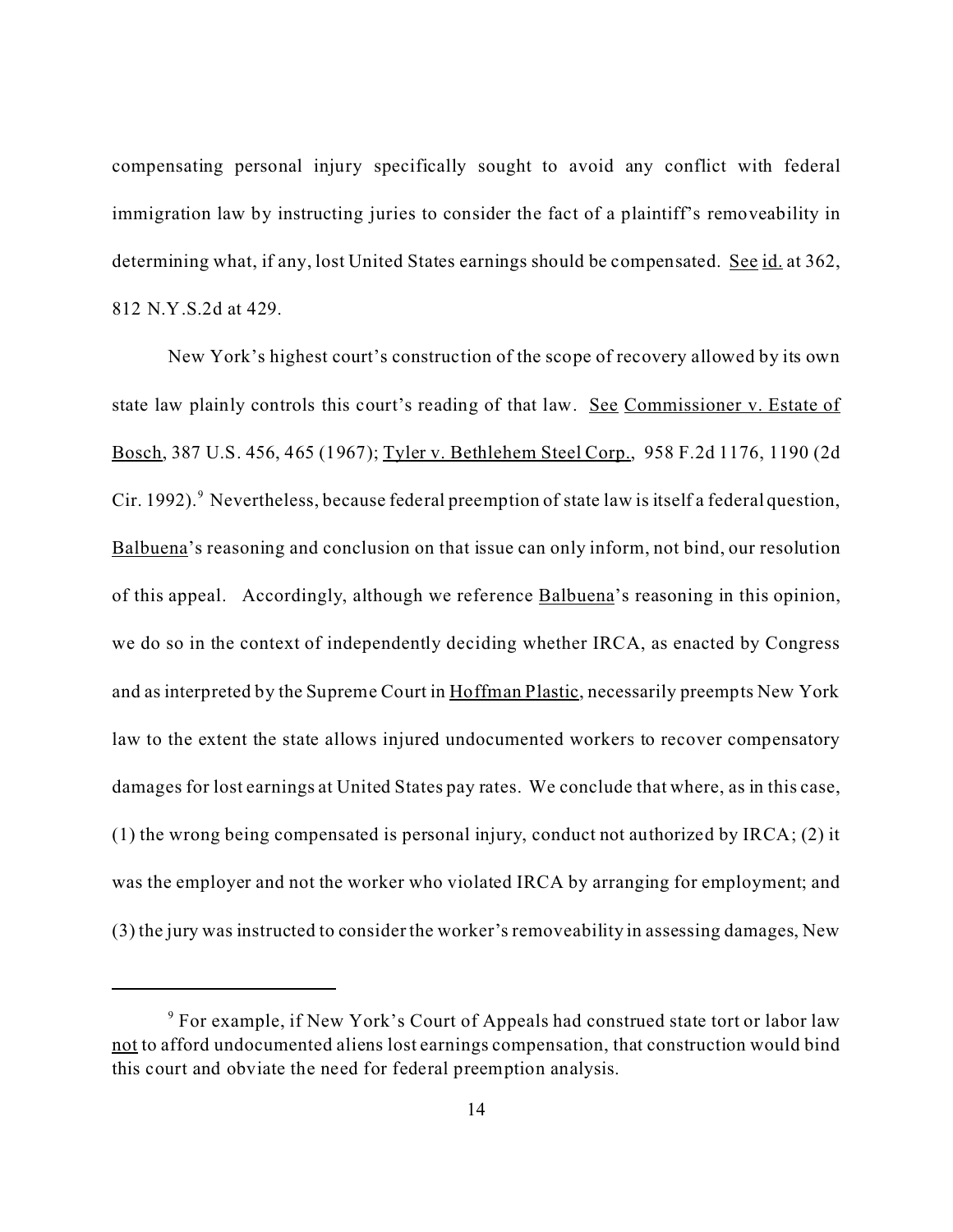York law does not conflict with federal immigration law or policy in allowing an injured worker to be compensated for some measure of lost earnings at United States pay rates.

#### 1. The Relevant State and Federal Laws

We begin by considering the state and federal laws relevant to appellants' lost earnings challenge.

# a. Compensating Personal Injury Under New York Labor Law §  $240(1)$

It is well established that the states enjoy "broad authority under their police powers to regulate . . . employment relationship[s] to protect workers within the State." De Canas v. Bica, 424 U.S. 351, 356 (1976); accord Balbuena v. IDR Realty LLC, 6 N.Y.3d at 358, 812 N.Y.S.2d at 426. This includes "the power to enact 'laws affecting occupational health and safety.'" Balbuena v. IDR Realty LLC, 6 N.Y.3d at 358 (quoting De Canas v. Bica, 424 U.S. at 356). Pursuant to this power, New York, like many states, has enacted various laws to compensate workers who sustain workplace injuries.

Most obviously, New York's Workers' Compensation Law requires employers to "pay or provide compensation [to employees] for their disability or death from injury arising out of and in the course of the employment without regard to fault as a cause of the injury." N.Y. Workers' Comp. Law § 10(1). This "statute was designed to provide a swift and sure source of benefits to the injured employee." O'Rourke v. Long, 41 N.Y.2d 219, 222, 391 N.Y.S.2d 553, 556 (1976). "The price for these secure benefits is the [employee's] loss of the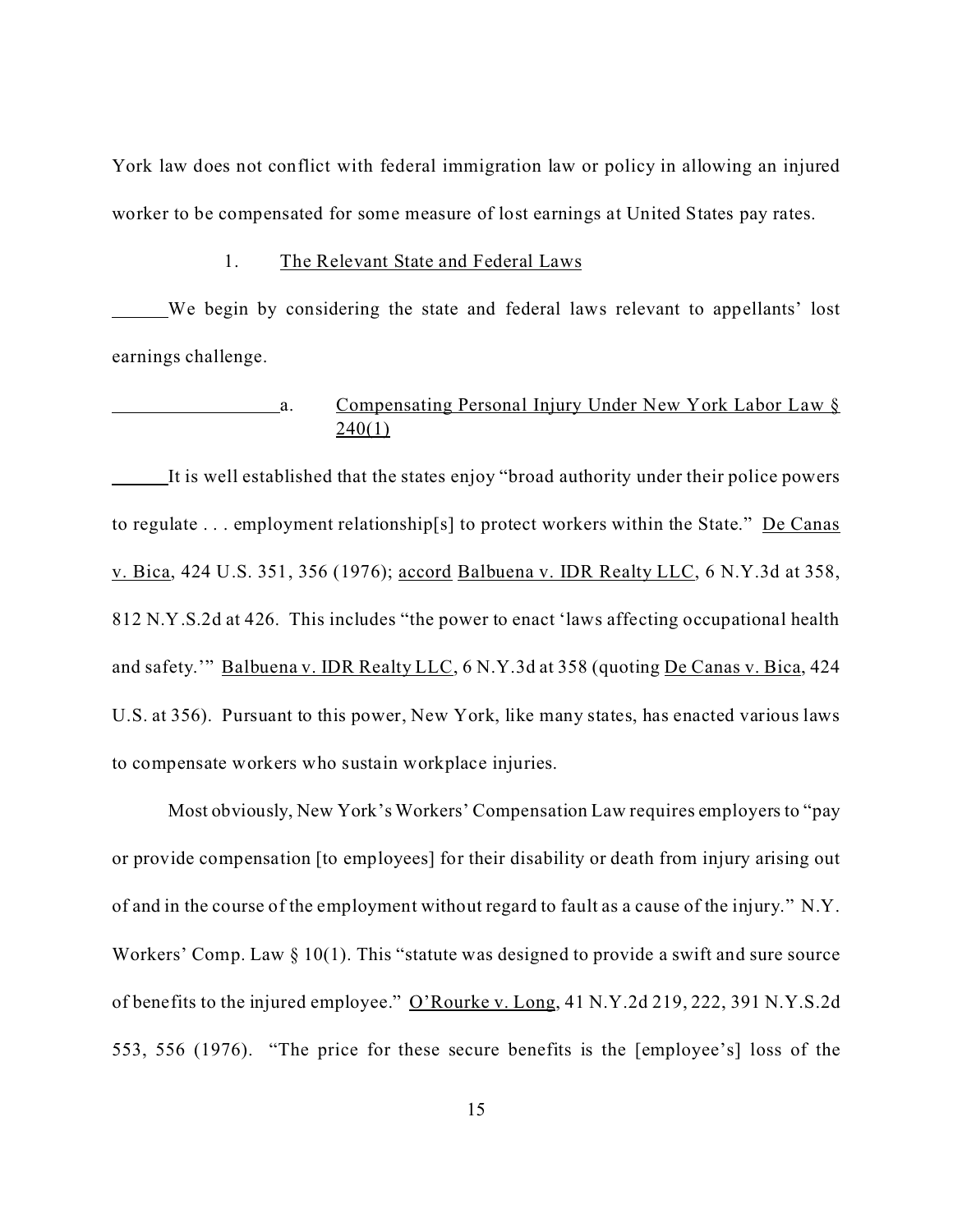common-law tort action [against his employer] in which greater benefits might be obtained."  $Id.$ <sup>10</sup>

 New York does not, however, rely only on workers' compensation awards to promote workplace safety and compensate injury. Mindful of the particular dangers of construction work, the state has long imposed absolute liability for personal injury on those site owners and general contractors who fail to provide adequate safety equipment to all persons working at construction sites. See N.Y. Labor Law § 240(1); Abbatiello v. Lancaster Studio Assocs., 3 N.Y.3d 46, 50, 781 N.Y.S.2d 477, 479 (2004) (noting that law "imposes absolute liability on owners and contractors for any breach of statutory duty that proximately causes injury"). This liability applies regardless of the fact that the injured worker may be in the direct employ of a party other than the defendant contractor or owner. See Abbatiello v. Lancaster Studio Assocs., 3 N.Y.3d at 50-51, 781 N.Y.S.2d at 479-80. As the New York Court of Appeals recently explained, Labor Law  $\S$  240(1) seeks to place "ultimate responsibility for safety practices at building construction sites where such responsibility actually belongs, on the owner and general contractor, instead of on workers, who are scarcely in a position to protect themselves from accident." Balbuena v. IDR Realty LLC, 6 N.Y.3d at 358, 812 N.Y.S.2d at 427 (internal quotation marks and citation omitted); see

<sup>&</sup>lt;sup>10</sup> Under New York law, "[t]he fact that the employment was illegal" does not, by itself, absolve the employer of his duty to provide workers' compensation. O'Rourke v. Long, 41 N.Y.2d at 223, 391 N.Y.S.2d at 557 (noting principle in case of underage employee).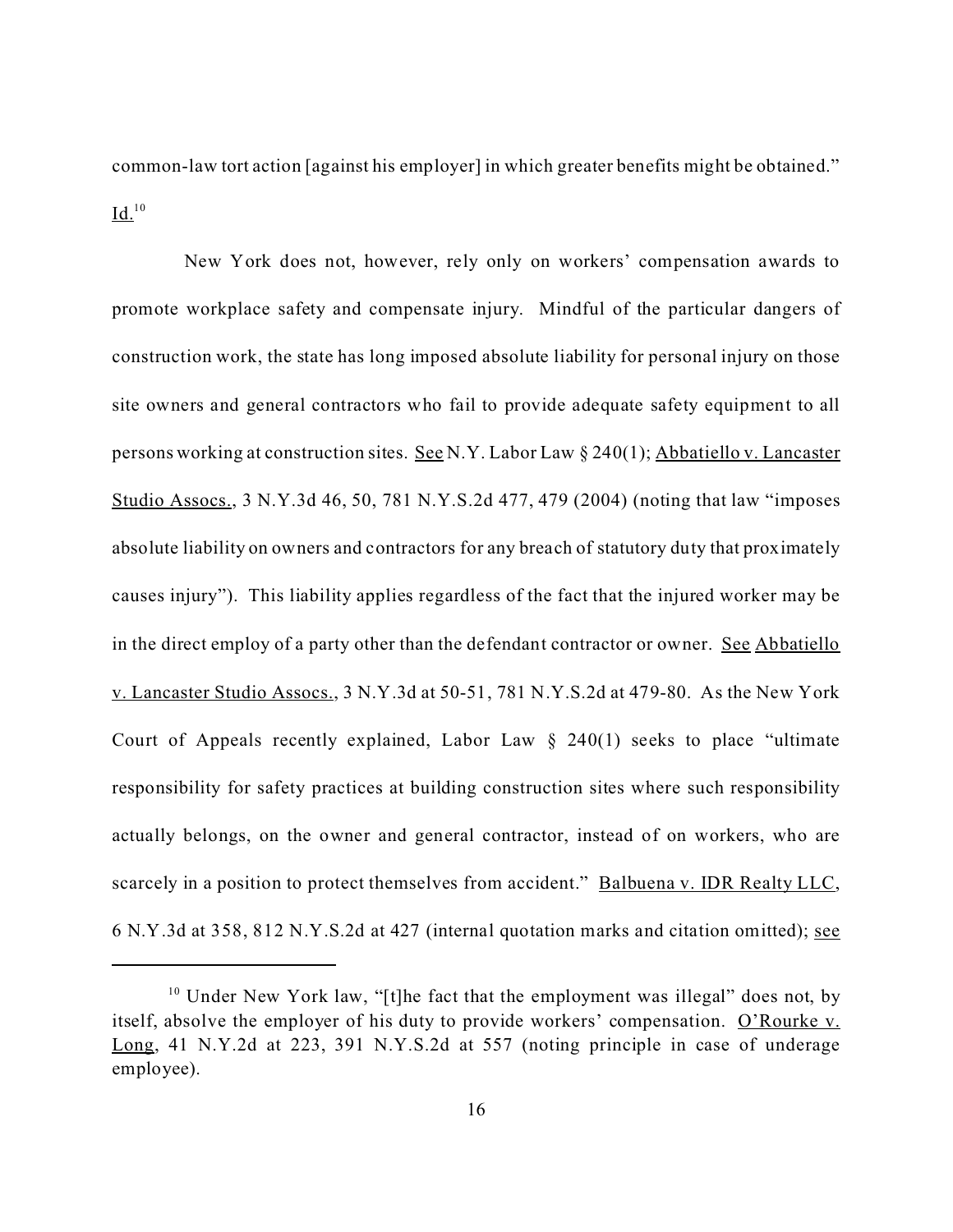also Abbatiello v. Lancaster Studio Assocs., 3 N.Y.3d at 50, 781 N.Y.S.2d at 479.

New York law not only holds site owners and general contractors absolutely liable for personal injuries resulting from a violation of Labor Law § 240(1); it specifically extends the protections of that law to injured undocumented workers. See Mazur v. Rock-McGraw, Inc., 246 A.D.2d 515, 515, 666 N.Y.S.2d 939, 939 (2d Dep't 1998) (collecting cases); see also Balbuena v. IDR Realty LLC, 6 N.Y.3d at 358; 812 N.Y.S.2d at 427; Coque v. Wildflower Estates Developers, Inc., 31 A.D.3d 484, 487, 818 N.Y.S.2d 546, 550 (2d Dep't July 11, 2006); Hernandez v. 151 Sullivan Tenant Corp., 30 A.D.3d 187, 188, 2006 N.Y. App. Div. LEXIS 7513, at \*2 (1st Dep't June 8, 2006); Ordonez v. Brooklyn Tabernacle, 806 N.Y.S.2d 446, 2005 N.Y. Misc. LEXIS 1854, at \*10-11 (Sup. Ct. Kings County Aug. 31, 2005); Echeverria v. Estate of Lindner, 801 N.Y.S.2d 233, 2005 N.Y. Misc. LEXIS 894, at \*32-35 (Sup. Ct. Nassau County Mar. 2, 2005).

The compensatory damages available under New York law to a worker injured in violation of  $\S 240(1)$  are those generally recoverable for personal injury, i.e., out-of-pocket expenses, pain and suffering, and lost earnings. See generally United States v. Burke, 504 U.S. 229, 234-35 (1992); Hernandez v. 151 Sullivan Tenant Corp., 30 A.D.3d 187, 188, 2006 N.Y. App. Div. LEXIS 7513, at \*1-2.<sup>11</sup> New York courts have rejected tortfeasors' efforts

 $11$  Any recovery in a third-party tort action obtained by an injured worker who has also received workers' compensation benefits with regard to the same injury is subject to a lien given to the workers' compensation carrier. See N.Y. Workers' Comp. Law § 29(1); Granger v. Urda, 44 N.Y.2d 91, 96-97 & n.1, 404 N.Y.S.2d 319, 320-21 & n.1 (1978).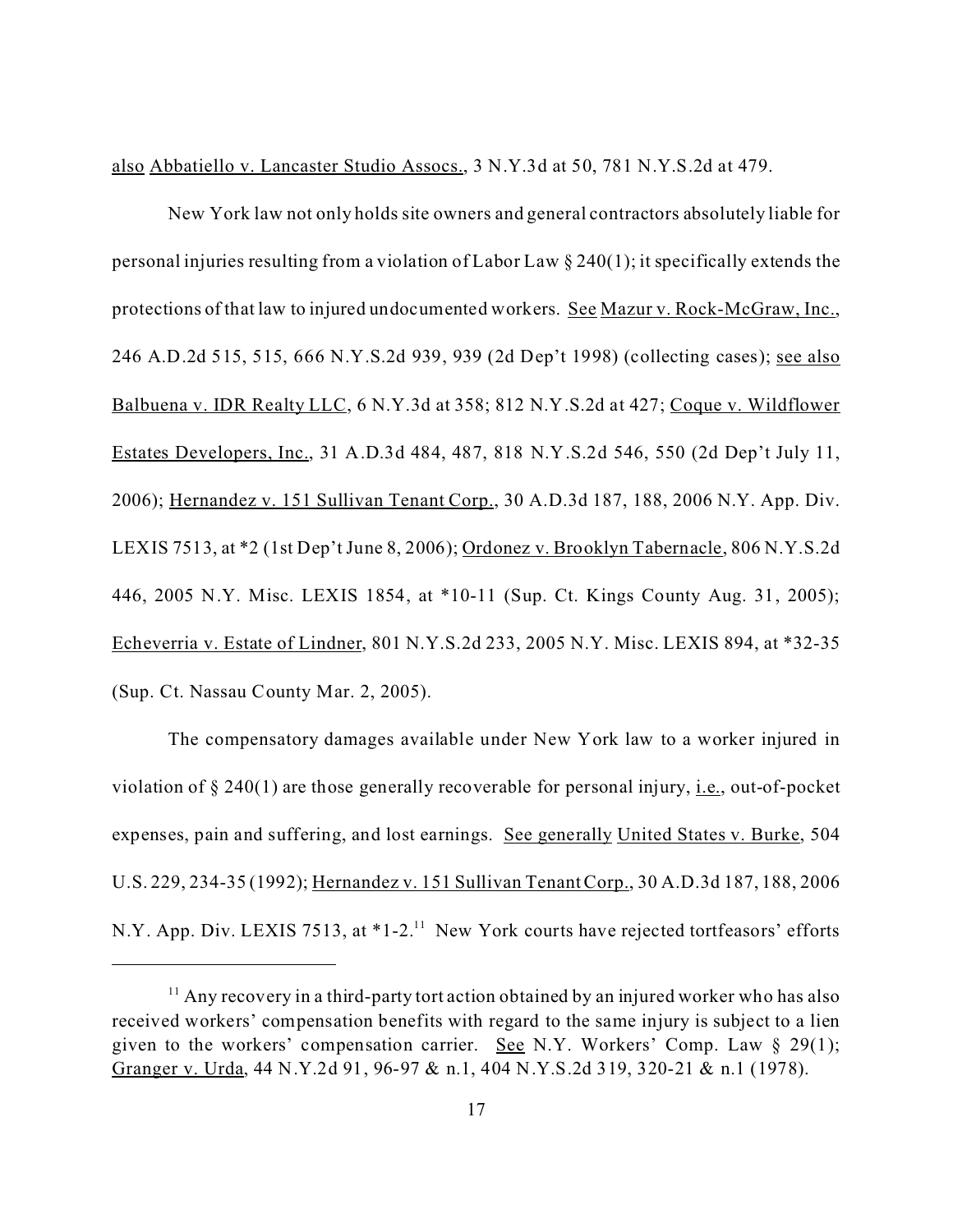to limit their liability for lost earnings when the victim sustaining personal injury is an illegal alien. Notably, in Collins v. New York City Health & Hospitals Corp., 201 A.D.2d 447, 448, 607 N.Y.S.2d 387, 388 (2d Dep't 1994), the Appellate Division, Second Department, specifically declined to limit an injured illegal alien's compensatory damages to the earnings he might otherwise have realized in his native country. Instead, recognizing the jury's responsibility to determine compensatory damages from the totality of the circumstances, the court concluded that the jury should factor into any lost earnings award its findings regarding "the length of time during which the [alien plaintiff] might have continued earning wages in the United States," the probability that such earnings "would have been the product of illegal activity,"<sup>12</sup> and "the likelihood of [the plaintiff's] potential deportation." <u>Id.; see Public</u> Adm'r v. Equitable Life Assurance Soc'y, 192 A.D.2d 325, 325-26, 595 N.Y.S.2d 478, 479 (1st Dep't 1993); see also Balbuena v. IDR Realty LLC, 6 N.Y.3d at 362, 812 N.Y.S.2d at 429 (reaching same conclusion with respect to award of lost earnings to undocumented worker pursuant to Labor Law  $\S 240(1)$ ). The district court's charge to the jury in this case fully comported with these principles of New York law; the only issue for us to decide is whether that law actually conflicts with federal immigration law and policy.

<sup>&</sup>lt;sup>12</sup> Under New York law, this factor does not reference the unlawfulness of the work relationship but of the work itself. See Public Adm'r v. Equitable Life Assurance Soc'y, 192 A.D.2d 325, 325-26, 595 N.Y.S.2d 478, 479 (1st Dep't 1993). Thus, New York tort law would not award lost earnings damages to a person whose personal injuries precluded him from continuing to work as a bookmaker. See Murray v. Interurban St. Ry. Co., 118 A.D. 35, 102 N.Y.S.1026 (1st Dep't 1907).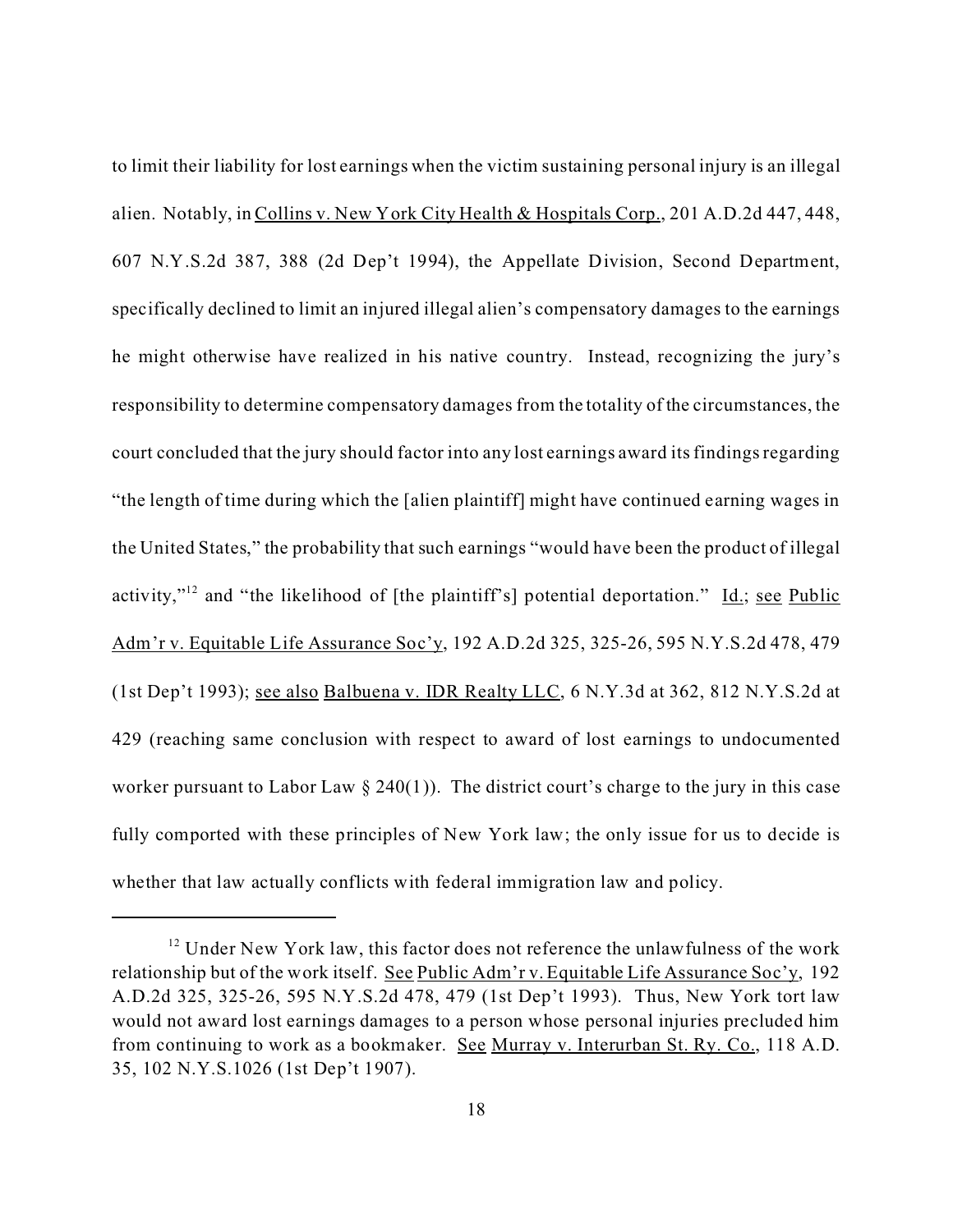### b. Discouraging Illegal Immigration through IRCA

The federal government exercises supreme power in the field of foreign affairs, including "immigration, naturalization and deportation." Hines v. Davidowitz, 312 U.S. 52, 62 (1941) ("[T]he supremacy of the national power in the general field of foreign affairs, including power over immigration, naturalization and deportation, is made clear by the Constitution[,] was pointed out by the authors of The Federalist in 1787, and has since been given continuous recognition by this Court." (footnotes omitted)). Illegal immigration, a topic of much recent debate, has long been a subject of federal legislative concern. In 1952, Congress enacted the Immigration and Nationality Act ("INA"), Pub. L. No. 82-414, 66 Stat. 163, codified as amended at 8 U.S.C. §§ 1101-1537, intended as a "comprehensive federal statutory scheme for [the] regulation of immigration and naturalization." De Canas v. Bica, 424 U.S. at 353. Notably, the INA gave little attention to one factor relevant to illegal immigration: employment. See Sure-Tan, Inc. v. NLRB, 467 U.S. 883, 893 (1984) (noting that INA did not make it "unlawful for an employer to hire an alien who is present or working in the United States without appropriate authorization" or for "an alien to accept employment after entering this country illegally"). Congress remedied the omission in 1986 when it amended the INA by enacting IRCA.

## (1) IRCA's Focus on Employer Sanctions

Confronting a "large-scale influx of undocumented aliens," Congress concluded that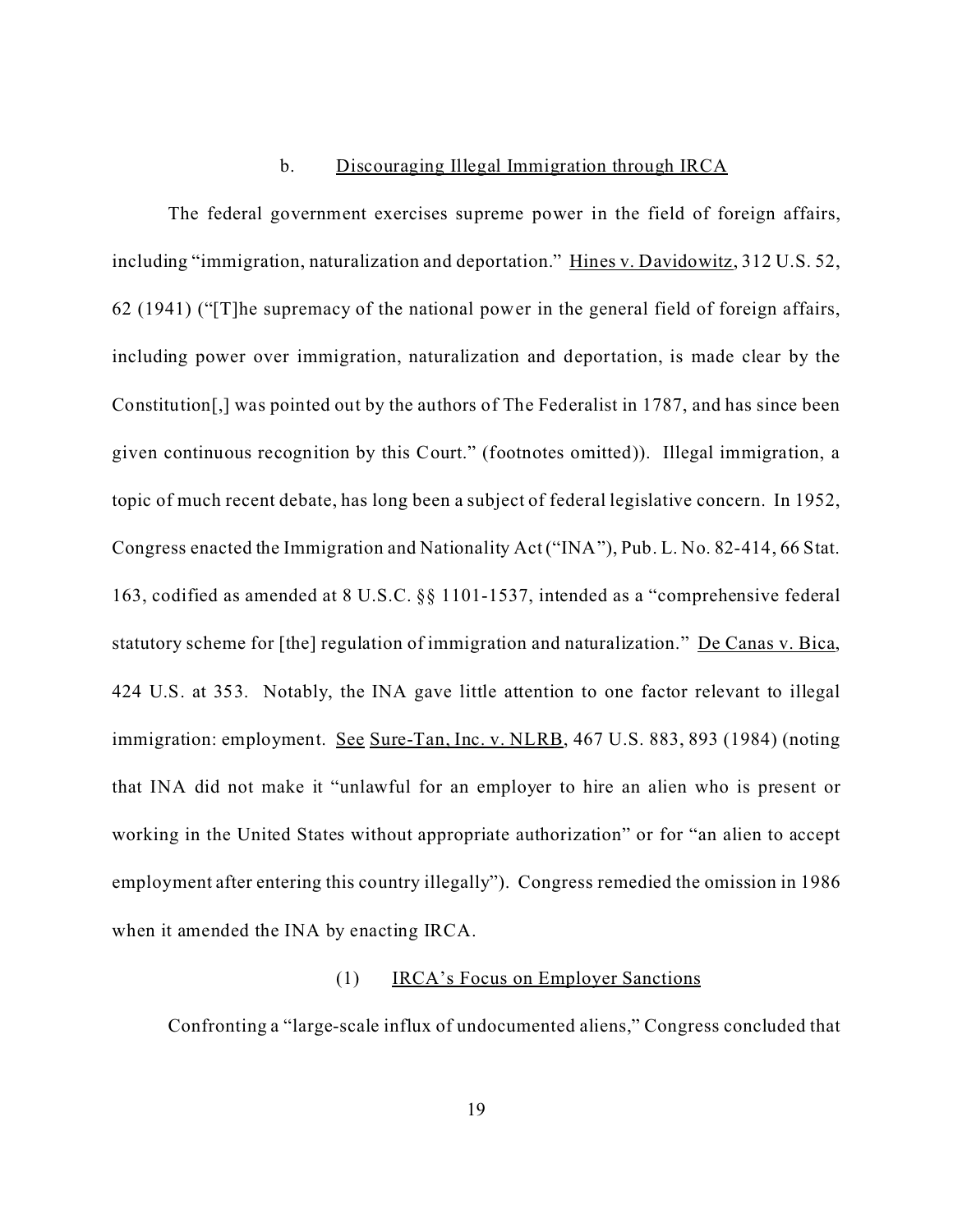"the most humane, credible and effective way to respond" to the problem was to penalize those employers who hired illegal aliens. H.R. Rep. No. 99-682(I), at 46 (1986), as reprinted in 1986 U.S.C.C.A.N. 5649, 5650; see id. ("Employment is the magnet that attracts aliens here illegally .... Employers will be deterred by the penalties in this legislation from hiring unauthorized aliens and this, in turn, will deter aliens from entering illegally or violating their status in search of employment.").<sup>13</sup> Thus, IRCA makes it unlawful for employers knowingly to hire unauthorized aliens. See 8 U.S.C. § 1324a(a). To ensure against such hiring, IRCA mandates employer verification of the legal status of persons hired. See id.  $\S$  1324a(b). Employers who fail to check their workers' immigration status or who fail to keep eligibility records face civil fines. See id. § 1324a(e)(4)(A). Employers who engage in a pattern or practice of knowingly employing undocumented aliens are subject to criminal penalties. Id.  $§ 1324a(f).$ 

As initially enacted, IRCA, like the INA, did not make it unlawful for undocumented

 $13$  See also H.R. Rep. No. 99-682(I), at 49, as reprinted in 1986 U.S.C.C.A.N. at 5653 ("Sanctions, coupled with improved border enforcement, [are] the only effective way to reduce illegal entry and in the Committee's judgment [they are] the most practical and costeffective way to address this complex problem."); id. at 52, as reprinted in  $1986$ U.S.C.C.A.N. at 5656 ("[T]he primary reason for the illegal alien problem is the economic imbalance between the United States and the countries from which aliens come, coupled with the chance of employment in the United States. . . . The committee, therefore, is of the opinion that the most reasonable approach to this problem is to make unlawful the 'knowing' employment of illegal aliens, thereby removing the economic incentive which draws such aliens to the United States as well as the incentive for employers to exploit this source of labor.").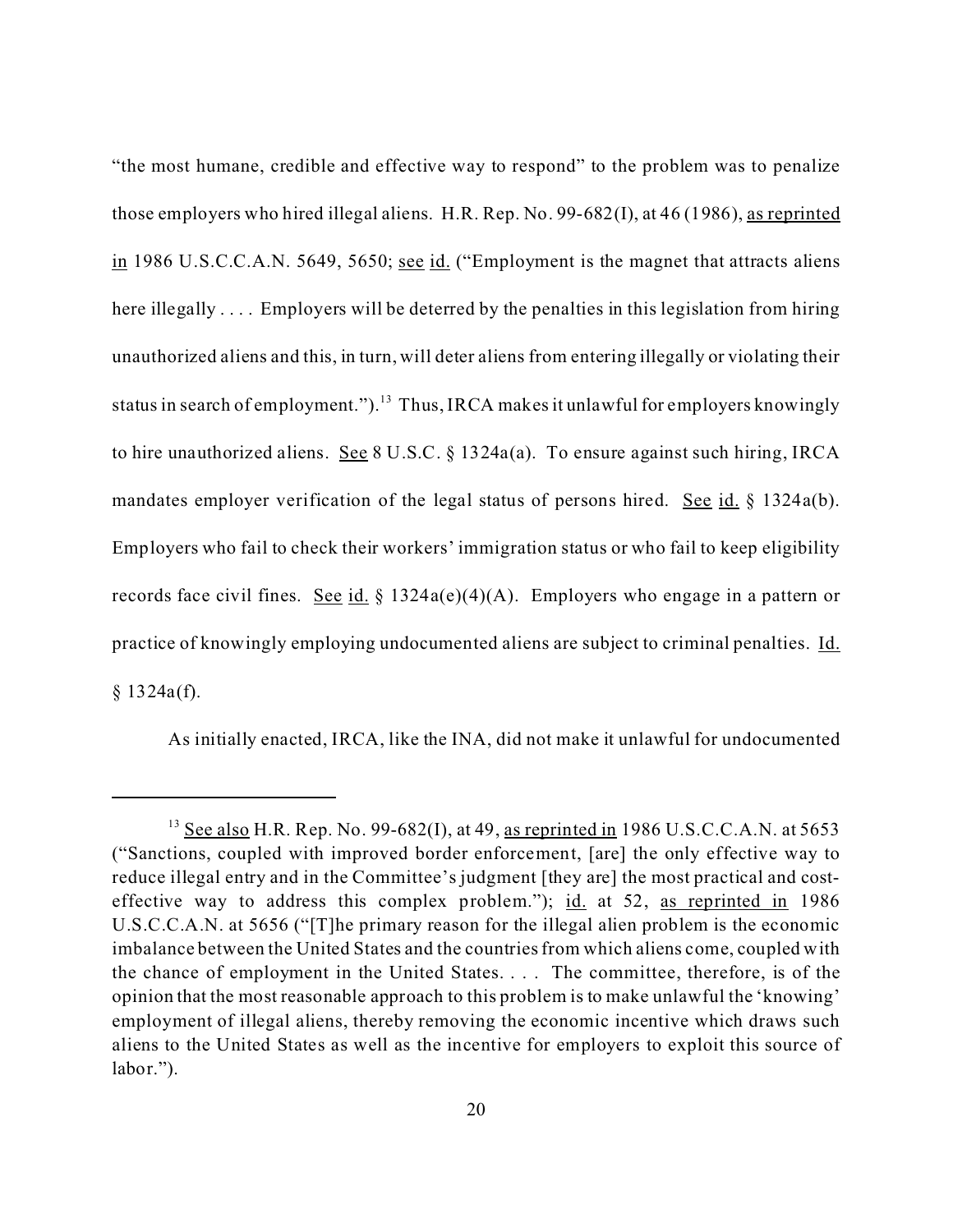aliens to accept employment in the United States. Indeed, at the same time that IRCA established employer sanctions as the centerpiece of its effort at immigration reform, Congress afforded millions of undocumented workers already in the United States the opportunity to legalize their status. See 8 U.S.C. § 1255a. Not until IRCA was itself amended in 1990 did Congress provide for penalties and sanctions to be imposed directly on undocumented workers who sought employment in the United States. See Immigration Act of 1990 § 544(a), Pub. L. No. 101-649, 104 Stat. 4978, 5059-60 (codified at 8 U.S.C. § 1324c). Even then, however, Congress made IRCA's new sanctions applicable only to aliens who knowingly or recklessly used false documents to obtain employment. See 8 U.S.C. § 1324c(a), (f). It did not otherwise prohibit undocumented aliens from seeking or maintaining employment.

#### (2) IRCA's Express Preemption Clause

From its initial enactment, IRCA has contained an express preemption clause, stating that "[t]he provisions of this section preempt any State or local law imposing civil or criminal sanctions (other than through licensing and similar laws) upon those who employ, or recruit or refer for a fee for employment, unauthorized aliens." 8 U.S.C. § 1324a(h)(2). The statute is silent, however, as to its preemptive effect on any other state or local laws.

#### 2. Reconciling IRCA and Federal Labor Law in *Hoffman Plastic*

Significantly, it was not the preemptive effect of IRCA on state law that first required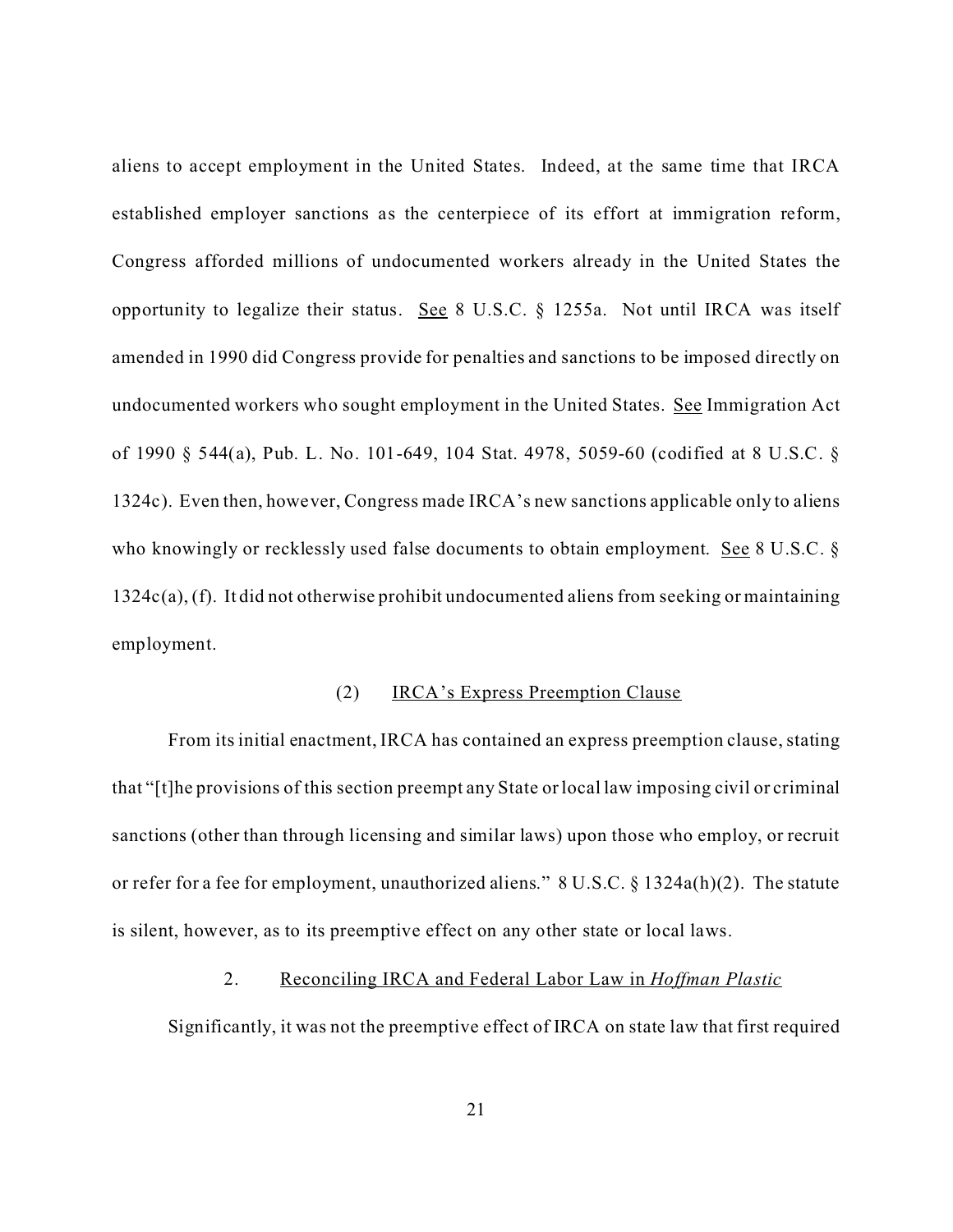judicial attention. Rather, it was the potential for conflict between IRCA and other federal laws, specifically, federal labor law. The Supreme Court addressed this issue in Hoffman Plastic Compounds, Inc. v. NLRB, reversing a National Labor Relations Board ("NLRB") award of backpay to an undocumented worker on the ground that such recovery was "foreclosed by federal immigration policy" as expressed in IRCA. 535 U.S. at 140. Because appellants insist that Hoffman Plastic precludes Madeira, as a matter of law, from recovering lost United States earnings as compensatory damages for personal injury under New York Labor Law  $\S$  240(1), we discuss that case, and its background, in some detail.

# a. The Circuit Conflict Leading to *Hoffman Plastic*

Prior to Hoffman Plastic, a number of federal courts read the following language in the House Committee Report on IRCA to suggest that the statute's employer sanctions were not intended to preempt federal or state labor law protections:

It is not the intention of the Committee that the employer sanctions provisions of the bill be used to undermine or diminish in any way labor protections in existing law, or to limit the powers of federal or state labor relations boards, labor standards agencies, or labor arbitrators to remedy unfair practices committed against undocumented employees for exercising their rights before such agencies or for engaging in activities protected by existing law.

H.R. Rep. 99-682(I), at 58, as reprinted in 1986 U.S.C.C.A.N. at 5662. Nevertheless, attempts to reconcile this construction with federal immigration policy failed to reach consistent conclusions.

For example, in Montero v. INS, this court interpreted the above-quoted committee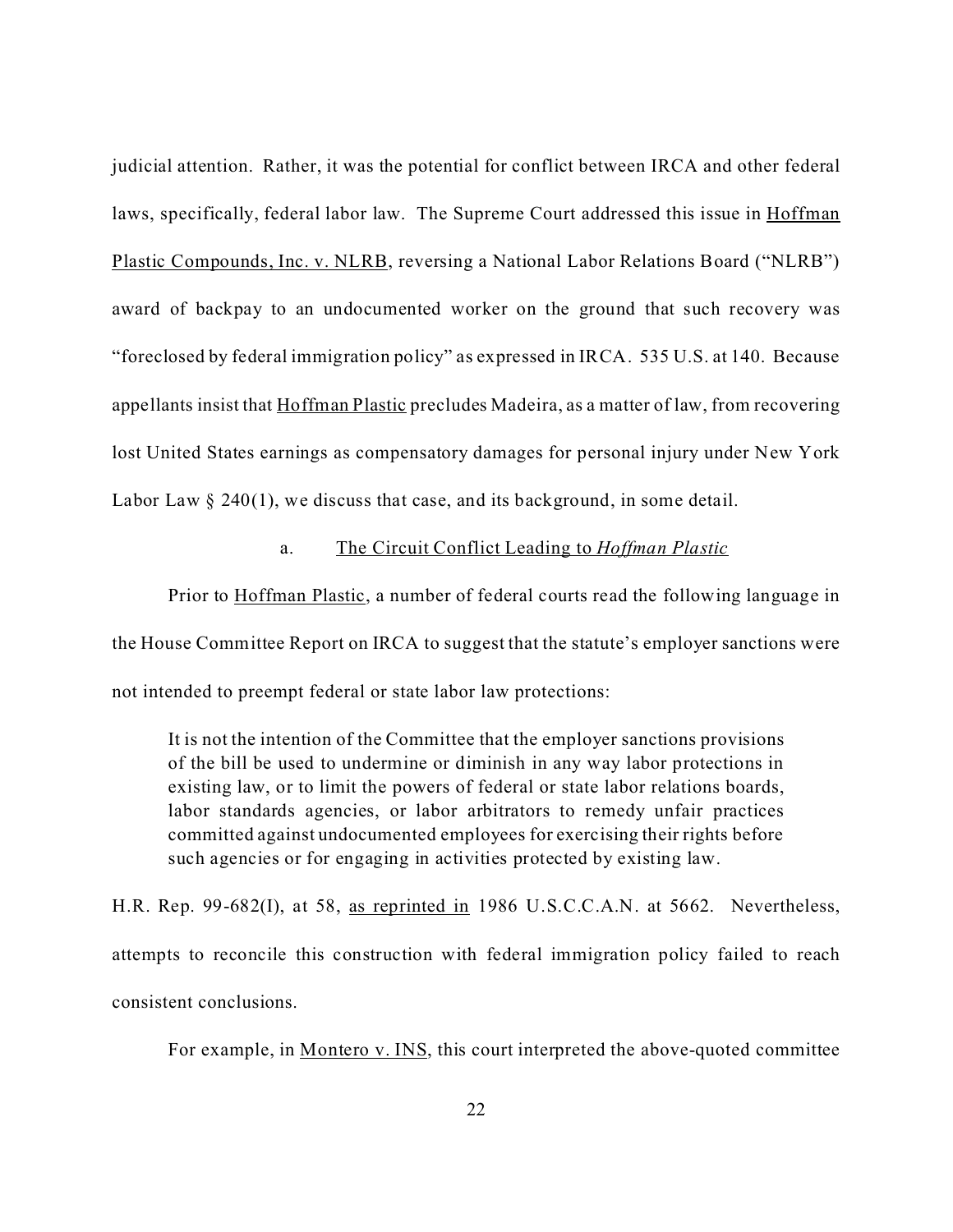statement narrowly to mean that an undocumented worker is fully eligible for federal labor law remedies if "the alien is permitted by the INS to remain in the United States." 124 F.3d 381, 385 (2d Cir. 1997) (rejecting argument that IRCA precluded deportation of undocumented alien based on evidence obtained in course of labor dispute, and holding that "[w]hether or not an undocumented alien has been the victim of unfair labor practices, such an alien has no entitlement to be in the United States").

Later that same year, this court concluded that such INS permission was not a condition precedent to the NLRB ordering an employer who had unlawfully terminated an undocumented worker to pay backpay, at least for a discrete period of time. See NLRB v. A.P.R.A. Fuel Oil Buyers Group, Inc., 134 F.3d 50, 57 (2d Cir. 1997) (upholding backpay award to undocumented aliens "from the date of their unlawful discharge until either their qualification for future employment or the expiration of the reasonable time allowed for them to comply with  $IRCA$ ").<sup>14</sup> The court explained that a "failure to enforce any backpay

 $14$  In reaching this conclusion, the court found it necessary to distinguish the facts before it from those in <u>Sure-Tan, Inc. v. NLRB</u>, 467 U.S. 883 (1984). In that pre-IRCA case, the Supreme Court had held that undocumented workers were covered "employees" under the National Labor Relations Act who could be awarded relief from unfair labor practices by the NLRB. See id. at 891-94. Nevertheless, for the plaintiffs, who had left the United States, to receive such remedies, it was necessary for them to secure legal re-admittance to the United States. The Court explained: "In devising remedies for unfair labor practices, the [NLRB] is required to take into account another equally important Congressional objectiv[e], – to wit, the objective of deterring unauthorized immigration that is embodied in the INA. By conditioning the offers of reinstatement on the employees' legal reentry, a potential conflict with the INA is thus avoided." Id. at 903 (internal quotation marks and citation omitted) (second alteration in original). The A.P.R.A. Fuel Oil majority distinguished Sure-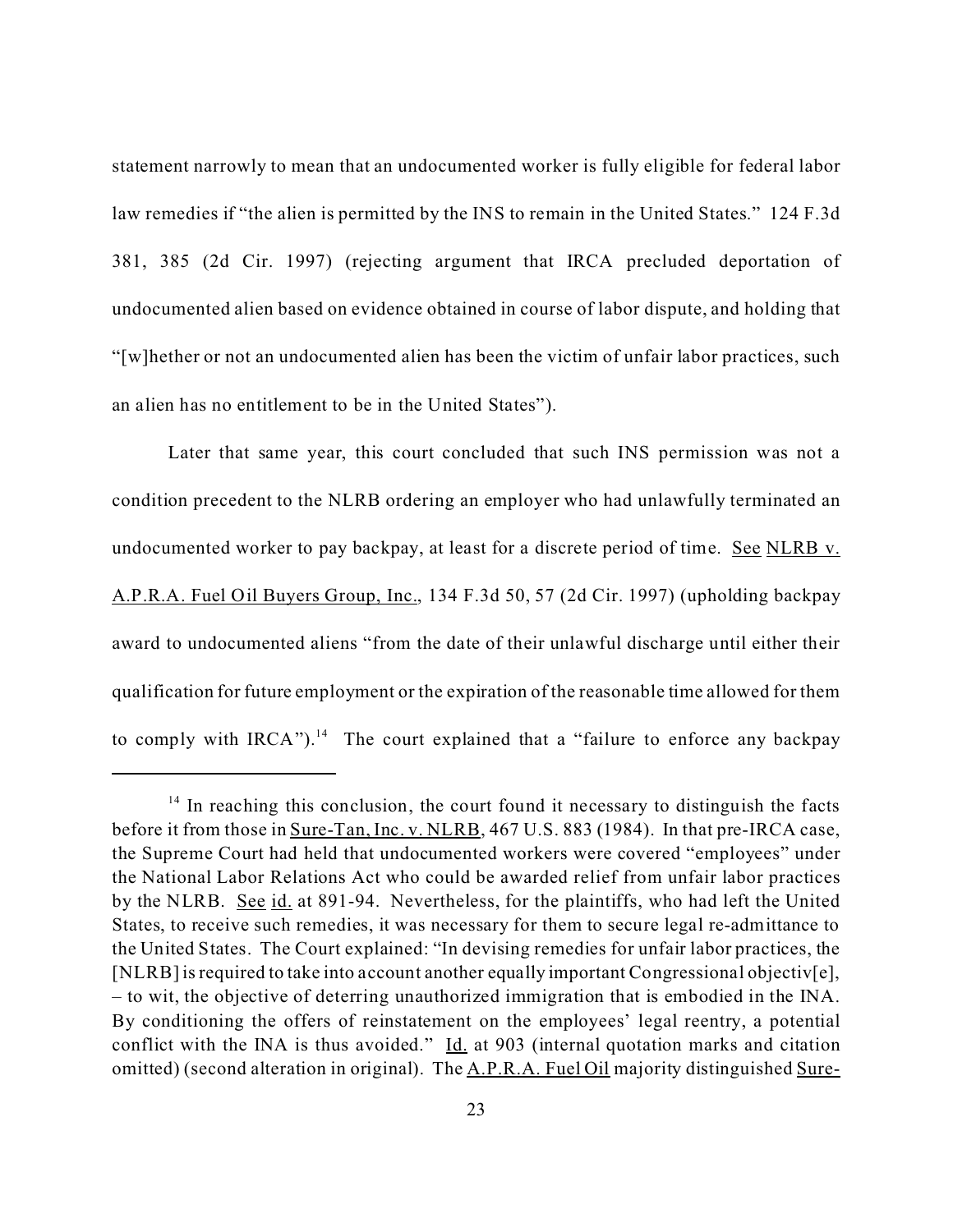remedies" in the case "would encourage employers to compare the expense of IRCA's fines to the expenses of backpay and the advantage gained in resisting unions, and potentially to decide that the risks of IRCA's penalties are worth incurring." Id. It concluded that an NLRB backpay award to an undocumented worker did not violate the principles underlying IRCA because the award was simply compensation for economic injury caused by the employer's unlawful conduct; it did not reestablish an illegal working relationship between the employer and any undocumented alien. See id. at 58 ("[N]othing in the [NLRB's] order requires the company or the employers to violate IRCA."); <u>see also id.</u> at 57 (quoting NLRB reinstatement order conditioned on alien workers presenting employer with an "INS Form I-9 and the appropriate supporting documents" necessary to allow employer "to meet its obligations under IRCA").

In dissent, Judge Jacobs questioned the NLRB's authority to order an employer to award backpay for any period during which undocumented workers were, in fact, ineligible for employment under IRCA. He suggested that plaintiffs were entitled to backpay only from the date on which they established their eligibility to work under federal immigration law.

Tan by noting that its holding had been interpreted to apply only to awards of backpay to aliens who had left the country, and that undocumented workers remaining in the United States after illegal termination were eligible for backpay. See NLRB v. A.P.R.A. Fuel Oil Buyers Group, Inc., 134 F.3d at 55 ("'The claimants here have never been deported or forced to leave the country to avoid deportation. Thus, there could be no enticement, by offer of employment or back pay, for them to reenter the country illegally.'" (quoting Rios v. Enterprise Assoc. Steamfitters Local Union 638, 860 F.2d 1168, 1173 (2d Cir. 1988))).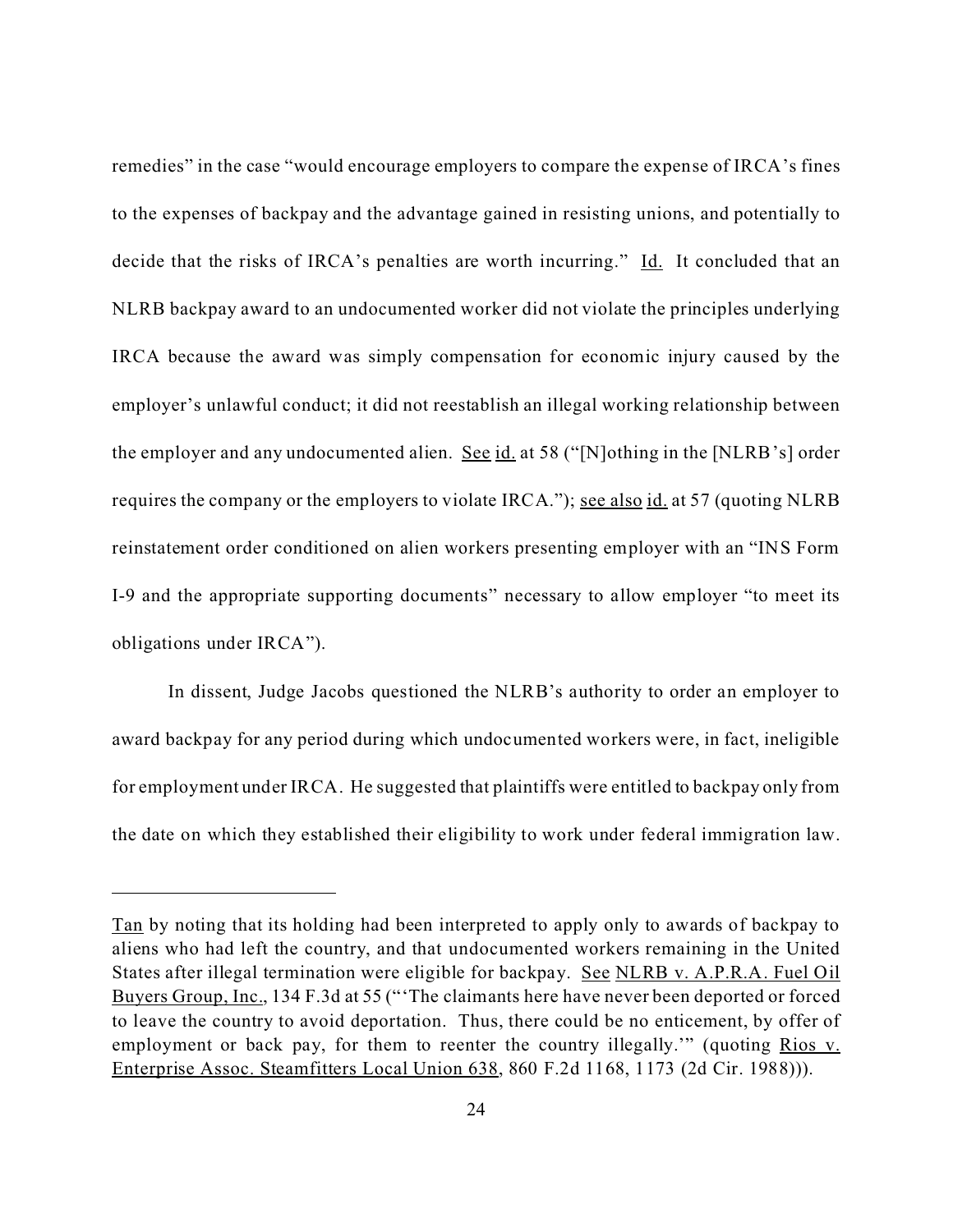See id. at 59-60 (Jacobs, J., dissenting in part and concurring in part); <u>see also id.</u> at 62 n.4 (observing that, because "NLRB proceedings can span a whole decade, [a backpay award] is no small inducement to prolong illegal presence in the country.").

Nevertheless, the majority ruling in A.P.R.A. Fuel Oil found support in an earlier ruling by the Ninth Circuit in Local 512, Warehouse and Office Workers' Union v. NLRB, 795 F.2d 705 (9th Cir. 1986). In that case, the Ninth Circuit held that undocumented workers terminated in violation of the National Labor Relations Act ("NLRA"), 29 U.S.C. §§ 141-97, could be awarded backpay because (1) the NLRB "routinely awards backpay to restore discriminatees to the economic position they would have enjoyed absent the unfair labor practice," (2) backpay awards deter future "similar unlawful practices," and (3) eliminating backpay awards to undocumented aliens would encourage employers to continue violating the NLRA, subverting its "broad remedial goals." Id. at 718; see also NLRB v. Kolkka, 170 F.3d 937 (9th Cir. 1999) (sustaining NLRB cease-and-desist order against employer of undocumented workers). By contrast, in Del Rey Tortilleria, Inc. v. NLRB, 976 F.2d 1115, 1121 (7th Cir. 1992), the Seventh Circuit ruled that, under Sure-Tan, undocumented workers could not be awarded backpay for any period during which they were not lawfully entitled to be present and employed in the United States.

The Supreme Court resolved this circuit split in Hoffman Plastic.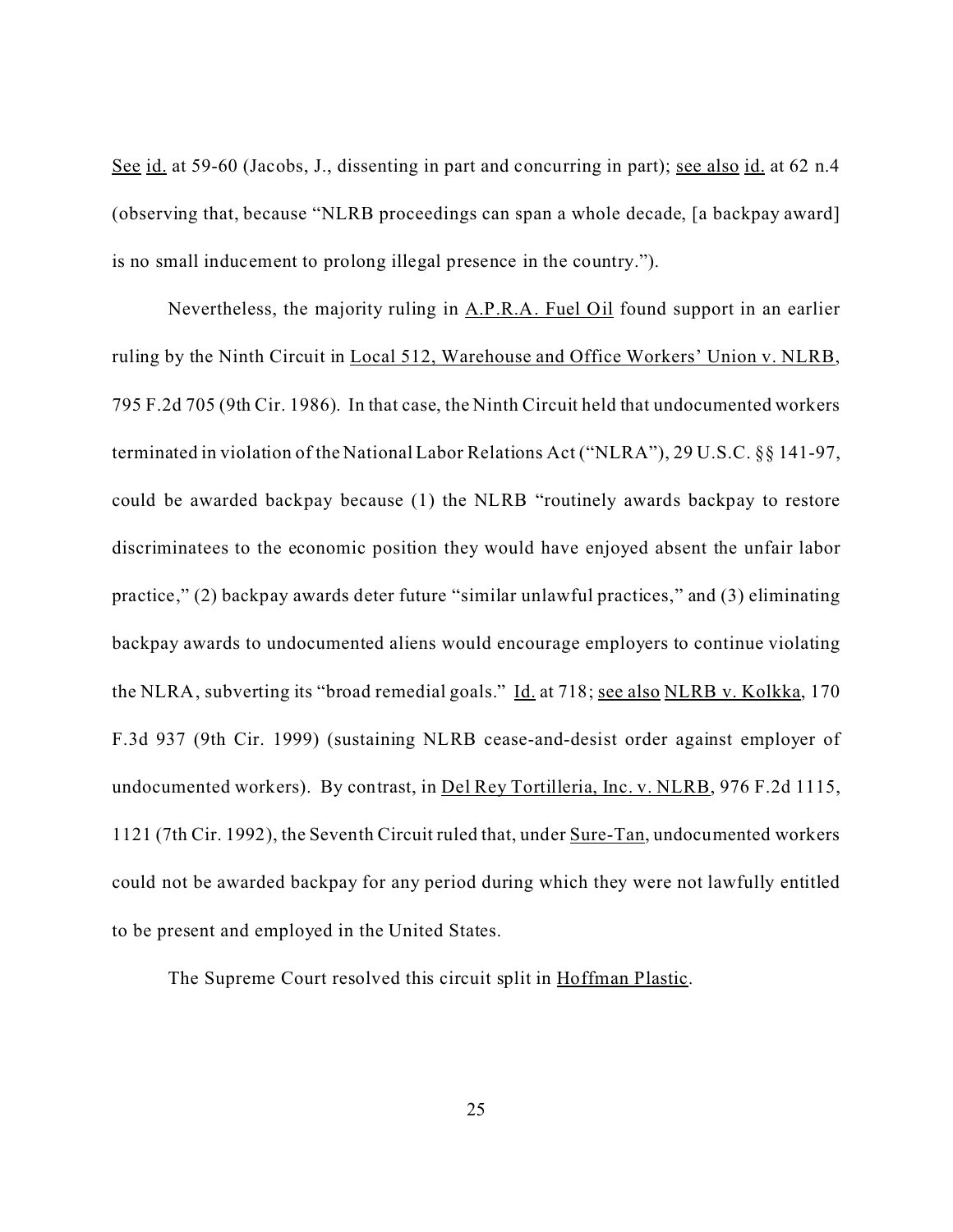### b. *Hoffman Plastic Compounds, Inc. v. NLRB*

In Hoffman Plastic Compounds, Inc. v. NLRB, 535 U.S. 137, the Supreme Court considered the NLRB's authority to award backpay to an undocumented worker terminated in violation of the NLRA for supporting efforts to unionize his place of employment. The worker, Jose Castro, was an undocumented alien from Mexico, who, in May 1988, was employed as a blending machine operator at Hoffman Plastic Compounds. Castro obtained his job by fraud, presenting his employer with what he knew were false United States identification documents. See id. at 140-41. In December 1988, Castro began supporting a union-organizing campaign at Hoffman. In January 1989, Hoffman fired Castro and three other employees who engaged in similar union activity. **Id.** at 140. Three years later, in January 1992, the NLRB found that Hoffman's actions violated Section 8(a)(3) of the NLRA, 29 U.S.C. § 158(a)(3). See Hoffman Plastic Compounds, Inc. v. Arauz, 306 N.L.R.B. 100, 100 (N.L.R.B. 1992) ("[Hoffman], in order to rid itself of known union supporters, discriminatorily selected union adherents for layoffs."). The NLRB ordered Hoffman (1) to cease and desist from any such further violations, (2) to post a detailed notice to its employees explaining the NLRB's remedial order, and (3) to offer reinstatement and backpay to the four terminated employees, including Castro. See Hoffman Plastic Compounds, Inc. v. NLRB, 535 U.S. at 140-41.

A compliance hearing ensued to determine the amount of backpay to be awarded the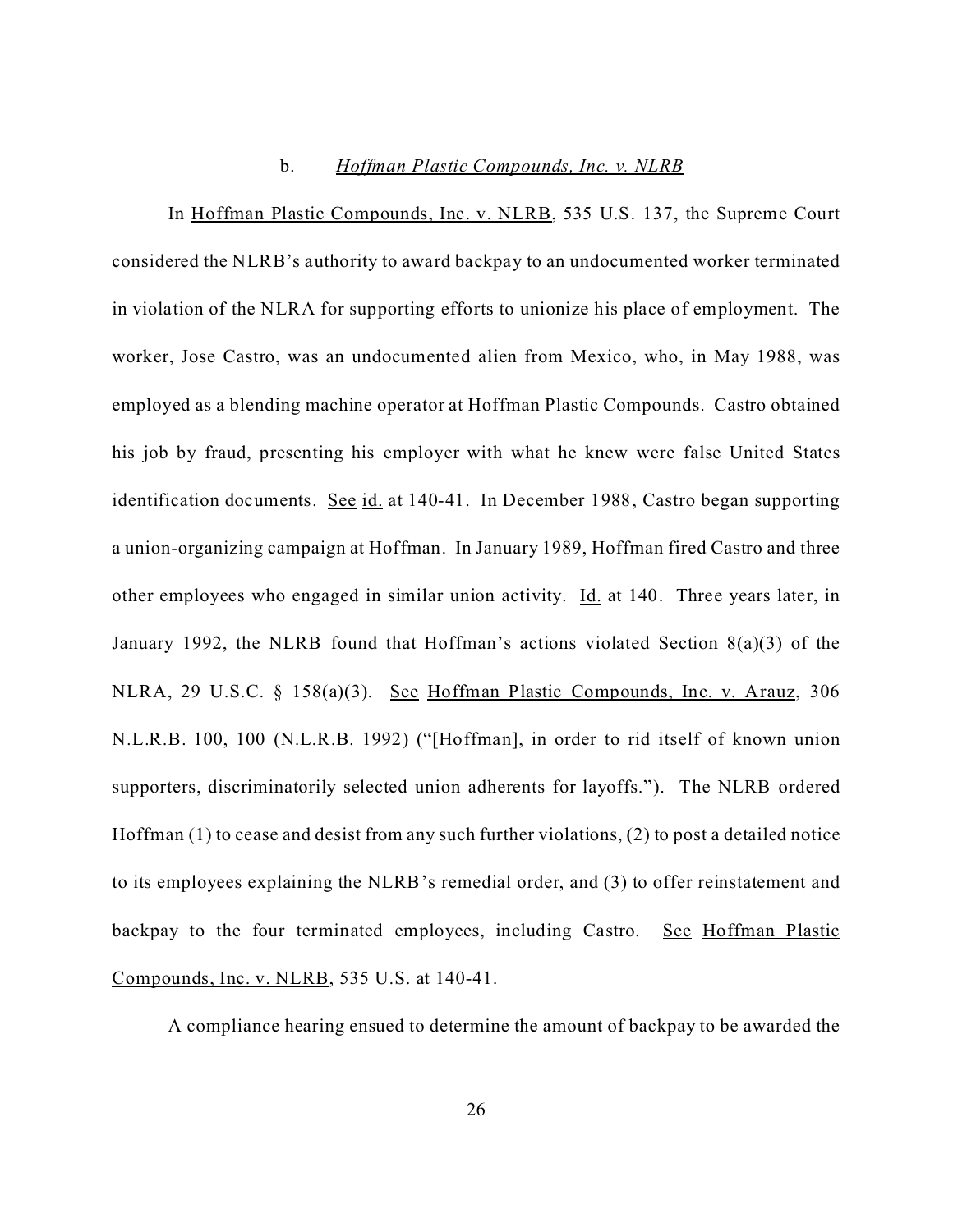wrongfully fired workers. An NLRB Administrative Law Judge ("ALJ") ruled that Castro was not entitled to any backpay award because he had used false documentation to obtain employment and had failed to present proof that he was currently lawfully in the United States. In such circumstances, and in light of the Supreme Court's ruling in Sure-Tan, Inc. v. NLRB, 467 U.S. 883, the ALJ concluded that a backpay or reinstatement award to Castro would conflict with IRCA. See Hoffman Plastic Compounds, Inc. v. Arauz, No. 21-CA-26630, 1993 NLRB LEXIS 1157, at \*8-12 (N.L.R.B. Nov. 12, 1993).

The NLRB reversed the ALJ's decision with respect to backpay, awarding Castro \$66,951 in lost earnings from the date of his termination to the date when Hoffman first learned of Castro's status as an undocumented alien.<sup>15</sup> Hoffman Plastic Compounds, Inc. v. Arauz, 326 N.L.R.B.1060, 1062 (N.L.R.B. 1998). In so ruling, the NLRB emphasized that "the most effective way to accommodate and further the immigration policies embodied in [IRCA] is to provide the protections and remedies of the [NLRA] to undocumented workers in the same manner as to other employees, to the extent that such enforcement does not require or encourage unlawful conduct by either employers or individuals." Id. at 1060. The D.C. Circuit twice denied Hoffman's petition for review of the NLRB order, see Hoffman Plastic Compounds, Inc. v. NLRB, 208 F.3d 229 (D.C. Cir. 2000); 237 F.3d 639 (D.C. Cir.

<sup>&</sup>lt;sup>15</sup> Presumably the NLRB concluded that, after having discovered Castro's immigration status, Hoffman would lawfully have fired Castro for being ineligible to work in the United States under federal immigration law.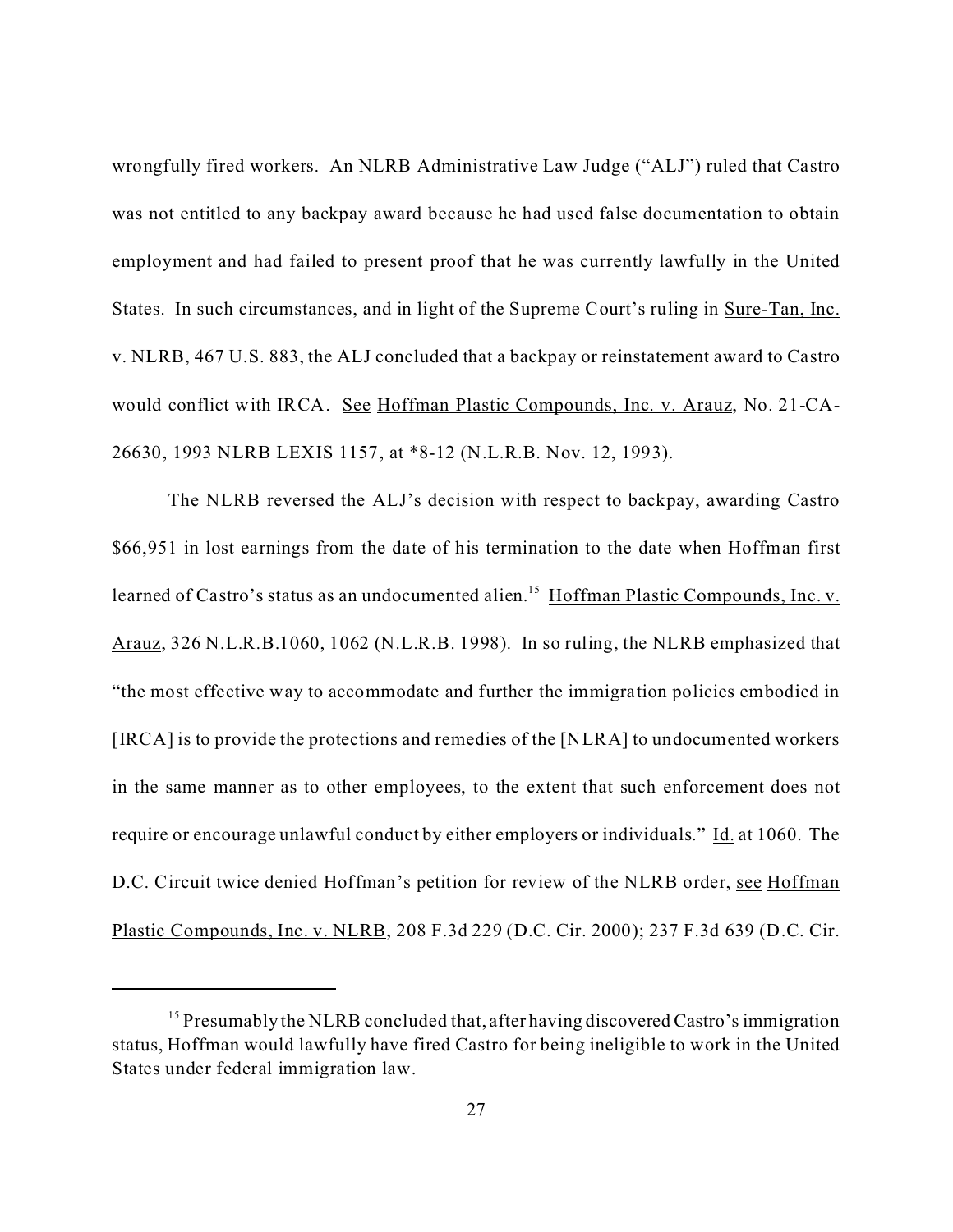2001) (en banc), prompting the Supreme Court's grant of a writ of certiorari, Hoffman Plastic Compounds, Inc. v. NLRB, 533 U.S. 976 (2001).

The Supreme Court ultimately reversed both the D.C. Circuit's and the NLRB's holdings, ruling that the NLRB's broad discretion to fashion remedies for violations of the NLRA, see Hoffman Plastic Compounds, Inc. v. NLRB, 535 U.S. at 142-43 (collecting cases), did not reach so far as to permit that agency "to award backpay to an illegal alien for years of work not performed, for wages that could not lawfully have been earned, and for a job obtained in the first instance by a criminal fraud," id. at 149. Noting the circuit split over whether such a result was compelled by Sure-Tan, see supra pp. **[25]**, the Supreme Court declined to rule on that precise question, observing that the subsequent enactment of IRCA made it appropriate to consider NLRB backpay awards "through a wider lens, focused as it must be on a legal landscape now significantly changed." Id. at 147.

Describing the legal change effected by IRCA, the Court observed that it was now "impossible for an undocumented alien to obtain employment in the United States without some party directly contravening" federal immigration policy: "Either the undocumented alien tenders fraudulent identification, which subverts the cornerstone of IRCA's enforcement mechanism, or the employer knowingly hires the undocumented alien in direct contradiction of its IRCA obligations." Id. at 148. Confronting the former circumstance in Hoffman Plastic, the Court concluded that any attempt by the NLRB to remedy the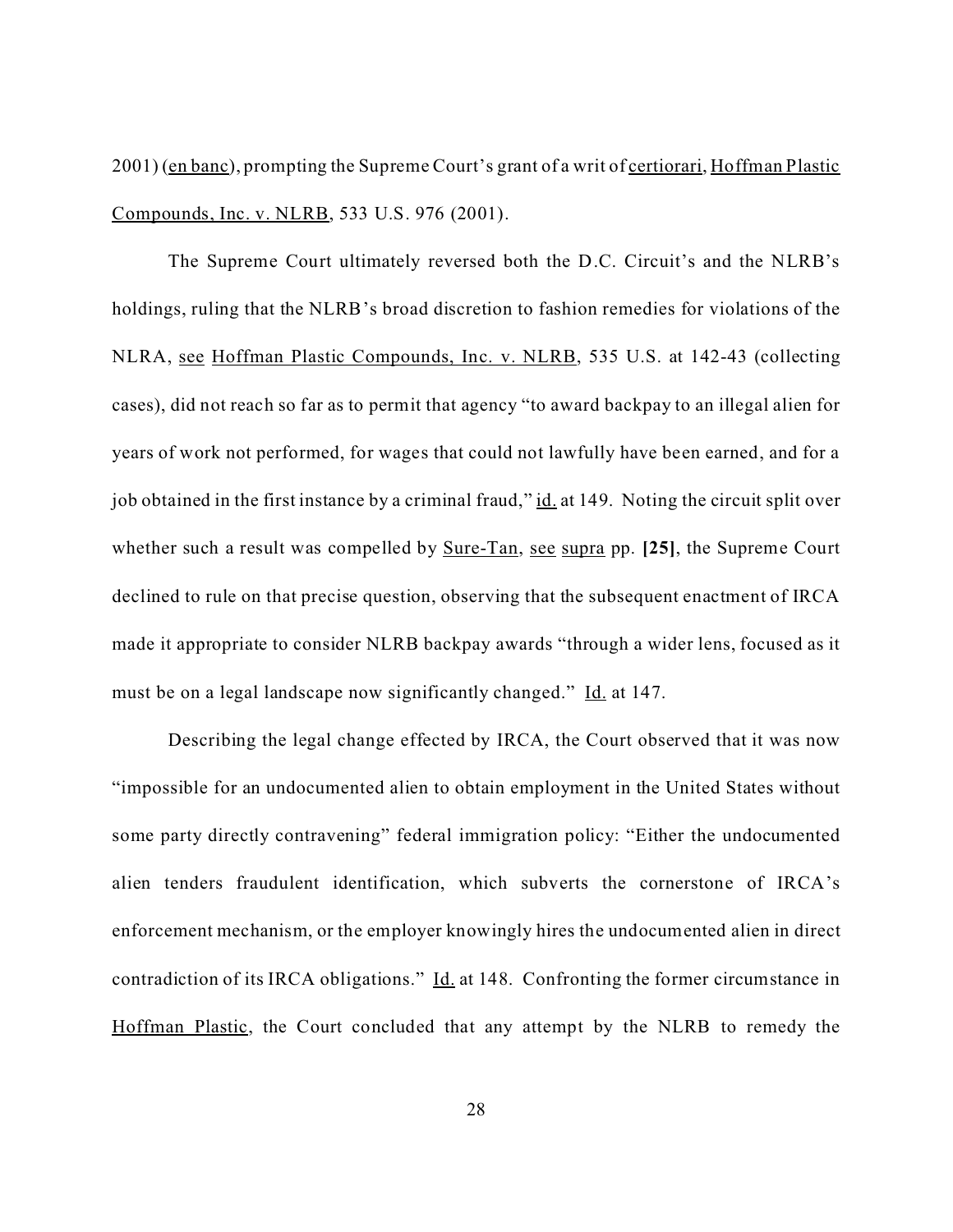employer's unfair labor practice by awarding backpay to the undocumented alien would necessarily "run<sup>[]</sup> counter to policies underlying IRCA," which "policies the [NLRB] has no authority to enforce or administer." Id. at 149. Indeed, the Court cited that alien's criminal procurement of employment with false documents as the fact that "sinks" NLRB arguments in defense of the backpay remedy, observing that, "[f]ar from 'accommodating' IRCA, the [NLRB's] position, recognizing employer misconduct [under the NLRA] but discounting the misconduct of illegal alien employees [under IRCA], subverts it." Id. at 149-50. Noting that it "never deferred" to the NLRB's "remedial preferences where such preferences potentially trench upon federal statutes and policies unrelated to the NLRA, " id. at 144; see id. at 143- 44 (collecting cases involving federal anti-mutiny statute, Bankruptcy Code, federal antitrust policy, and the Interstate Commerce Act), the Court ruled that NLRB backpay awards to illegal aliens "lie[] beyond the bounds" of that agency's discretion.  $\underline{Id}$  at 149.<sup>16</sup>

<sup>&</sup>lt;sup>16</sup> Four members of the Court dissented from this conclusion, specifically citing the House Committee Report's observation, quoted supra pp. **[22]**, that IRCA was not intended to diminish existing labor law protections. See Hoffman Plastic Compounds, Inc. v. NLRB, 535 U.S. at 157 (Breyer, J., dissenting). The majority dismissed this legislative history as "a single Committee Report from one House of a politically divided Congress." Id. at 149 n.4. Nevertheless, the dissent observed that NLRB backpay awards to undocumented workers could, in appropriate circumstances, further both federal labor and immigration policies, the former by making clear to employers that "violating the labor laws will not pay," id. at 154, (Breyer, J., dissenting), and the latter by discouraging unscrupulous employers from taking the risk of hiring "with a wink and a nod those potentially unlawful aliens whose unlawful employment (given the Court's views) ultimately will lower the costs of labor law violations," id. at 156; see id. at 155 (noting that denying NLRB the power to award backpay to illegal aliens who are victims of labor law violations "increases the employer's incentive to find and to hire illegal-alien employees"). The majority concluded otherwise, observing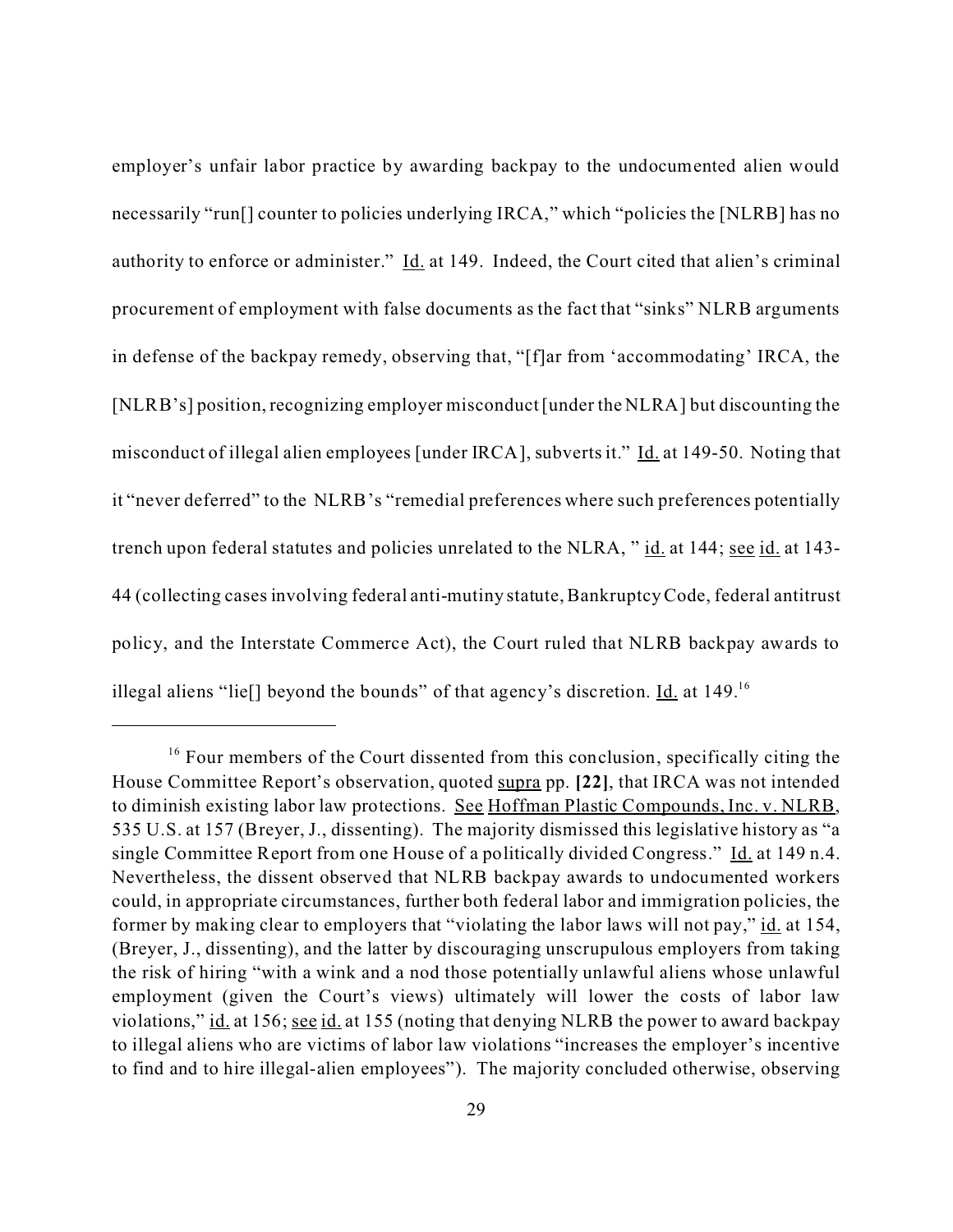The Court observed that its ruling did not deprive the NLRB of all power to sanction Hoffman for relying on NLRA-protected activity as the reason for terminating Castro. Federal immigration policy did not preclude the NLRB from ordering Hoffman, under penalty of contempt, to cease and desist from unfairly hindering that activity and to post a notice detailing its prior transgressions and informing employees of their rights. The Court concluded that these remedies were "sufficient to effectuate national labor policy regardless of whether the 'spur and catalyst' of backpay accompanies them." Id. at 152 (quoting Sure-Tan, Inc. v. NLRB, 467 U.S. at 904).

# 3. *Hoffman Plastic* Does Not Conclusively Resolve the Question of IRCA's Preemption of State Laws

Appellants submit that Hoffman Plastic construes IRCA to preclude any award of lost United States earnings to an injured undocumented worker, regardless of the statutory authority invoked. Thus, they insist that IRCA bars New York State from allowing an undocumented worker injured in a construction accident to recover lost earnings at United States pay rates. Because Hoffman Plastic is distinguishable from this case in important factual and legal respects, we are not convinced by appellants' argument.

that allowing the NLRB to award backpay to illegal aliens would both condone prior IRCA violations – in that case, the undocumented worker's use of fraudulent documents to secure employment – and encourage future violations. See id. at 150-51 (observing that law required wrongfully terminated worker to mitigate damages, which undocumented alien could not do without "tendering false documents to employers" or "finding employers willing to ignore IRCA and hire illegal workers").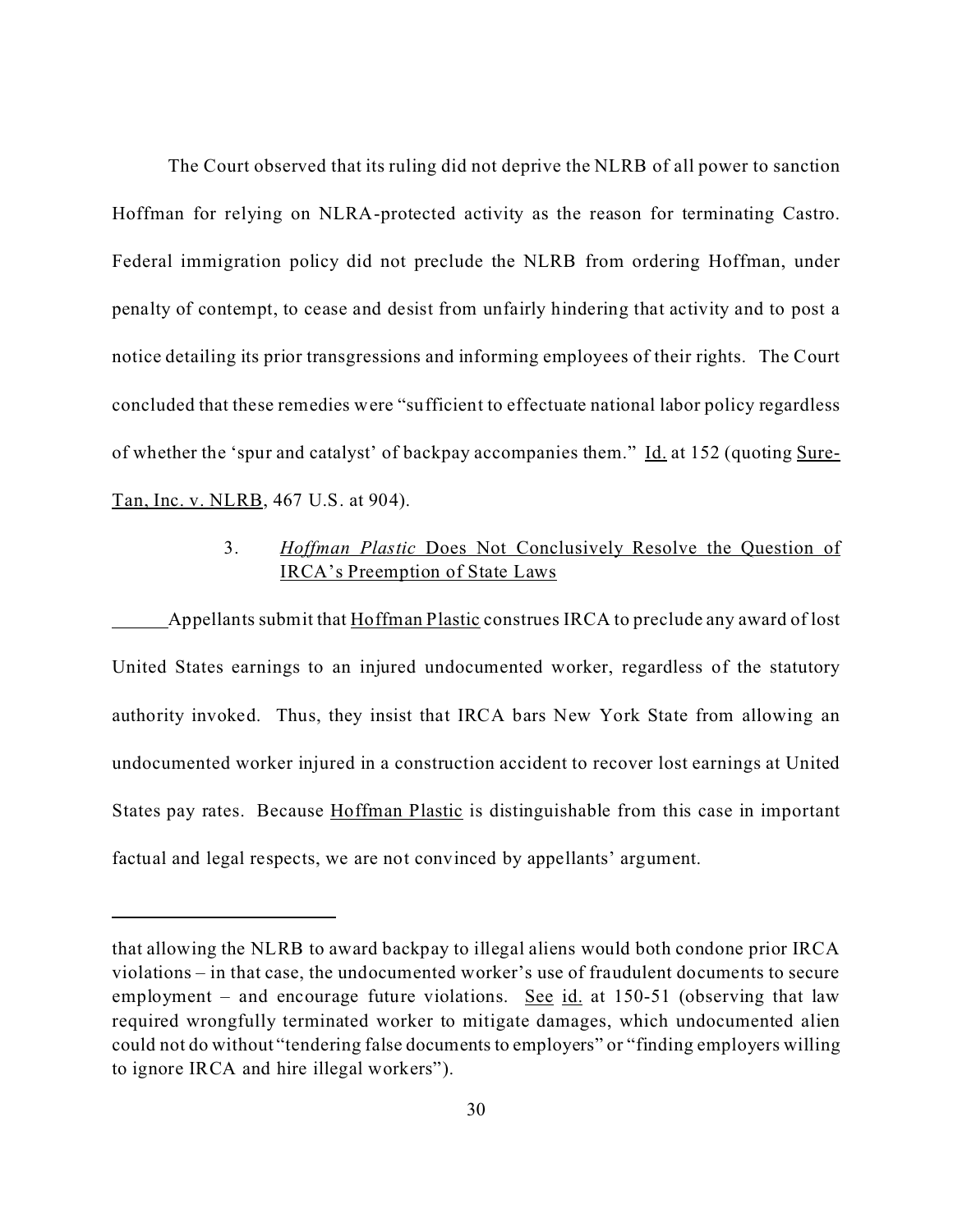## a. Factual Distinctions

Focusing first on factual differences, we note that the injury being remedied in Hoffman Plastic was termination while the wrong being compensated in this case is disabling personal injury. The distinction is significant. The termination at issue in Hoffman Plastic, while unlawful under the NLRA (because motivated by the worker's protected union activities), was, in fact, effectively required by IRCA.<sup>17</sup> Given the two statutes' competing views of the termination at issue, there was particular reason to think that an NLRB backpay award to the worker for a period of time after termination directly conflicted with IRCA. This case presents no similar conflict because neither IRCA nor any other law authorized, much less required, any appellant to inflict disabling physical injury on Madeira.<sup>18</sup>

Further, in Hoffman Plastic, the employment relationship originated in the worker's

<sup>&</sup>lt;sup>17</sup> Given that IRCA makes it illegal to hire undocumented aliens, <u>see</u> 8 U.S.C. § 1324a(a), and mandates criminal penalties for those who knowingly employ such workers, see id. § 1324a(f), termination is effectively required once an employer learns of an employee's undocumented status. See also Hoffman Plastic Compounds, Inc. v. NLRB, 535 U.S. at 148 ("[I]f an employer unknowingly hires an unauthorized alien, or if the alien becomes unauthorized while employed, the employer is compelled to discharge the worker upon discovery of the worker's undocumented status.").

<sup>&</sup>lt;sup>18</sup> The distinction we identify between the termination in Hoffman Plastic and the personal injury in this case cannot be considered novel. For example, the families of undocumented workers who died in the World Trade Center on September 11, 2001, have been allowed to recover personal injury compensation from the special victims fund created by Congress, although the termination of such workers was presumably required by IRCA. See 49 U.S.C. § 40101 note; see also Cara Buckley, With Millions in 9/11 Payments, Bereaved Can't Buy Green Cards, N.Y. Times, Sept. 3, 2006, at A1 (reporting awards to survivors of illegal immigrant victims in amounts from \$875,000 to \$4.1 million).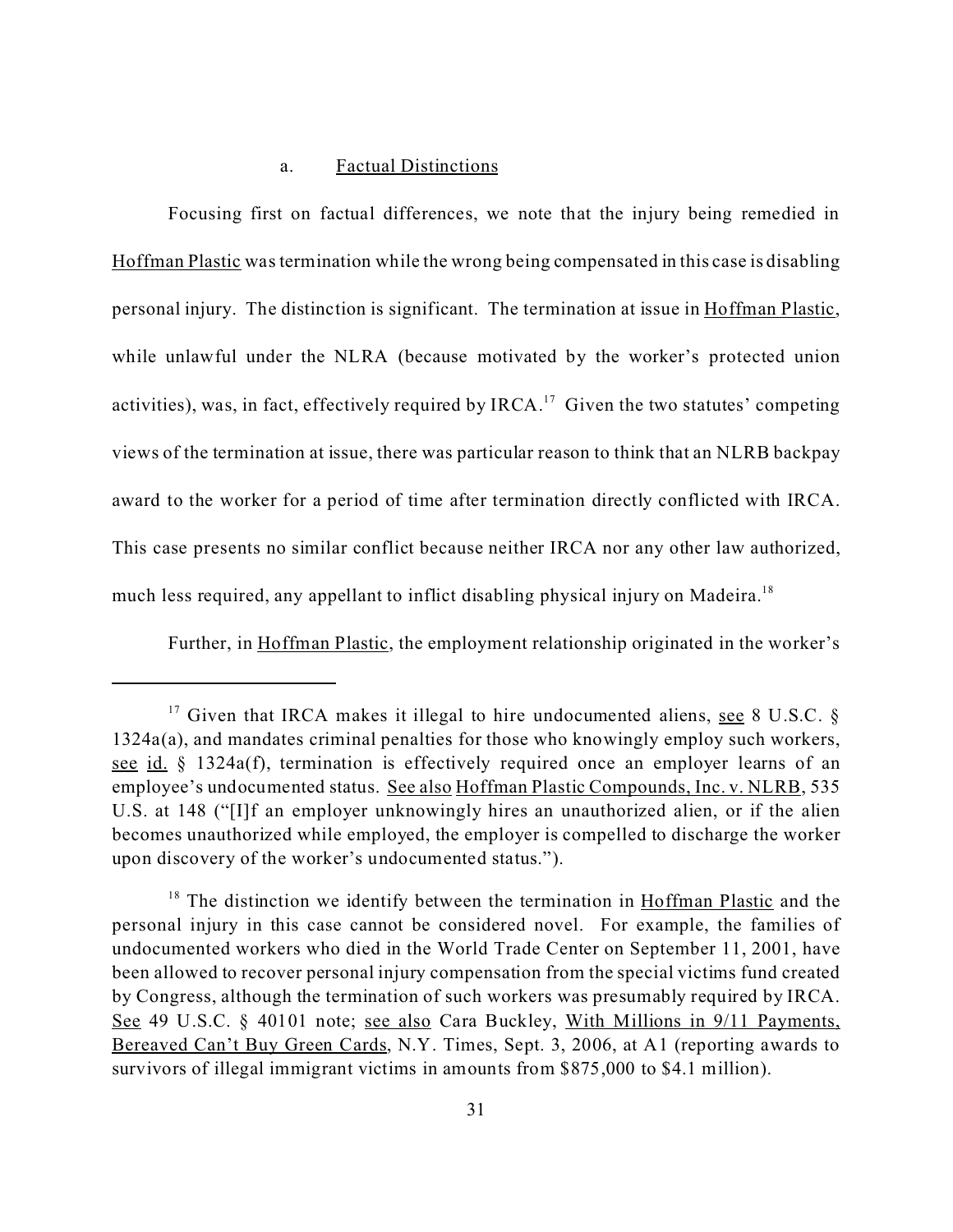own criminal violation of IRCA, prompting the Supreme Court to observe that it would "subvert[]" IRCA to penalize the employer's unfair labor practice but to discount the worker's immigration violation. Id. at 149-50 (citing employee's criminal conduct in procuring employment as factor that "sinks" Board's argument that backpay award reasonably accommodates IRCA). No comparable worker misconduct is evident in this case. Madeira did not himself violate IRCA in procuring the employment that led to his injury. Rather, both the illegal employment relationship and the personal injury were the product of wrongdoing by others. Specifically, it was Madeira's employer C & L that hired him in knowing violation of IRCA. And it was C & L, Affordable, and Mountain that failed to provide safe work conditions in violation of New York law. Thus, because the application of New York law for calculating compensatory damages against the various appellants liable for personal injury in this case does not require any "discounting" of IRCA criminality by Madeira himself, the facts simply do not present the same concern for subversion of federal immigration law that was identified in Hoffman Plastic. In this case, the challenged remedy would be assessed against parties at least one of whom violated IRCA, and not awarded to the IRCA violator himself, as in Hoffman Plastic.

## b. Legal Distinction

There is also an important legal distinction between this case and Hoffman Plastic. In Hoffman Plastic, the Supreme Court sought to reconcile two federal statutes to ensure that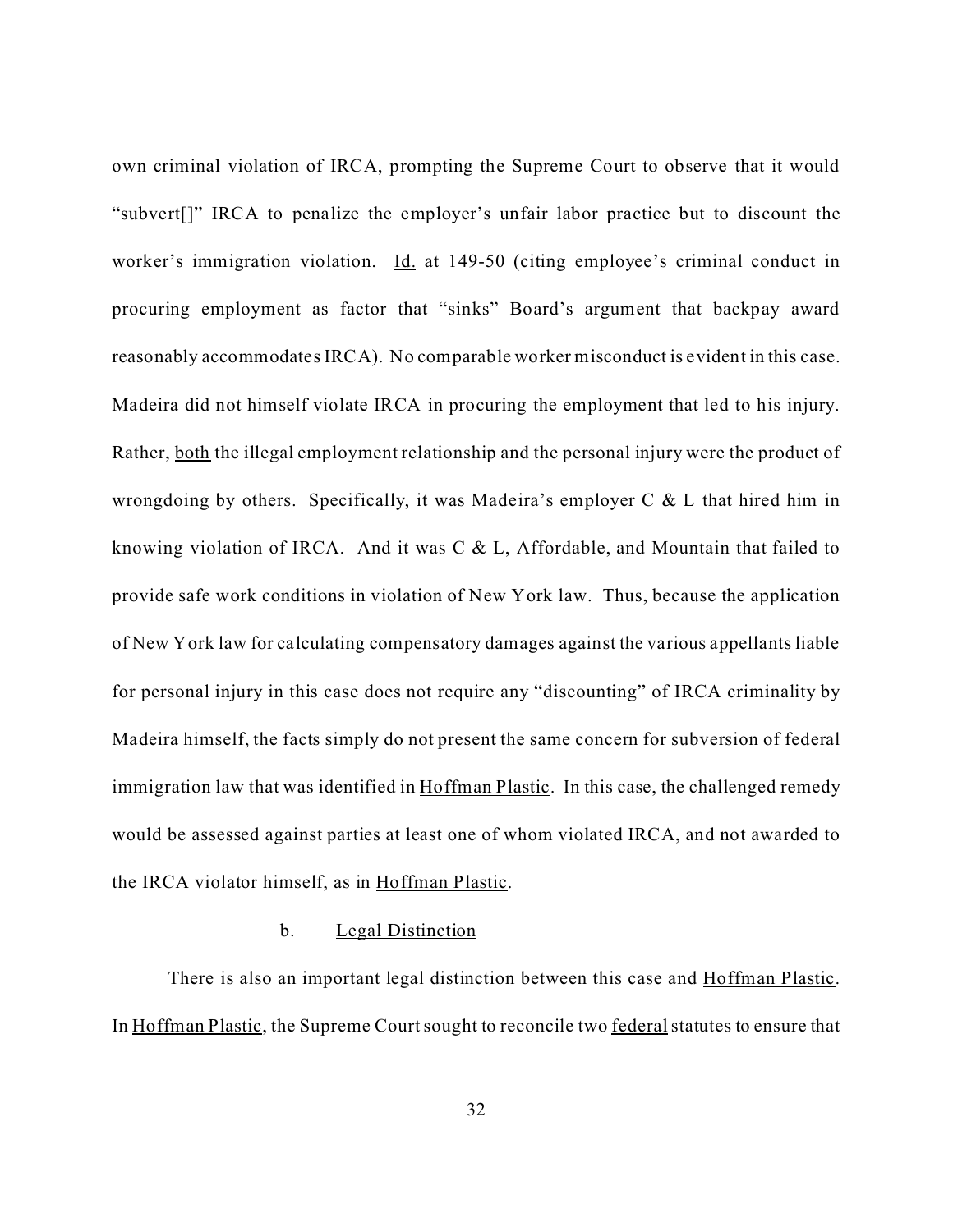one did not trench on the other, a task routinely performed by federal courts.<sup>19</sup> In this case, however, appellants urge us to hold that immigration law stands as an absolute bar to wellestablished state law relating to compensable damages for personal injury. We necessarily review such an argument carefully. As Justice Black famously observed, "Our Federalism" prescribes that the national government, "anxious though it may be to vindicate and protect federal rights and federal interests, always endeavors to do so in ways that will not unduly interfere with the legitimate activities of the States." Younger v. Harris, 401 U.S. 37, 44 (1971) (discussing federalism in context of abstention principle). Federalism concerns were not at issue and, therefore, were not addressed in Hoffman Plastic. To resolve them here, we look to well established principles of federal preemption.

> 4. There Is No Basis for Concluding that Congress Clearly Intended IRCA To Preempt Established State Law Principles for Compensating Lost Earnings in Personal Injury Cases Involving Undocumented Workers

a. The Legal Foundation for Federal Preemption of State Law

Constitutional authority for the federal preemption of state law is grounded in the Supremacy Clause, which states that "the Laws of the United States . . . shall be the supreme Law of the Land . . . any Thing in the Constitution or Laws of any State to the Contrary

<sup>&</sup>lt;sup>19</sup> Hoffman Plastic did not seek to reconcile any actual conflict in statutory language between the NLRA and IRCA. Rather, it considered whether the NLRB, the federal agency charged with NLRA enforcement, exceeded its discretion in awarding backpay in circumstances where that remedy conflicted with IRCA objectives. See generally Chevron U.S.A., Inc. v. Natural Res. Def. Council, 467 U.S. 837 (1984).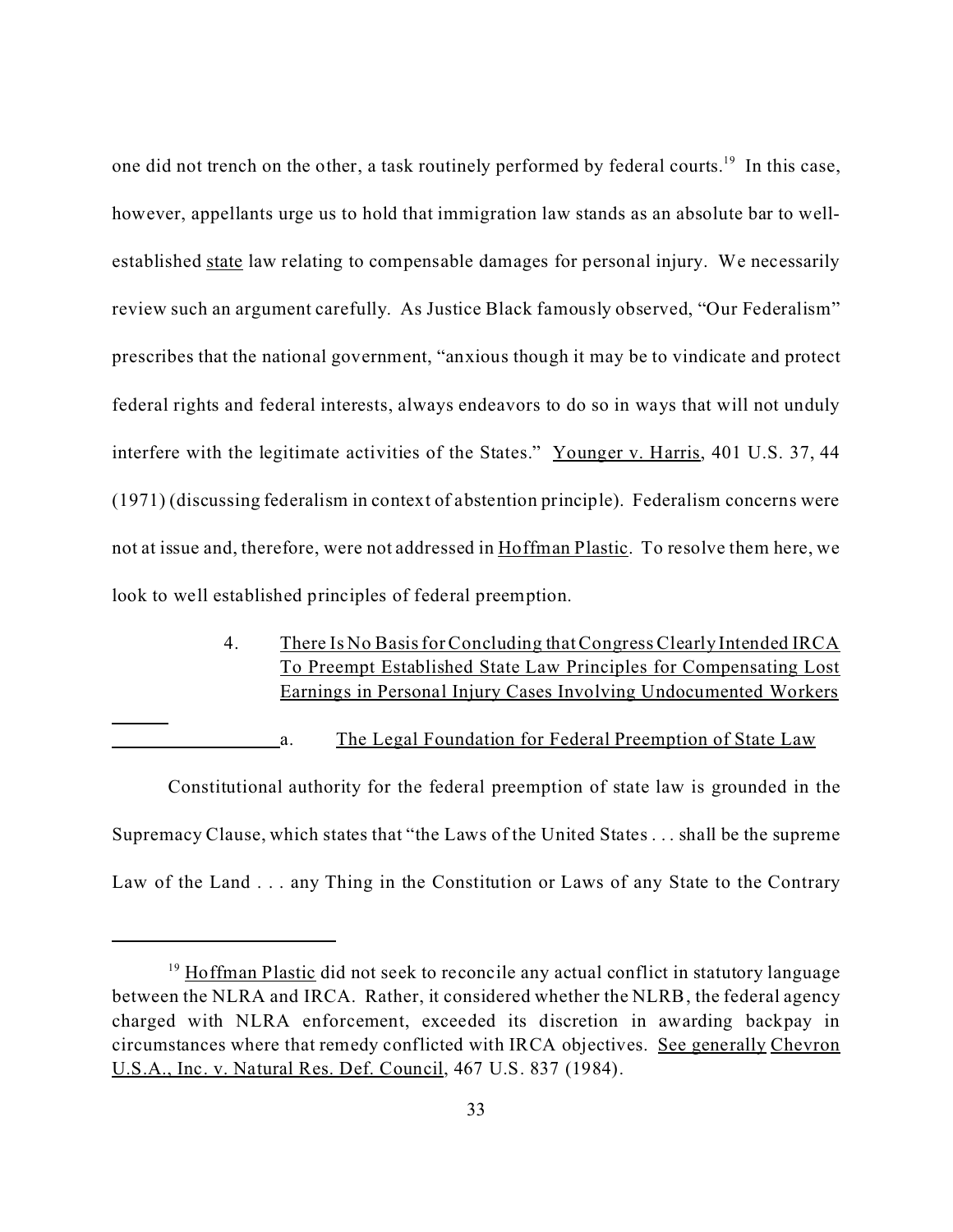notwithstanding." U.S. Const. art. VI, cl. 2. Despite this sweeping language, courts do not readily assume preemption. To the contrary, "in the absence of compelling congressional direction," courts will not infer that "Congress ha<sup>[s]</sup> deprived the States of the power to act." New York Tel. Co. v. New York State Dep't of Labor, 440 U.S. 519, 540 (1979) (internal quotation marks omitted). Indeed, when, as in this case, the state law at issue involves the historic police power over public safety, courts "'start with the assumption'" that these powers are "'not to be superseded by the Federal Act unless that was the clear and manifest purpose of Congress." Jones v. Rath Packing Co., 430 U.S. 519, 525 (1977) (quoting Rice v. Santa Fe Elevator Corp., 331 U.S. 218, 230 (1947)) (emphasis added); accord Cipollone v. Liggett Group, Inc., 505 U.S. 504, 516 (1992). Thus, as the Supreme Court has instructed, preemption "fundamentally is a question of congressional intent." English v. Gen. Elec. Co., 496 U.S. 72, 78-79 (1990); see Retail Clerks Int'l Assoc. v. Schermerhorn, 375 U.S. 96, 103 (1963) (holding that "[t]he purpose of Congress is the ultimate touchstone" of preemption analysis).

Congress can convey its clear and manifest intent to preempt the exercise of state police power in three ways. First, Congress may explicitly state that it intends to preempt a state law. See English v. Gen. Elec. Co., 496 U.S. at 79 (observing that "when Congress has made its [preemptive] intent known through explicit statutory language, the courts' task is an easy one"). Second, even absent any such explicit statement, Congress's preemptive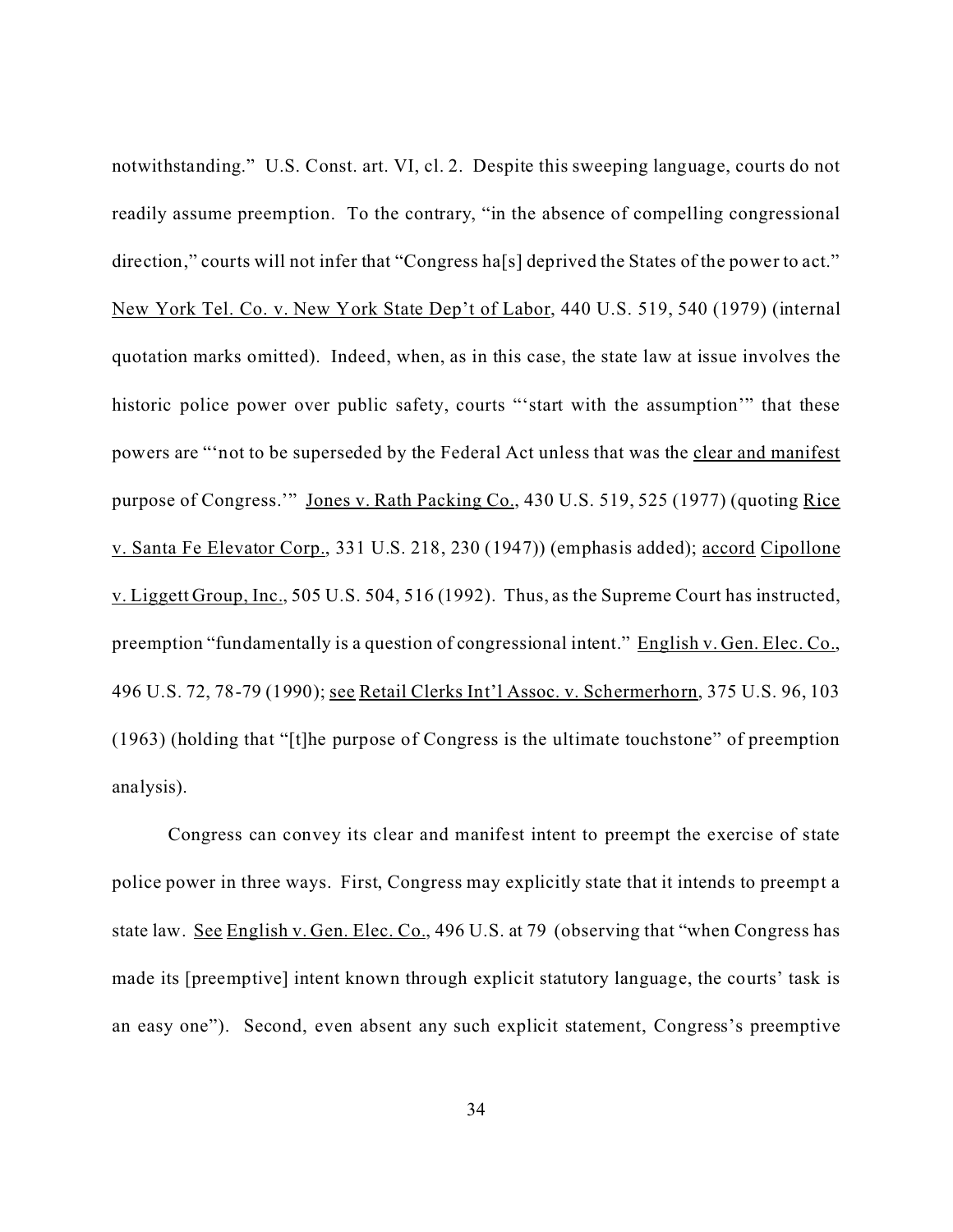intent may be implied "where the scheme of federal regulation is sufficiently comprehensive to make reasonable the inference that Congress 'left no room' for supplementary state regulation," in short, where Congress has manifested an intent for federal law to occupy the field. Hillsborough County, Fla. v. Automated Med. Labs., Inc., 471 U.S. 707, 713 (1985) (quoting Rice v. Santa Fe Elevator Corp, 331 U.S. at 230). Finally, Congress's preemptive intent may be implied from the fact that state law so conflicts with federal law that either "compliance with both federal and state regulations is a physical impossibility," Florida Lime & Avocado Growers, Inc. v. Paul, 373 U.S. 132, 142-43 (1963), or state law "stands as an obstacle to the accomplishment and execution of the full purposes and objectives of Congress," Hines v. Davidowitz, 312 U.S. at 67; see also Silkwood v. Kerr-McGee Corp., 464 U.S. 238, 248 (1984). The conflict standard for preemption is strict. As Chief Justice Rehnquist, the author of the Court's opinion in Hoffman Plastic, cautioned, federal preemption cannot be premised on "unwarranted speculations" as to Congress's intent. Jones v. Rath Packing Co., 430 U.S. at 544 (Rehnquist, J., concurring in part and dissenting in part). A "clear demonstration of conflict . . . must exist before the mere existence of a federal law may be said to pre-empt state law operating in the same field."  $\underline{Id}^{20}$ 

<sup>&</sup>lt;sup>20</sup> In contrast to the "clear demonstration of conflict" referenced by Justice Rehnquist in Jones v. Rath Packing Co. as necessary to support an inference of federal preemption of state law, in Hoffman Plastic, he observed for the Court that even a "potential" conflict between two federal laws is enough to absolve federal courts of the duty to defer to an administering agency's remedial preferences. See Hoffman Plastic Compounds, Inc. v. NLRB, 535 U.S. at 144 ("[W]e have accordingly never deferred to the [NLRB's] remedial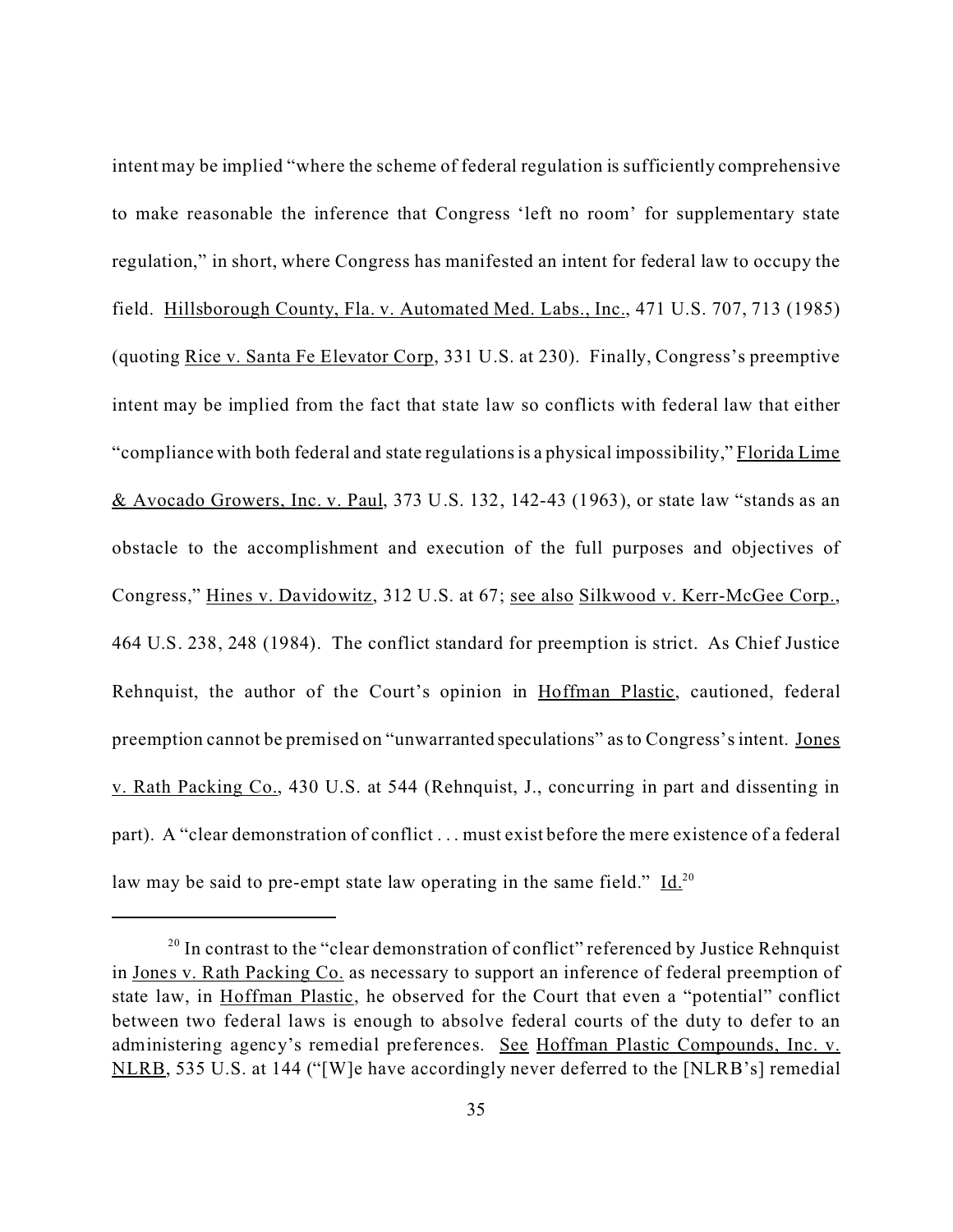Appellants fail convincingly to establish that Congress, either explicitly or implicitly, demonstrated a clear and manifest intent totally to preempt New York law allowing juries to award some measure of lost United States earnings to undocumented workers who sustain personal injuries in violation of Labor Law  $\S 240(1)$ .<sup>21</sup>

preferences where such preferences potentially trench upon federal statutes and policies unrelated to the NLRA.") (emphasis added).

<sup>&</sup>lt;sup>21</sup> Several other state and federal district courts have considered the intersection between IRCA and state tort laws in the wake of Hoffman Plastic, with varying results. See generally Flores v. Limehouse, No. 2:04-1295-CWH, 2006 U.S. Dist. LEXIS 30433, at \*5-6 (D.S.C. May 11, 2006) (finding no IRCA preemption where undocumented workers had fraudulently obtained employment, and allowing undocumented workers to bring claims against their employer under federal and state labor laws, as well as under the federal Racketeer Influenced and Corrupt Organizations Act); Veliz v. Rental Serv. Corp. USA, Inc., 313 F. Supp. 2d 1317, 1336-37 (M.D. Fla. 2003) (denying undocumented worker's tort claim where worker had used false identification to obtain employment); Hernandez-Cortez v. Hernandez, No. 01-1241-JTM, 2003 U.S. Dist. LEXIS 19780, at \*17-19 (D. Kan. Nov. 4, 2003) (finding that IRCA and Hoffman Plastic preempted undocumented alien's tort suit for projected earnings lost as a result of car accident); Pontes v. New Eng. Power Co., No. 03- 00160A, 18 Mass. L. Rep. 183, 2004 Mass. Super. LEXIS 340, at \*6 (Super. Ct. Worcester County Aug. 19, 2004) (ruling, in undocumented worker's tort action against employer, that "[s]ince the focus is on the effect of the work injury on earning capacity[,] the plaintiff's alien status is irrelevant to the inquiry"); Rosa v. Partners in Progress, Inc., 868 A.2d 994, 1001, 152 N.H. 6, 14 (2005) (holding that undocumented worker could recover United States earnings in tort only if employer knew or should have known of worker's illegal status); Balbuena v. IDR Realty LLC, 6 N.Y.3d at 356-63, 812 N.Y.S.2d at 425-30 (finding no IRCA preemption of New York Scaffold Law where undocumented workers had not presented false documentation to obtain employment); Tyson Foods, Inc. v. Guzman, 116 S.W.3d 233, 244, 2003 Tex. App. LEXIS 6643, at \*24 (Ct. App. Tex. 2003) (rejecting Hoffman Plastic-based challenge to tort award to undocumented alien, and noting that Hoffman Plastic "only applies to an undocumented alien worker's remedy for an employer's violation of the NLRA and does not apply to common-law personal injury damages").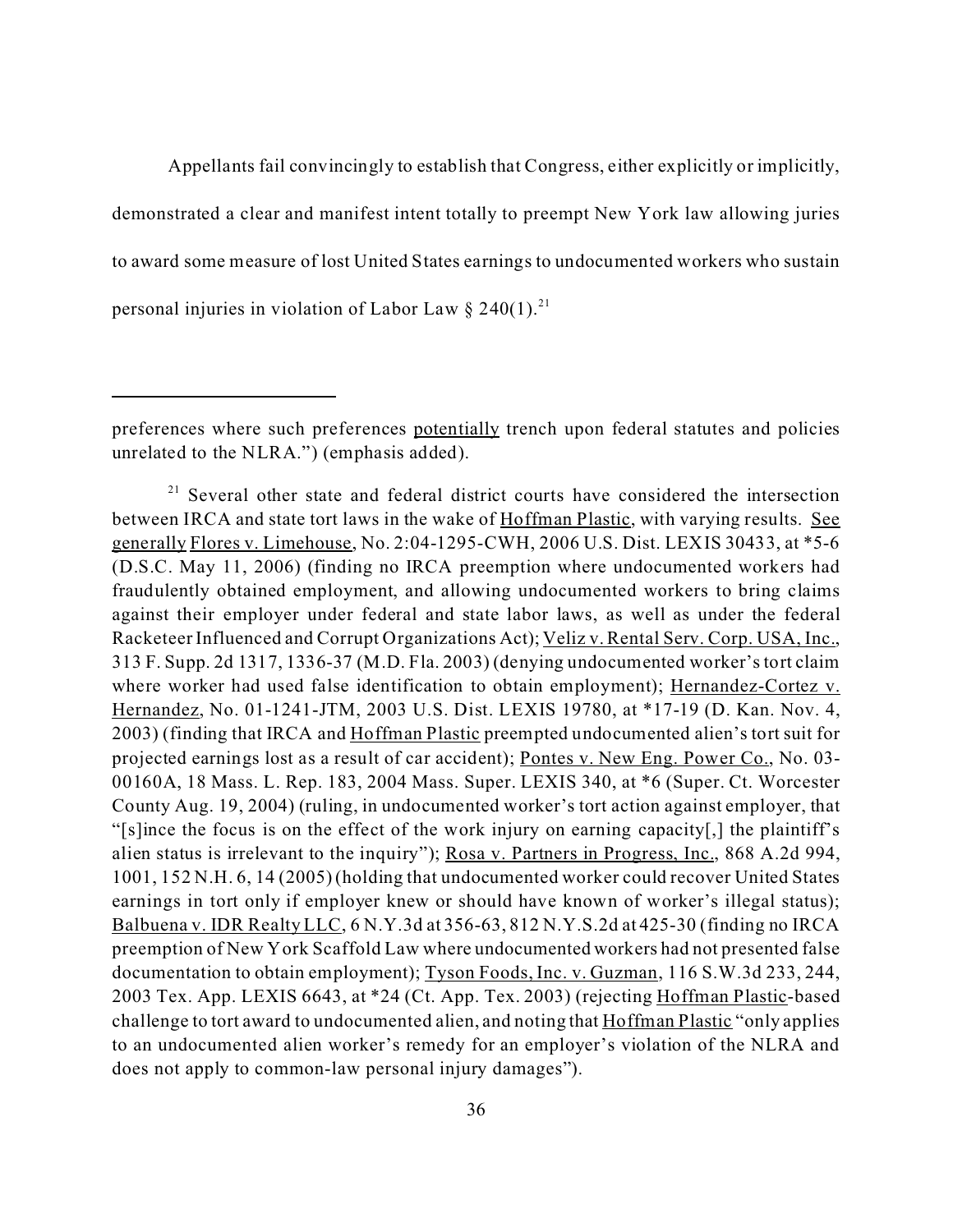## b. Express Preemption

No provision in IRCA expressly preempts state law providing for injured undocumented workers to recover compensatory damages, including lost earnings. As noted supra pp. **[21]**, IRCA's express preemption clause applies only to "any State or local law imposing civil or criminal sanctions" on persons who employ or assist in the employment of illegal aliens. 8 U.S.C. § 1324a(h)(2) (emphasis added). Compensatory damages for personal injury do not reasonably equate to sanctions. As the New York Court of Appeals observed in Balbuena v. IDR Realty LLC, "[a] sanction is generally considered a 'penalty or coercive measure,' such as a punishment for a criminal act or a civil fine for a statutory or regulatory violation." 6 N.Y.3d at 357, 812 N.Y.S.2d at 425-26 (quoting Black's Law Dictionary 1368 (8th ed. 2004) (citation omitted)). By contrast, "the primary purpose of civil recovery in a personal injury action premised on state Labor Law provisions is not to punish the tortfeasor but to compensate the worker for injuries proximately caused by negligence or the violation of statutory safety standards." Id., 812 N.Y.S.2d at 426; see also Mendoza v. Zirkle Fruit Co., No. CS-00-3024-FVS, 2000 U.S. Dist. LEXIS 21126, at \*31-32 (E.D. Wash. Sept. 27, 2000) (noting distinction between sanctions and compensatory damages in rejecting IRCA preemption challenge to civil conspiracy action), rev'd on other grounds, 301 F.3d 1163 (9th Cir. 2002); Dowling v. Slotnik, 712 A.2d 396, 403, 244 Conn. 781, 792 (1998) (observing that workers' compensation benefits could not be construed as sanctions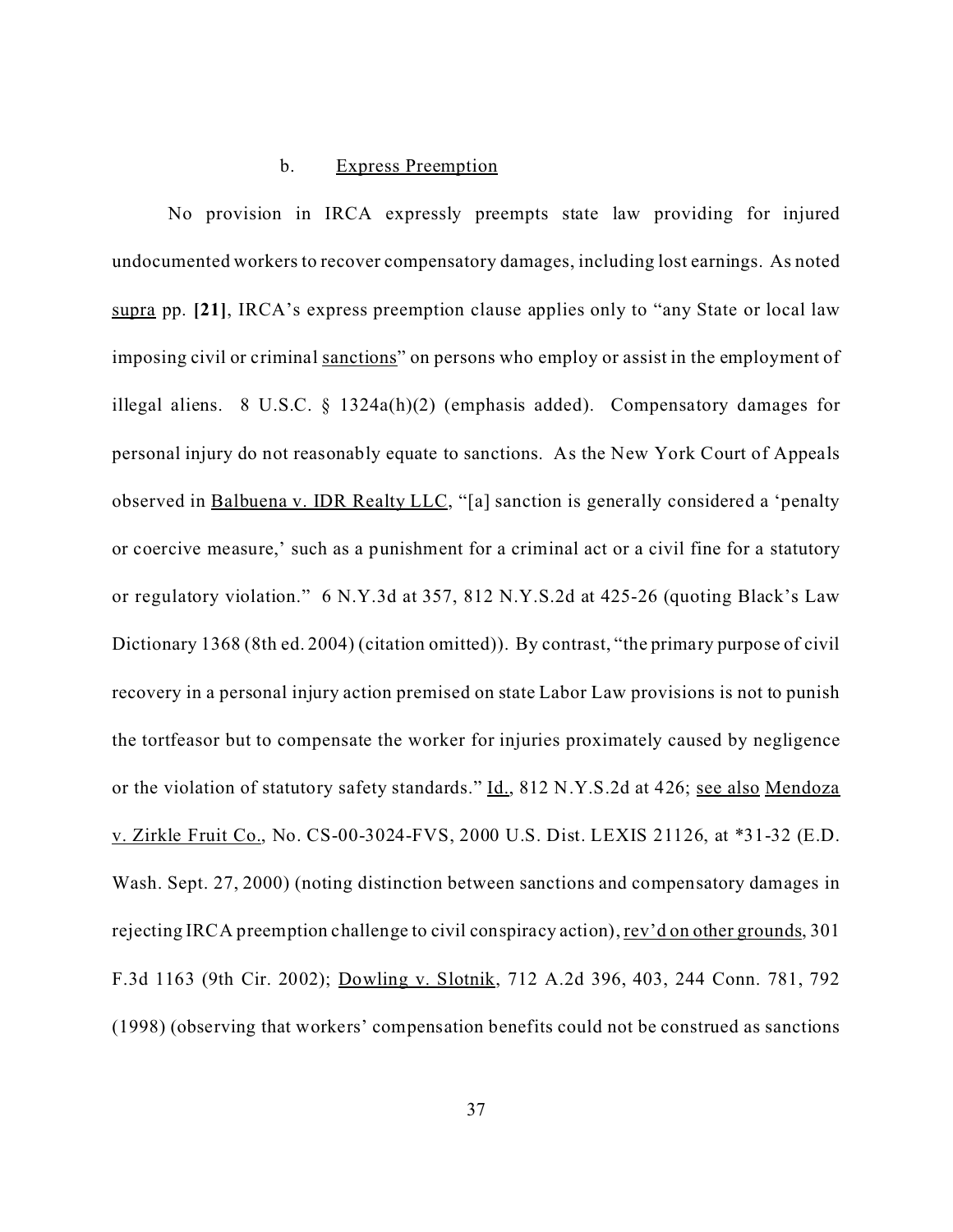in rejecting IRCA preemption challenge to their award). Thus, although the national power over immigration is undoubtedly supreme, see Hines v. Davidowitz, 312 U.S. at 62, we conclude that Congress has not explicitly exercised it to preempt state laws allowing undocumented aliens who sustain workplace injuries to recover compensatory damages for lost earnings, however calculated.

Congress's failure expressly to preempt a particular state law does not preclude a court from implying that intent. See Sprietsma v. Mercury Marine, 537 U.S. 51, 65 (2002) ("Congress' inclusion of an express pre-emption clause does not bar the ordinary working of conflict pre-emption principles . . . ." (internal quotation marks omitted) (emphasis removed)); Crosby v. Nat'l Foreign Trade Council, 530 U.S. 363, 387-88 (2000). Thus, we consider the two circumstances that can give rise to implicit preemption.

#### c. Implicit "Field" Preemption

Congress's intent to preempt state law may be implied where it has designed a pervasive scheme of regulation that leaves no room for the state to supplement, or where it legislates in "'a field in which the federal interest is so dominant that the federal system will be assumed to preclude enforcement of state law on the same subject.'" English v. Gen. Elec. Co., 496 U.S. at 79 (quoting Rice v. Santa Fe Elevator Corp., 331 U.S. at 230). As we have already noted, immigration is plainly a field in which the federal interest is dominant. See Hines v. Davidowitz, 312 U.S. at 62. State tort and labor laws, however, occupy an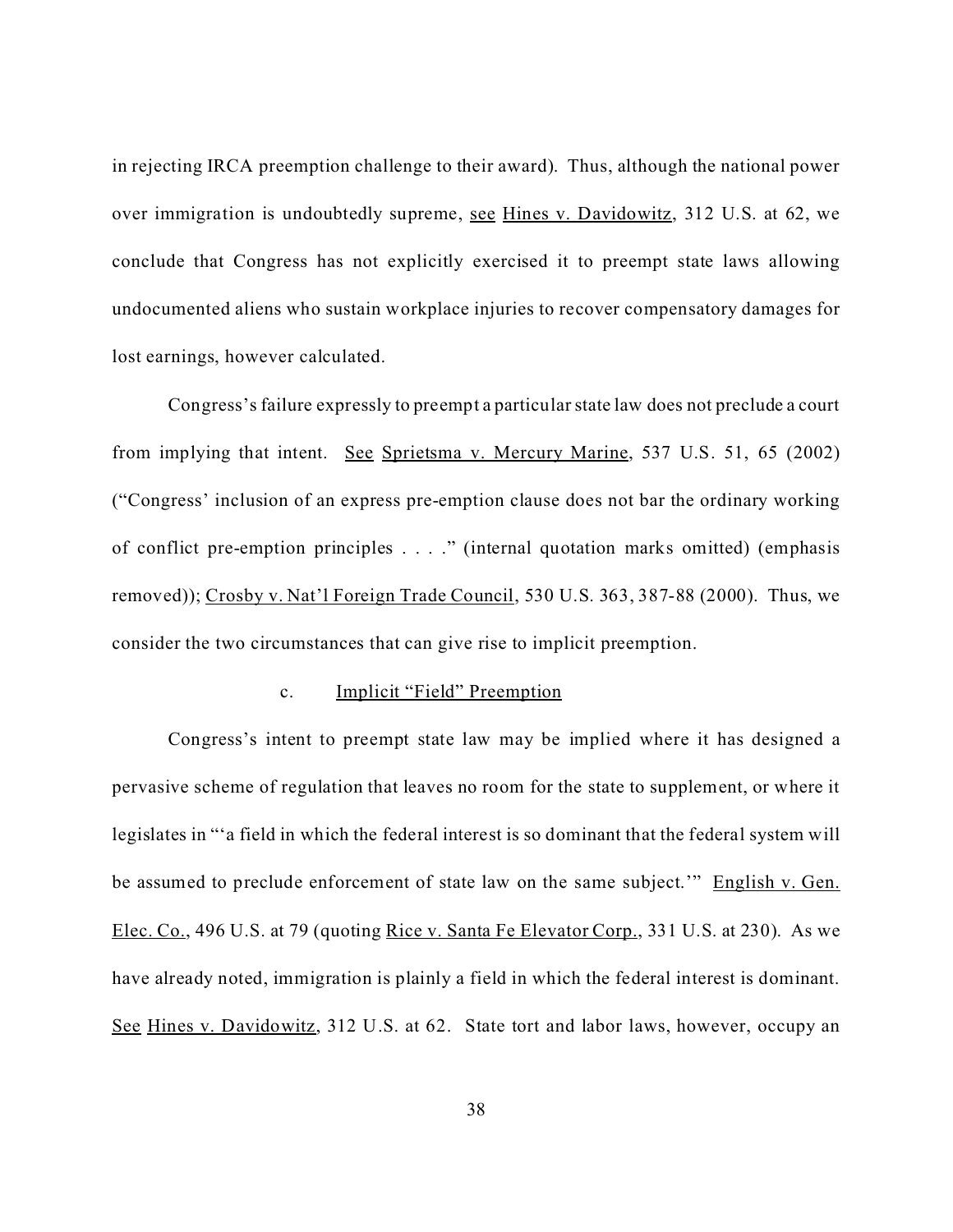entirely different field. Appellants point us to nothing in the record supporting an inference that Congress, by enacting IRCA, demonstrated a clear and manifest intent to supersede – at least where illegal aliens are concerned – traditional state tort or labor laws determining the compensatory damages recoverable for personal injuries. See English v. Gen. Elec. Co., 496 U.S. at 79 ("'Where . . . the field which Congress is said to have pre-empted' includes areas that have 'been traditionally occupied by the States,' congressional intent to supersede state laws must be 'clear and manifest." (quoting Jones v. Rath Packing Co., 430 U.S. at 525) (omission in original)); see also Silkwood v. Kerr-McGee Corp., 464 U.S. at 255 (imposing burden of establishing Congress's preemptive intent on party challenging application of traditional state tort law).

To the extent Congress expressed any intent on the subject, the House Committee Report issued in conjunction with IRCA's enactment suggests that the legislation was not intended "to undermine or diminish in any way labor protections in existing law." H.R. Rep. 99-682(I), at 58, as reprinted in 1986 U.S.C.C.A.N. at 5662; <u>see supra</u> pp. [22].<sup>22</sup> We are

 $22$  In adopting this suggestion, the New York Court of Appeals stated:

Certainly IRCA and related statutes thoroughly occupy the spectrum of immigration laws. But there is nothing in those provisions indicating that Congress meant to affect state regulation of occupational health and safety, or the types of damages that may be recovered in a civil action arising from those laws. To the contrary, the legislative history of IRCA shows that the Act was not intended "to undermine or diminish in any way labor protections in existing law."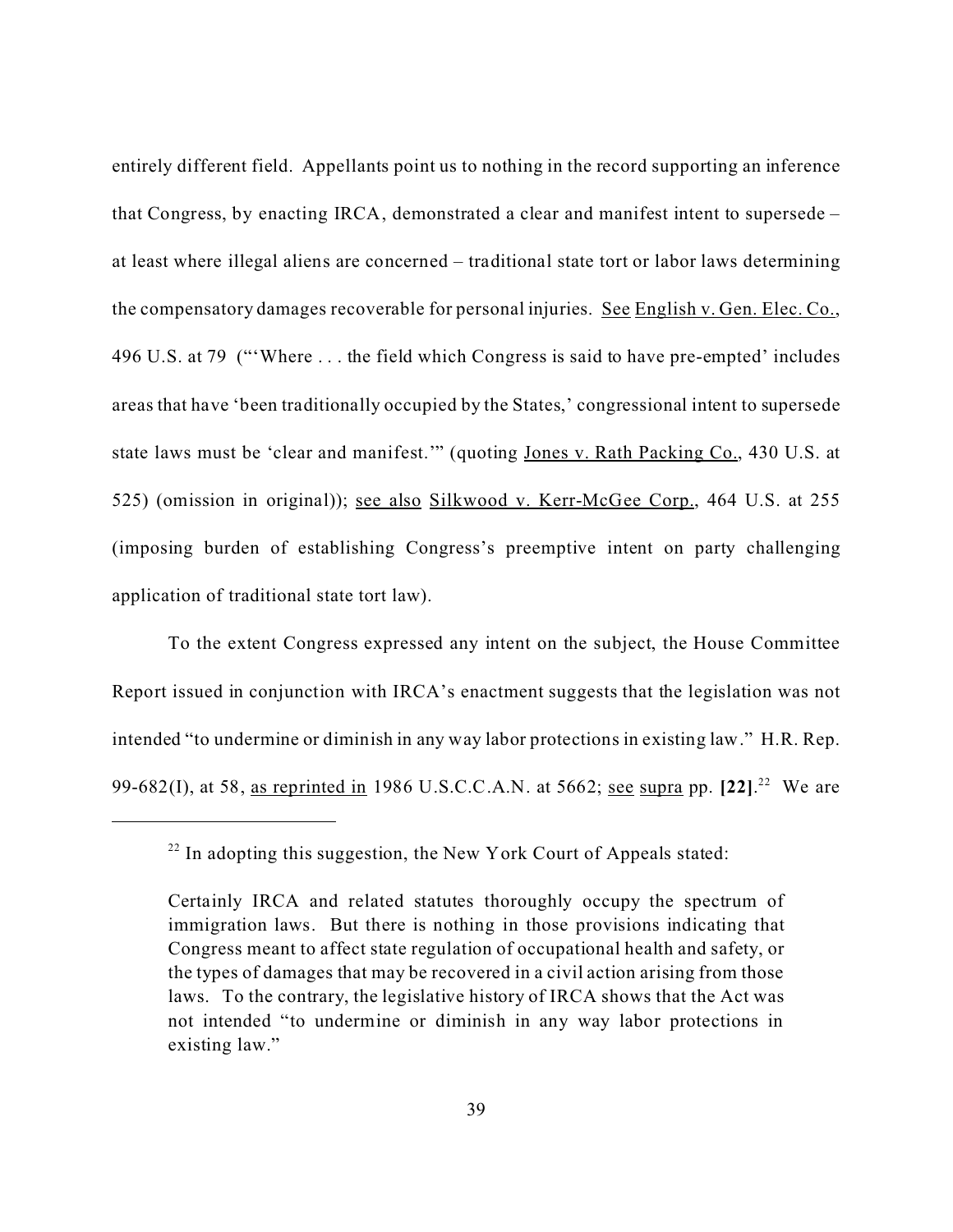mindful that, in Hoffman Plastic, the Supreme Court concluded that this language merited little weight as evidence of Congress's affirmative intent to allow the NLRB to fashion unfair labor practice remedies at odds with federal immigration policy. See Hoffman Plastic Compounds, Inc. v. NLRB, 535 U.S. at 149 n.4. But as we have already observed, in this case we do not simply reconcile two federal statutes; we consider federal preemption of established state law. Even if, in the preemption context, we heed Hoffman Plastic's admonition to afford the House Report little weight in identifying Congress's affirmative endorsement of other statutory remedies, the quoted language usefully highlights appellants' inability to carry their burden. They can point to nothing in the record indicating Congress's clear and manifest intent to preempt the field of compensatory damages for workplace injuries sustained by undocumented aliens. See Silkwood v. Kerr-McGee Corp., 464 U.S. at 255. Accordingly, we conclude that no field preemption bars the challenged award of lost earnings in this case.

# d. Implicit "Conflict" Preemption

The most difficult question presented on this appeal is whether a compensatory award of lost earnings to an injured undocumented worker so conflicts with IRCA policy prohibiting the hiring of such an alien as to warrant an inference of federal preemption. At

Balbuena v. IDR Realty LLC, 6 N.Y.3d at 357, 812 N.Y.S.2d at 426 (quoting H.R. Rep. 99- 682(I), at 58, as reprinted in 1986 U.S.C.C.A.N. at 5662).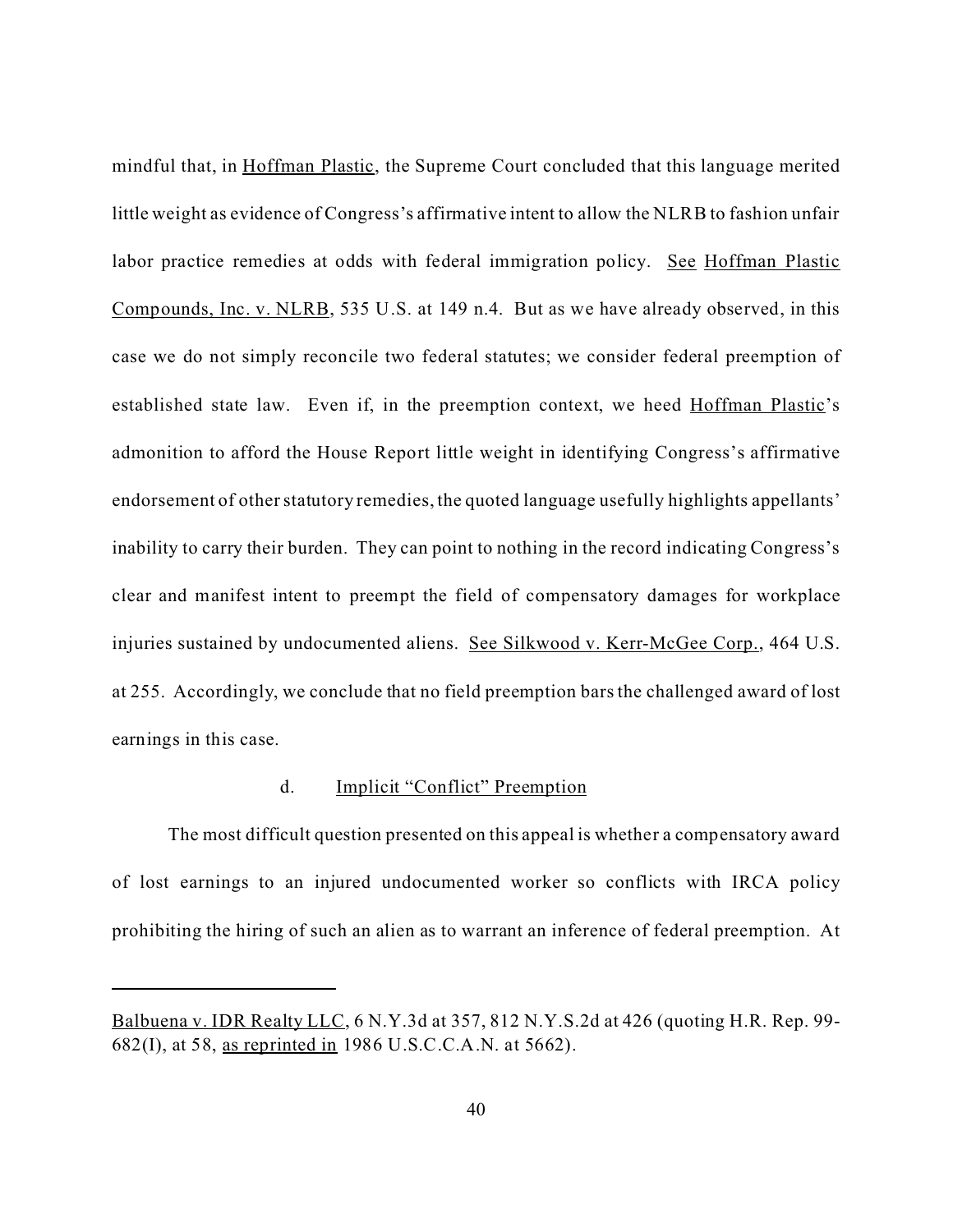the outset, we reiterate that implicit conflict preemption is warranted only if appellants can clearly demonstrate that (a) compliance with both New York labor law and IRCA is physically impossible, or (b) New York Labor Law stands as an obstacle to the accomplishment and execution of the full congressional purposes and objectives stated in IRCA. See, e.g., Silkwood v. Kerr-McGee Corp., 464 U.S. at 248. What constitutes a sufficient obstacle "is a matter of judgment," to be informed by reference to the overall federal statutory scheme. Crosby v. Nat'l Foreign Trade Council, 530 U.S. at 373; see also Geier v. Am. Honda Motor Co., 529 U.S. 861, 873 (2000) (noting that preemptive obstacles go by various names: "'conflicting; contrary to; . . . repugnance; difference; irreconcilability; inconsistency; violation; curtailment; . . . interference,' or the like" (quoting Hines v. Davidowitz, 312 U.S. at 67) (omissions in original)). The mere fact of "tension" between federal and state law is generally not enough to establish an obstacle supporting preemption, particularly when the state law involves the exercise of traditional police power. See Silkwood v. Kerr-McGee Corp., 464 U.S. at 256 (holding that state award of punitive damages to person injured in nuclear incident did not conflict with federal remedial scheme regulating safety aspects of nuclear energy). Rather, "'[t]he principle is thoroughly established that the exercise by the state of its police power, which would be valid if not superseded by federal action, is superseded only where the repugnance or conflict is so 'direct and positive' that the two acts cannot 'be reconciled or consistently stand together.''"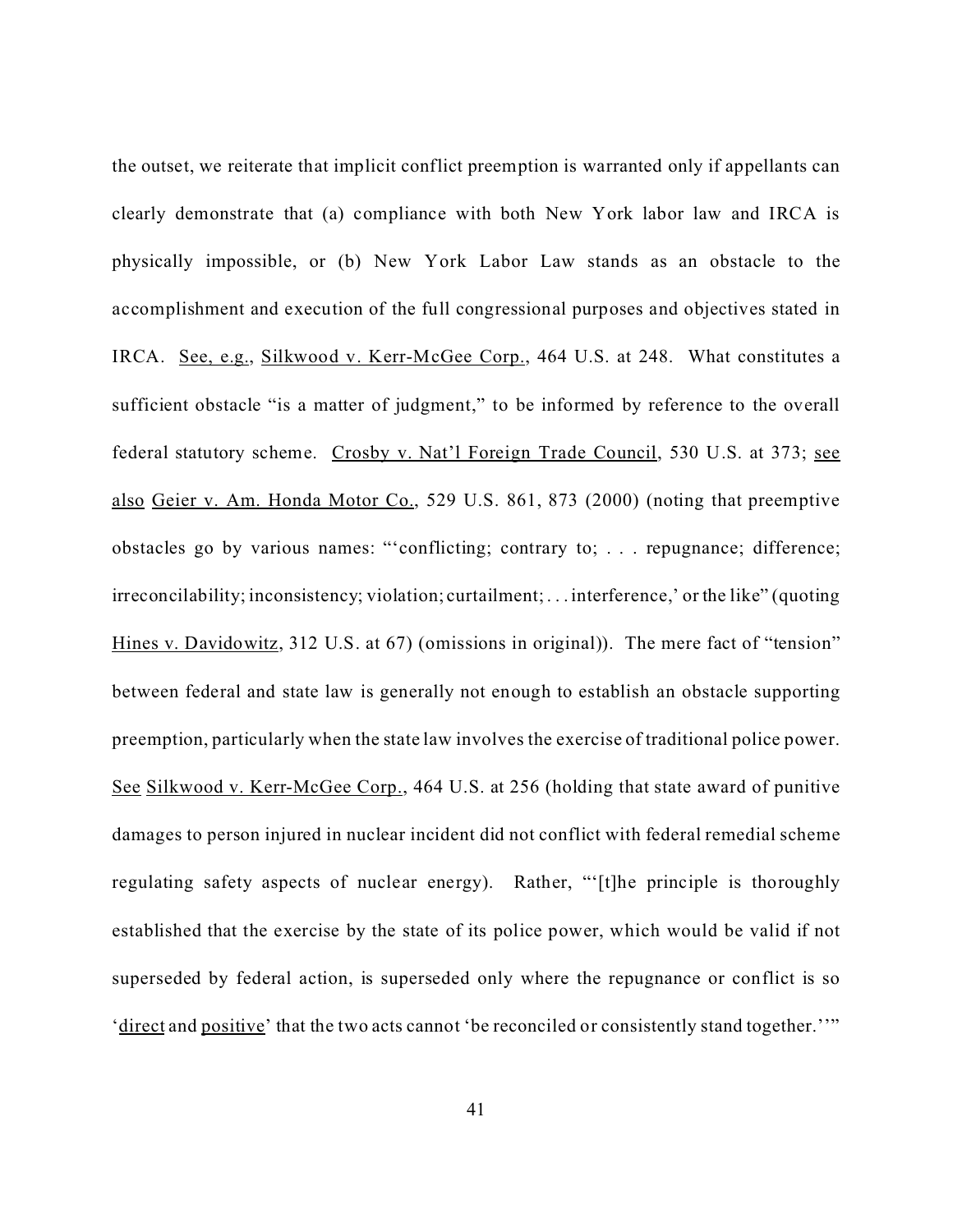Jones v. Rath Packing Co., 430 U.S. at 544 (Rehnquist, J., dissenting in part and concurring in part) (quoting Kelly v. Washington, 302 U.S. 1, 10 (1937)) (emphasis added).

# (1) Compliance With Both New York Labor Law § 240(1) and IRCA Is Not Physically Impossible

There is no irreconcilable conflict between IRCA and New York State Labor Law § 240(1) such that compliance with both the former's prohibition on the employment of undocumented workers and the latter's safe construction site obligation is physically impossible. As the New York Appellate Division, Second Department, has aptly observed, "as between an employer and the federal government, the act of hiring an undocumented worker knowingly or without verifying his or her employment eligibility is unlawful," but "as between the worker and an alleged tortfeasor, there are duties under the common law and the New York statutes governing workplace safety." Majlinger v. Cassino Contracting Corp., 25 A.D.3d at 24-25, 802 N.Y.S.2d at 64. Those duties "are unrelated to, and do not depend on, the worker's compliance with federal immigration laws." Id. at 25.

> (2) Compensatory Awards of Lost United States Wages Under New York Labor Law § 240(1) Do Not Stand as a Direct and Positive Obstacle to IRCA's Objectives

Preliminarily, we do not understand appellants to suggest that the general safety obligations imposed by New York Labor Law § 240(1) pose any obstacle to the attainment of IRCA's policy objectives. In fact, such an argument would be unconvincing in light of Hoffman Plastic. There, the Supreme Court acknowledged that an employer was obliged to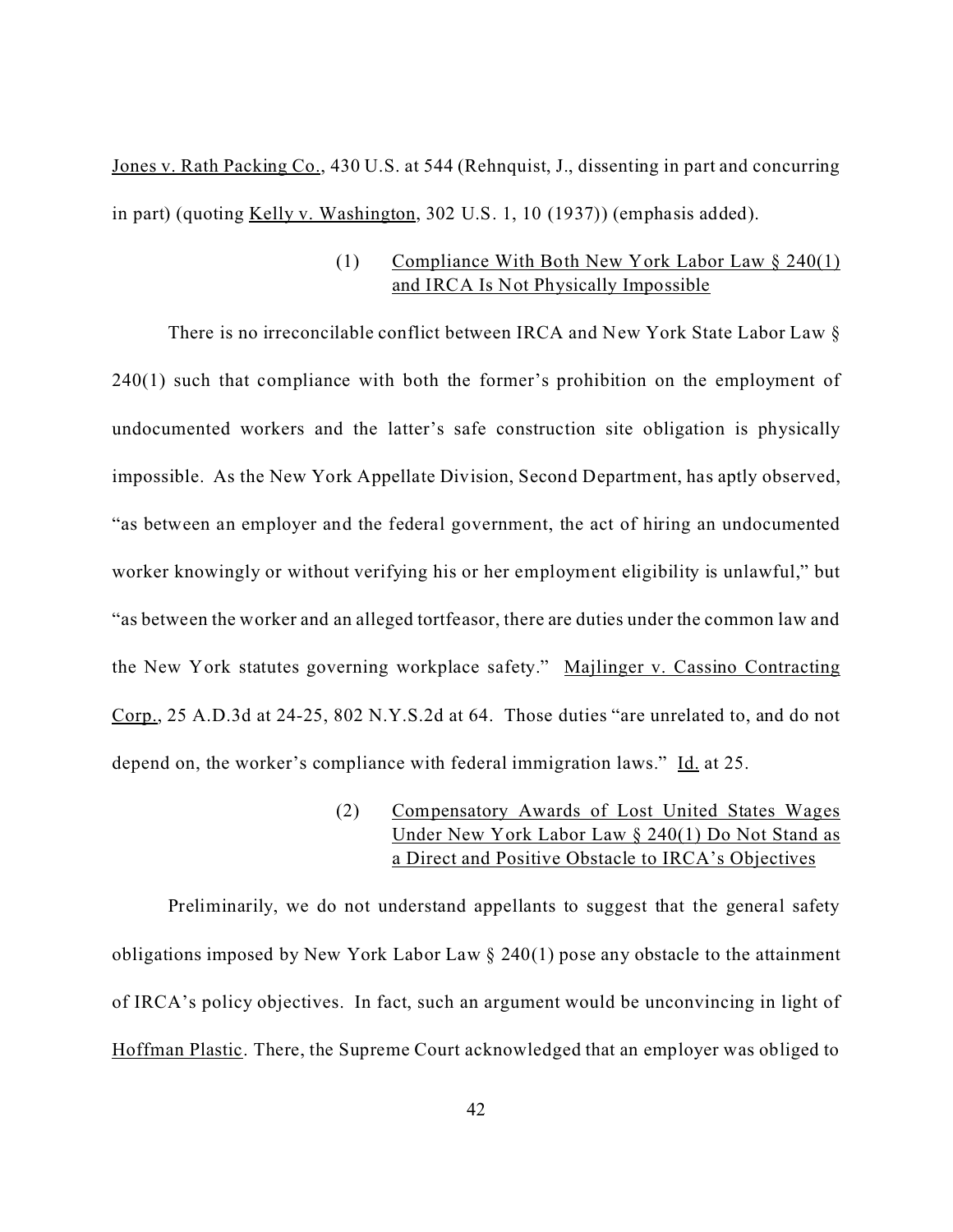desist, under penalty of contempt, from engaging in generally proscribed NLRA unfair labor practices against all employees, including undocumented workers. See Hoffman Plastic Compounds, Inc. v. NLRB, 535 U.S. at 152; see also Singh v. Jutla, 214 F. Supp. 2d 1056, 1061 (N.D. Cal. 2002) (noting that Hoffman Plastic did not foreclose all NLRA remedies to undocumented workers). In short, federal immigration law did not excuse the Hoffman Plastic employer from its general NLRA duties to engage in fair workplace practices toward all workers; it only precluded the NLRB from employing a particular remedy – backpay – when the victim of the unfair labor practice was an undocumented alien who had secured his employment through fraud and whose termination was, in fact, effectively required by IRCA. See Hoffman Plastic Compounds, Inc. v. NLRB, 535 U.S. at 149-50. So in this case, nothing in IRCA (or federal immigration policy generally) demands that employers, site owners, or general contractors be absolved from New York-imposed duties of workplace care whenever undocumented aliens provide labor on construction sites. Instead, as in Hoffman Plastic, the policy conflict issue in this case reduces to a concern about remedies, specifically, New York State's ability to award workers, including undocumented aliens, some measure of lost United States earnings in compensation for disabling injuries caused by workplace negligence. In addressing this issue, it is helpful to consider where the challenged compensatory award falls along a spectrum of remedies potentially available to undocumented workers.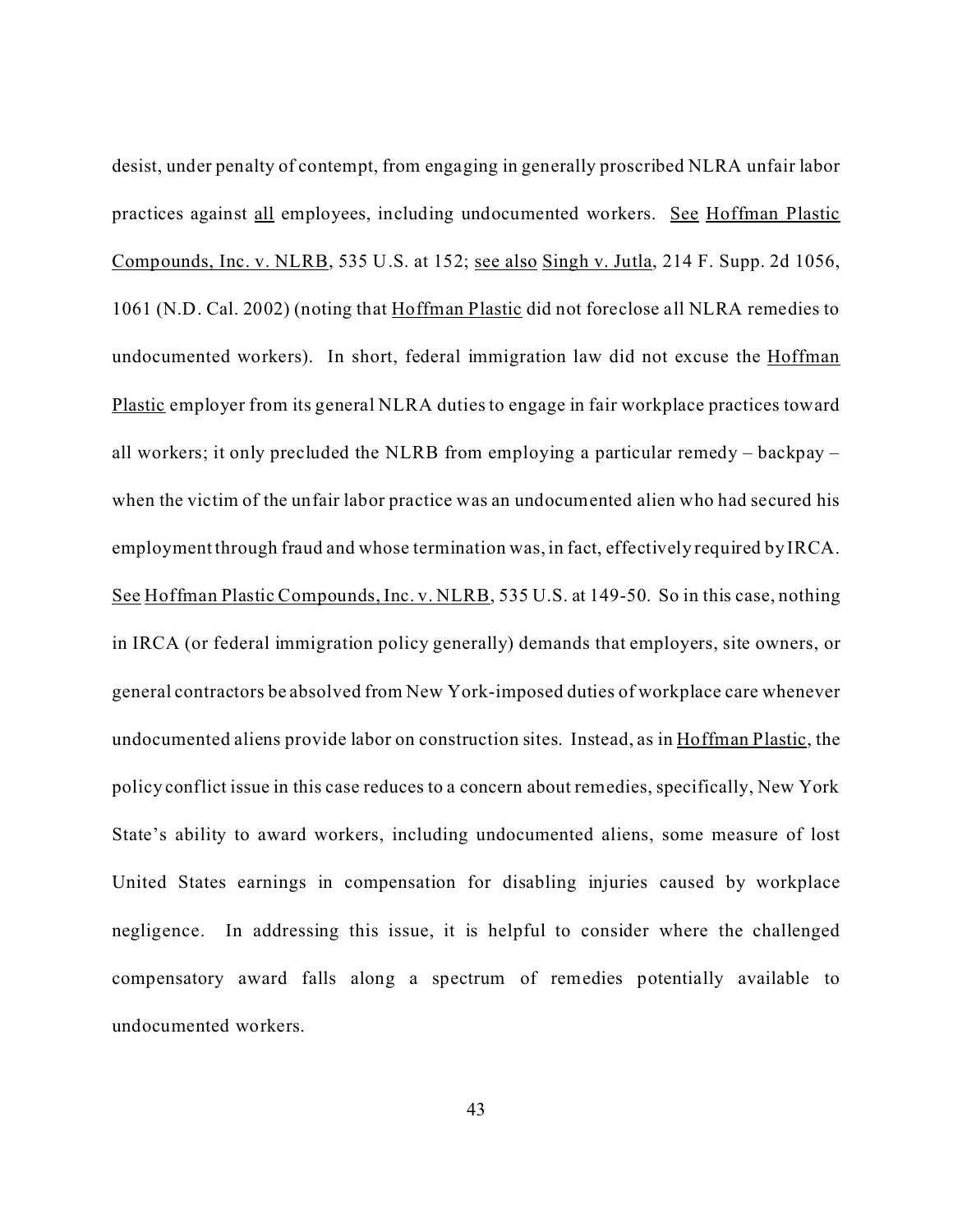## (a) Reinstatement

On the far end of remedies in plain conflict with federal immigration policy are orders directing employers who have violated some other law to reinstate undocumented workers. In such circumstances, the conflict with federal immigration law is both direct and positive because compliance with the remedial order requires the employer to violate IRCA.Cf. Sure-Tan, Inc. v. NLRB, 467 U.S. at 902-03 (noting that NLRB order conditioning reinstatement on employee's legal reentry into United States thereby avoided conflict with INA); Montero v. INS, 124 F.3d at 384-85 (collecting cases and noting that prospective remedies such as reinstatement consistently have "been dependent upon whether the alien is permitted by the INS to remain in the United States"); Del Rey Tortilleria, Inc. v. NLRB, 976 F.2d at 1120 ("[A]n illegal alien 'is plainly not entitled to prospective relief – reinstatement and continued employment – that probably would be granted to other victims of similar unfair labor practices.'" (quoting INS v. Lopez-Mendoza, 468 U.S. 1032, 1047 n.4  $(1984))$ .

## (b) FLSA Orders

At the other end of the spectrum are orders that do not require, or even presume, a continuing violation of IRCA, for example, an order requiring an employer to pay his undocumented workers the minimum wages prescribed by the Fair Labor Standards Act ("FLSA"), 29 U.S.C. §§ 201-19, for labor actually and already performed. In such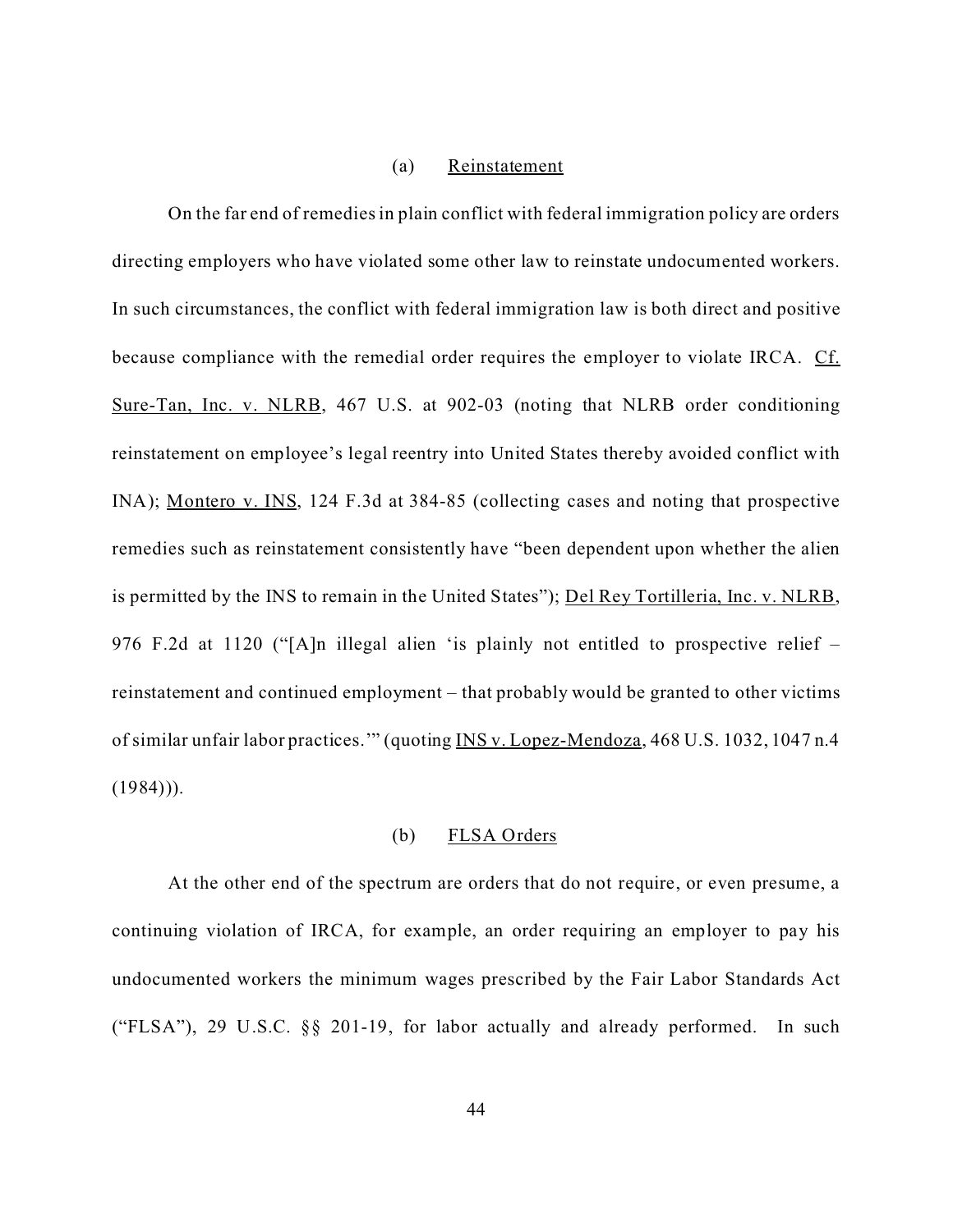circumstances, the immigration law violation has already occurred. The order does not itself condone that violation or continue it. It merely ensures that the employer does not take advantage of the violation by availing himself of the benefit of undocumented workers' past labor without paying for it in accordance with minimum FLSA standards. Thus, a number of district courts have concluded, even after Hoffman Plastic, that IRCA does not preclude such FLSA awards. $23$ 

# (c) Remedies That Presume Continued IRCA Violations

Falling between these examples are variousremedies that, while not mandating actual IRCA violations, nevertheless appear to presume that, but for the wrong being remedied, the unlawful employment relationship would have continued. Whether such remedies stand as direct and positive obstacles to IRCA's policy objectives supporting an inference of Congress's manifest intent to preempt admits no uniform answer. The particular circumstances in which the state and federal laws interact must be carefully considered in deciding whether conflict preemption can appropriately be implied. Before turning to the instant case, it is useful to consider the circumstances in two paradigmatic situations in this

<sup>&</sup>lt;sup>23</sup> See Chellen v. John Pickle Co., No. 02-CV-979-CVE-FHM, 2006 U.S. Dist. LEXIS 60682, at \*67-71 (D. Okla. Aug. 22, 2006); Zavala v. Wal-Mart Stores, Inc., 393 F. Supp. 2d 295, 321-25 (D.N.J. 2005); Galaviz-Zamora v. Brady Farms, Inc., 230 F.R.D. 499, 501-03 (W.D. Mich. 2005); Flores v. Amigon, 233 F. Supp. 2d 462, 463-64 (E.D.N.Y. 2002); Singh v. Jutla, 214 F. Supp. 2d at 1060-62; Liu v. Donna Karan Int'l, Inc., 207 F. Supp. 2d 191, 192 (S.D.N.Y. 2002); see also Patel v. Quality Inn S., 846 F.2d 700, 704-06 (11th Cir. 1988) (reaching same conclusion before Hoffman Plastic).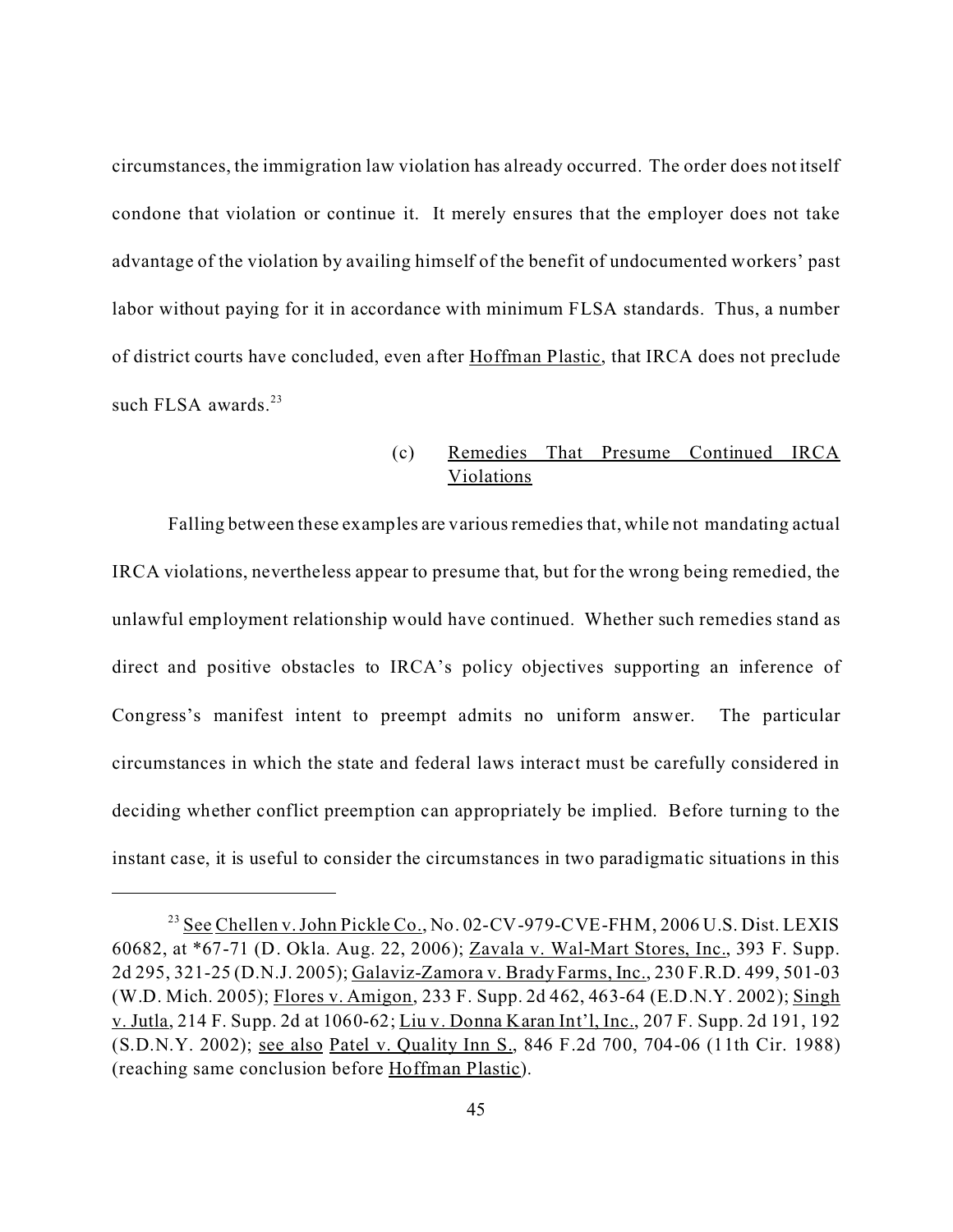intermediate range, the first in which a backpay or lost earnings award to an undocumented worker is clearly disallowed, and the second in which it is allowed, at least by a number of courts.

# (i) The Disallowance of Backpay in *Hoffman Plastic*

The NLRB backpay award disallowed in Hoffman Plastic presumed that, but for the employer's engagement in an unfair labor practice, the undocumented worker would have continued in its employ, at least until the employer discovered his undocumented status. Although federal preemption was not at issue in Hoffman Plastic, two facts in that case are useful in identifying the sort of conflicts between IRCA and lost earnings awards that might support an inference of preemption. First, as previously noted, supra p. [31], the injury being compensated by the challenged backpay award – termination – violated the NLRA only because of the employer's motivation; otherwise, it was effectively required by IRCA. To compensate an employee under one statute for conduct effectively required by another plainly raises conflict concerns not present when, as in this case, the conduct at issue – personal injury – is not authorized by any statute. Second, the terminated employment relationship at issue in Hoffman Plastic originated in a criminal IRCA violation by the employee. Awarding such an employee backpay for his employer's NLRA violation while ignoring the employee's own criminal IRCA conduct subverts IRCA in a way not present when, as here, it is the employer who violates both federal and state law. New York's Court of Appeals has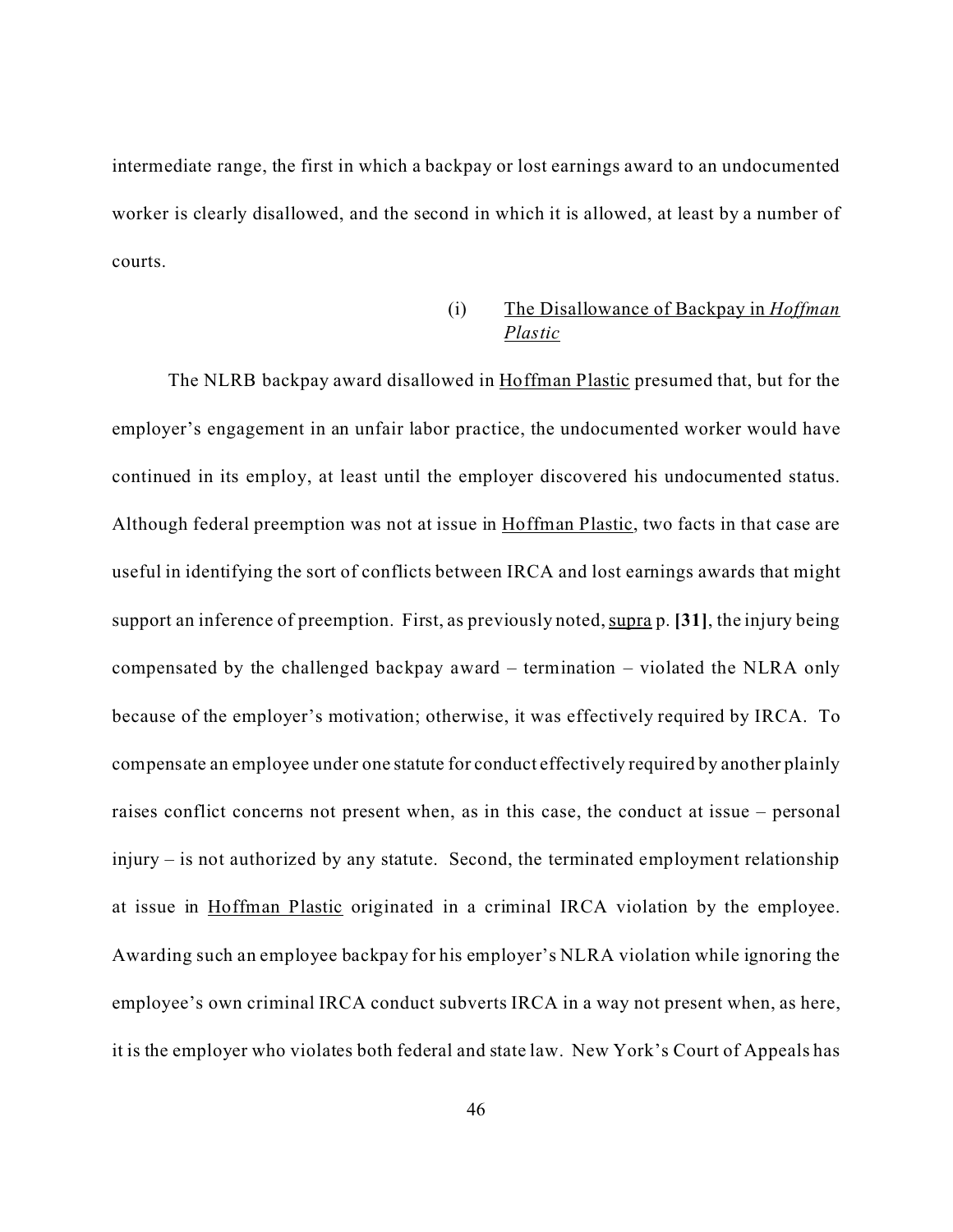by no means indicated that it would approve a  $\S$  240(1) lost earnings award to an undocumented alien who procured employment by criminally violating IRCA. Indeed, in Balbuena v. IDR Realty LLC, 6 N.Y.3d at 360, 812 N.Y.S.2d at 428, that court specifically noted that the plaintiffs in that case – "unlike the alien in Hoffman [Plastic] – did not commit a criminal act under IRCA."<sup>24</sup>

Thus, two facts critical to Hoffman Plastic's identification of a conflict between two federal statutory schemes are not present to support appellants' preemption argument in this case.

# (ii) The Allowance of Workers' Compensation Awards to Undocumented Aliens

Like the backpay at issue in Hoffman Plastic and the lost earnings in this case, a workers' compensation award implicitly presumes that, but for the workers' injury, the

<sup>&</sup>lt;sup>24</sup> The New York Court of Appeals concluded that, because "IRCA does not make it a crime to work without documentation," Hoffman Plastic was appropriately limited to its facts, "including the critical point that the alien tendered false documentation that allowed him to work legally in this country." Balbuena v. IDR Realty LLC, 6 N.Y.3d at 360, 812 N.Y.S.2d at 428. The dissenting judges in Balbuena read Hoffman Plastic more broadly to preclude any award of backpay to an undocumented alien. See id. at 369-70, 812 N.Y.S.2d at 435 (R.S. Smith, J., dissenting). Some language in Hoffman Plastic supports this reading. However, Hoffman Plastic was not a federal preemption case and we cannot infer Congress's manifest intent to preempt state law absent a clear conflict with federal law. Nonetheless, Hoffman Plastic is useful to our preemption analysis primarily in identifying circumstances that can put statutes in conflict. In that case: (1) the termination injury to be remedied through an NLRA backpay award was, in fact, effectively required by IRCA; and (2) the terminated employment relationship had its origins in the employee's criminal violation of IRCA. No similar facts were present in Balbuena, nor are they present in this case.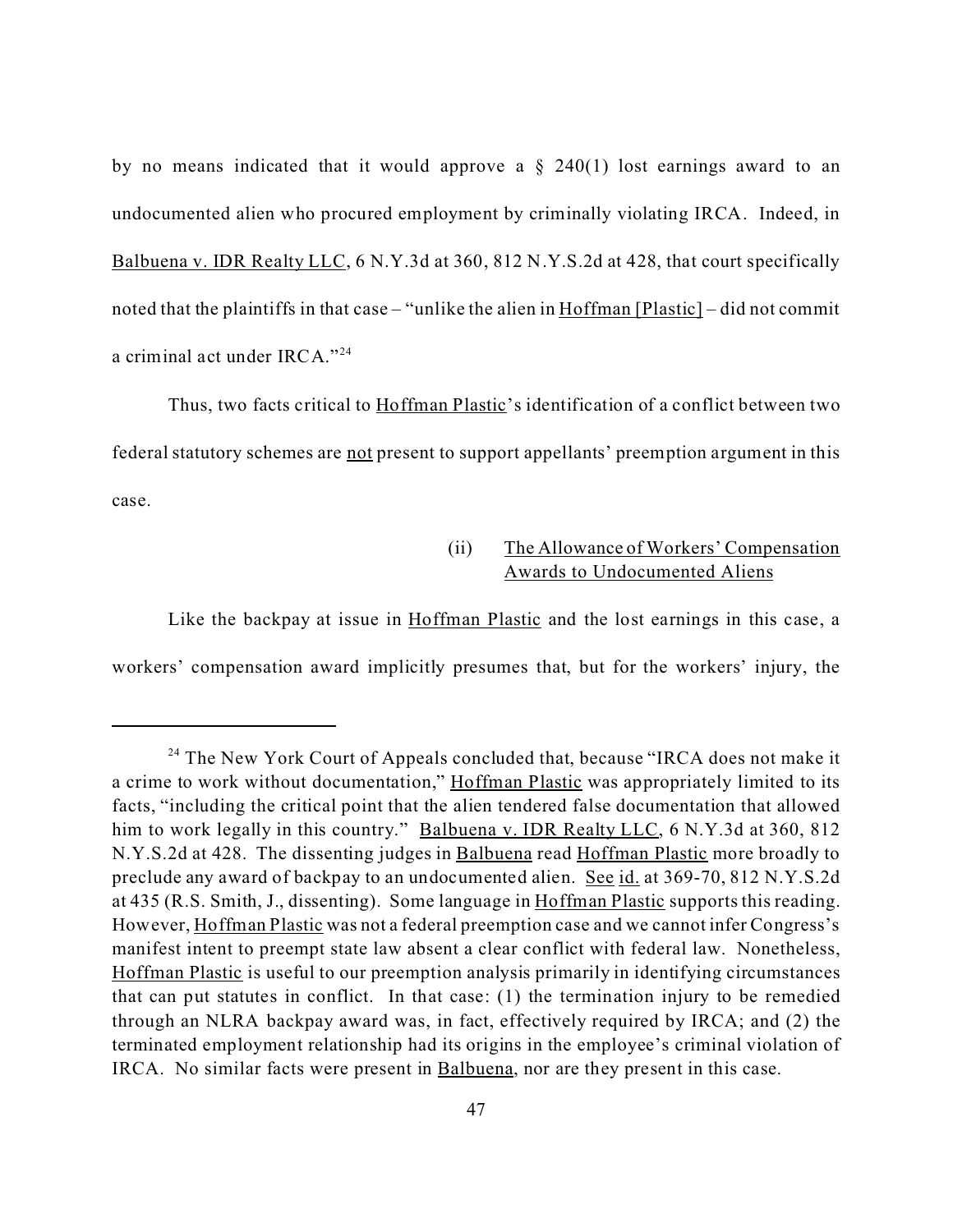unlawful employment relationship would have continued.<sup>25</sup> Both before and after Hoffman Plastic, however, state courts have almost uniformly held that workers' compensation awards are not an obstacle to the accomplishment and execution of the policy and purposes of IRCA.<sup>26</sup> Rather, courts have generally concluded that uniform application of workers'

Indeed, prior to Hoffman Plastic, many states had already rejected IRCA preemption of their workers' compensation laws. See Champion Auto Body v. Indus. Claim Appeals Office, 950 P.2d 671, 673, 1997 Colo. App. LEXIS 253, at \*5-6 (Colo. Ct. App. 1997); Dowling v. Slotnik, 712 A.2d at 404, 244 Conn. at 796 [1998]; Gene's Harvesting v. Rodriguez, 421 So. 2d 701, 701, 1982 Fla. App. LEXIS 28173, at \*1 (Fla. Dist. Ct. App. 1982); Artiga v. M.A. Patout & Son, 671 So. 2d 1138, 1139, 1996 La. App. LEXIS 770, at \*2 (La. Ct. App. 1996); Ruiz v. Belk Masonry Co., 559 S.E.2d 249, 252, 148 N.C. App. 675,

 $25$  The presumption is necessarily hypothetical because workers' compensation benefits are awarded only for the period when the injured employee is actually unable to work.

<sup>&</sup>lt;sup>26</sup> State courts have not construed Hoffman Plastic to mandate preemption of workers' compensation awards to undocumented aliens. See Farmer Brothers Coffee v. Workers' Comp. Appeals Bd., 35 Cal. Rptr. 3d 23, 28, 2005 Cal. App. LEXIS 1618, at \*10 (Cal. Ct. App. 2005) (rejecting IRCA preemption challenge to workers' compensation scheme, and explaining that "California law has expressly declared immigration status irrelevant to the issue of liability to pay compensation to an injured employee"); Safeharbor Employer Servs. I, Inc. v. Velazquez, 860 So. 2d 984, 985-86, 2003 Fla. App. LEXIS 15281, at \*1-4 (Fla. Ct. App., First Dist. 2003); Continental PET Techs., Inc. v. Palacias, 604 S.E.2d 627, 629-31, 269 Ga. App. 561, 562-64 (Ga. Ct. App. 2004); Design Kitchen & Baths v. Lagos, 882 A.2d 817, 825-26, 388 Md. 718, 732-33 (2005); Correa v. Waymouth Farms, Inc., 664 N.W.2d 324, 329, 2003 Minn. LEXIS 394, at \*11-14 (2003); Crespo v. Evergo Corp., 841 A.2d 471, 475, 366 N.J. Super. 391, 398 (N.J. Super. Ct. App. Div. 2004); Rajeh v. Steel City Corp., 813 N.E.2d 697, 703, 157 Ohio App. 3d 722, 731 (Ohio Ct. App. 2004); Cherokee Indus., Inc. v. Alvarez, 84 P.3d 798, 799-801, 2004 OK Civ. App. 15, \*2-8 (Okla. Civ. App. 2003); Reinforced Earth Co. v. Workers' Comp. Appeal Bd., 810 A.2d 99, 105, 570 Pa. 464, 474-75 (2002). But cf. Sanchez v. Eagle Alloy Inc., 658 N.W.2d 510, 518-21, 254 Mich. App. 651, 667-73 (Mich. Ct. App. 2003) (denying workers' compensation benefits only after alien's employment status was discovered, where alien had committed crime by submitting false documents to obtain employment).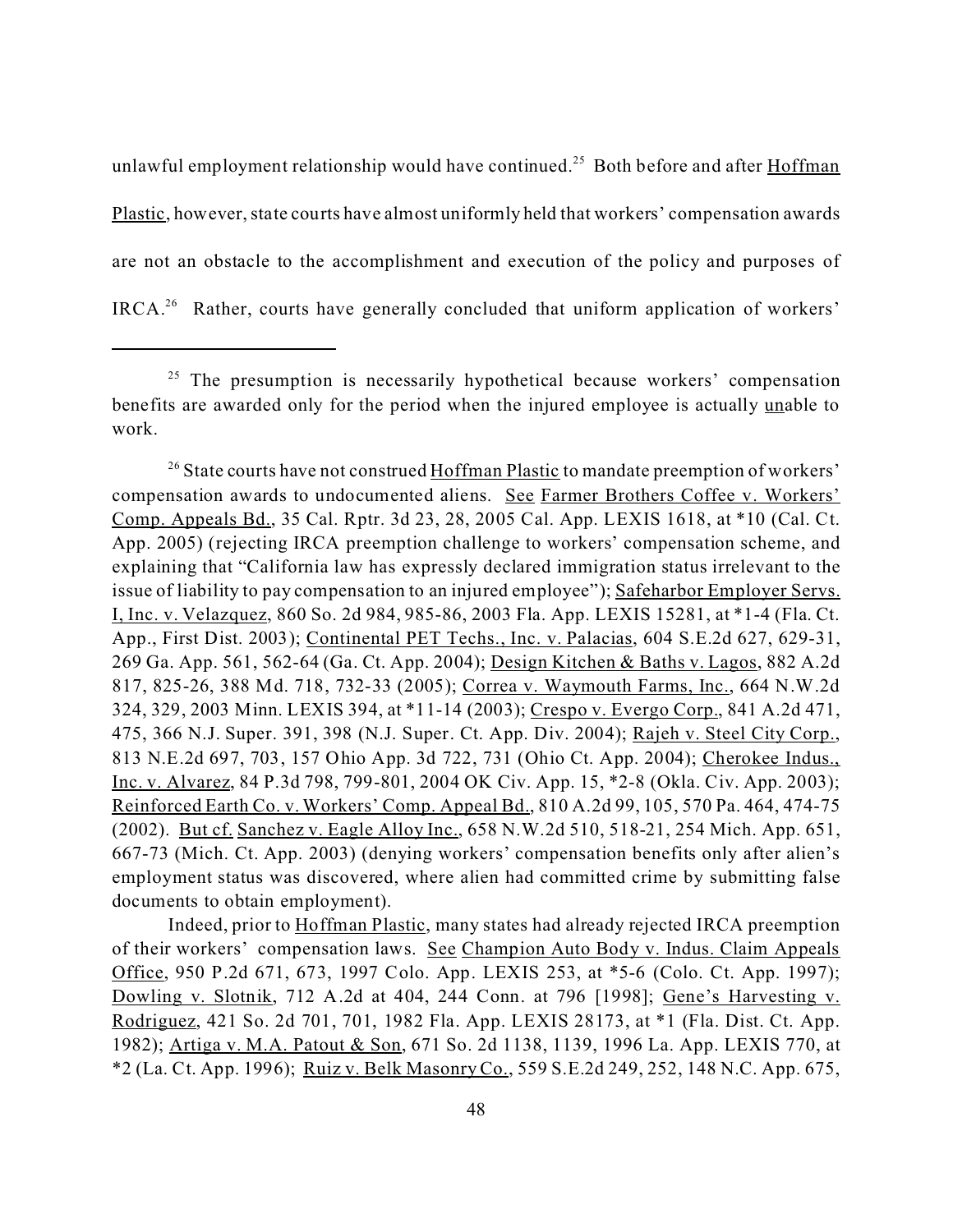compensation laws best serves the interests of both federal and state law.

As the Connecticut Supreme Court has observed with respect to federal immigration law, "excluding [undocumented] workers from the pool of eligible employees would relieve employers from the obligation of obtaining workers' compensation coverage for such employees and thereby contravene the purpose of the Immigration Reform Act by creating a financial incentive for unscrupulous employers to hire undocumented workers." Dowling v. Slotnik, 712 A.2d at 404, 244 Conn. at 796. Other state courts have echoed this point. See, e.g., Farmer Brothers Coffee v. Workers' Comp. Appeals Bd., 35 Cal. Rptr. 3d 23, 28, 2005 Cal. App. LEXIS 1618, at \*10 (noting that if employers were permitted to deny workers' compensation benefits to undocumented workers, "unscrupulous employers would be encouraged to hire aliens unauthorized to work in the United States, by taking the chance that the federal authorities would accept their claims of good faith reliance upon immigration

<sup>679 (</sup>N.C. Ct. App. 2002); Mendoza v. Monmouth Recycling Corp., 672 A.2d 221, 224, 1996 N.J. Super. LEXIS 91, at \*10 (N.J. Super. Ct. App. Div. 1996); Lang v. Landeros, 918 P.2d 404, 406, 1996 OK Civ. App. 4, at \*4-5 (Okla. Civ. App. 1996); Reinforced Earth Co. v. Workers' Comp. Appeal Bd., 749 A.2d 1036, 1039, 2000 Pa. Commw. LEXIS 200 at \*8 (Pa. Commw. Ct. 2000). But cf. Tarango v. State Indus. Ins. Sys., 25 P.3d 175, 117 Nev. 444 (2001) (en banc) (upholding workers' compensation benefits for undocumented alien but denying him vocational rehabilitation benefits because latter would violate express terms of IRCA); Granados v. Windson Dev. Corp., 509 S.E.2d 290, 257 Va. 103 (1999) (denying workers' compensation benefits to undocumented workers), overruled by statute, Va. Code Ann. § 65.2-101 (as amended Apr. 19, 2000) (revising definition of "employee" to include "[e]very person, including aliens and minors"); Feliz v. State ex rel. Wyo. Workers' Safety & Comp. Div., 986 P.2d 161, 163, 1999 Wyo. LEXIS 128, at \*5 (Wyo. 1999) (denying workers' compensation to undocumented worker because state statute defined covered employee to include, <u>inter alia</u>, "<u>legally</u> employed . . . aliens" (emphasis added)).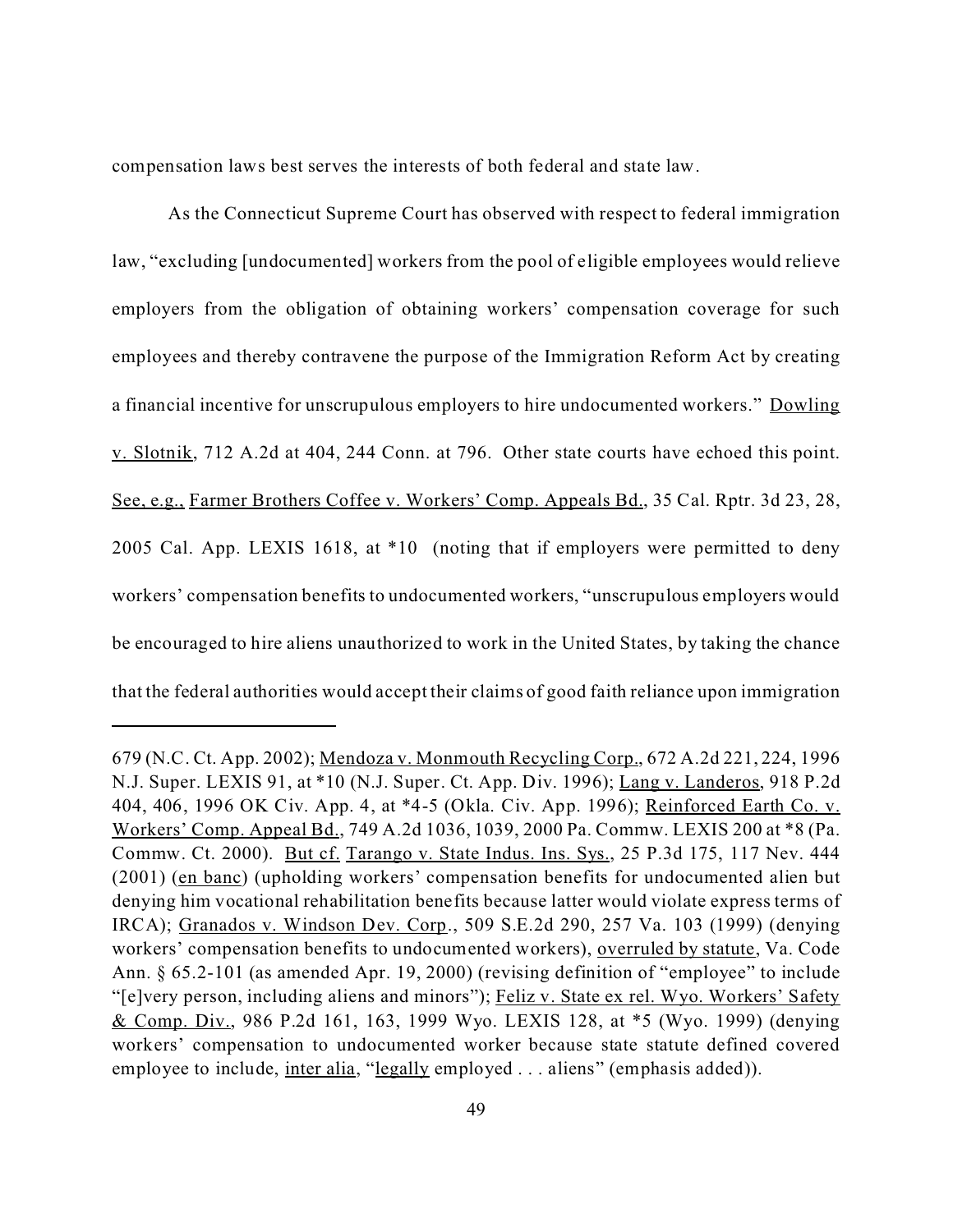and work authorization documents that appear to be genuine"); Reinforced Earth Co. v. Workers' Comp. Appeal Bd., 749 A.2d 1036, 1039, 2000 Pa. Commw. LEXIS 200, at \*8. (Pa. Commw. Ct. 2000) (noting that the denial of workers' compensation benefits to injured undocumented employees would provide employers with an incentive to violate federal immigration law by "actively seek[ing] out illegal aliens rather than citizens or legal residents because they will not be forced to insure against or absorb the costs of work-related injuries"). At the same time, state courts express understandable concern that the denial of workers' compensation benefits would seriously undermine the state's significant interest in promoting workplace safety and protecting the public fisc by leading employers of undocumented aliens to think that they can "engage in unsafe practices with no fear of retribution, secure in the knowledge that society would have to bear the cost of caring for these injured workers." Design Kitchen & Baths v. Lagos, 882 A.2d 817, 826, 388 Md. 718, 733. These twin concerns hardly suggest that a workers' compensation award stands as a direct and positive obstacle to federal immigration policy.

We are, of course, mindful that, in Hoffman Plastic, the NLRB proffered an analogous argument, i.e., that its backpay order served to reduce employer incentives both to hire illegal aliens in violation of IRCA and to engage in unfair labor practices proscribed by the NLRA. A majority of the Supreme Court reversed the order. That decision, however, must be viewed in context.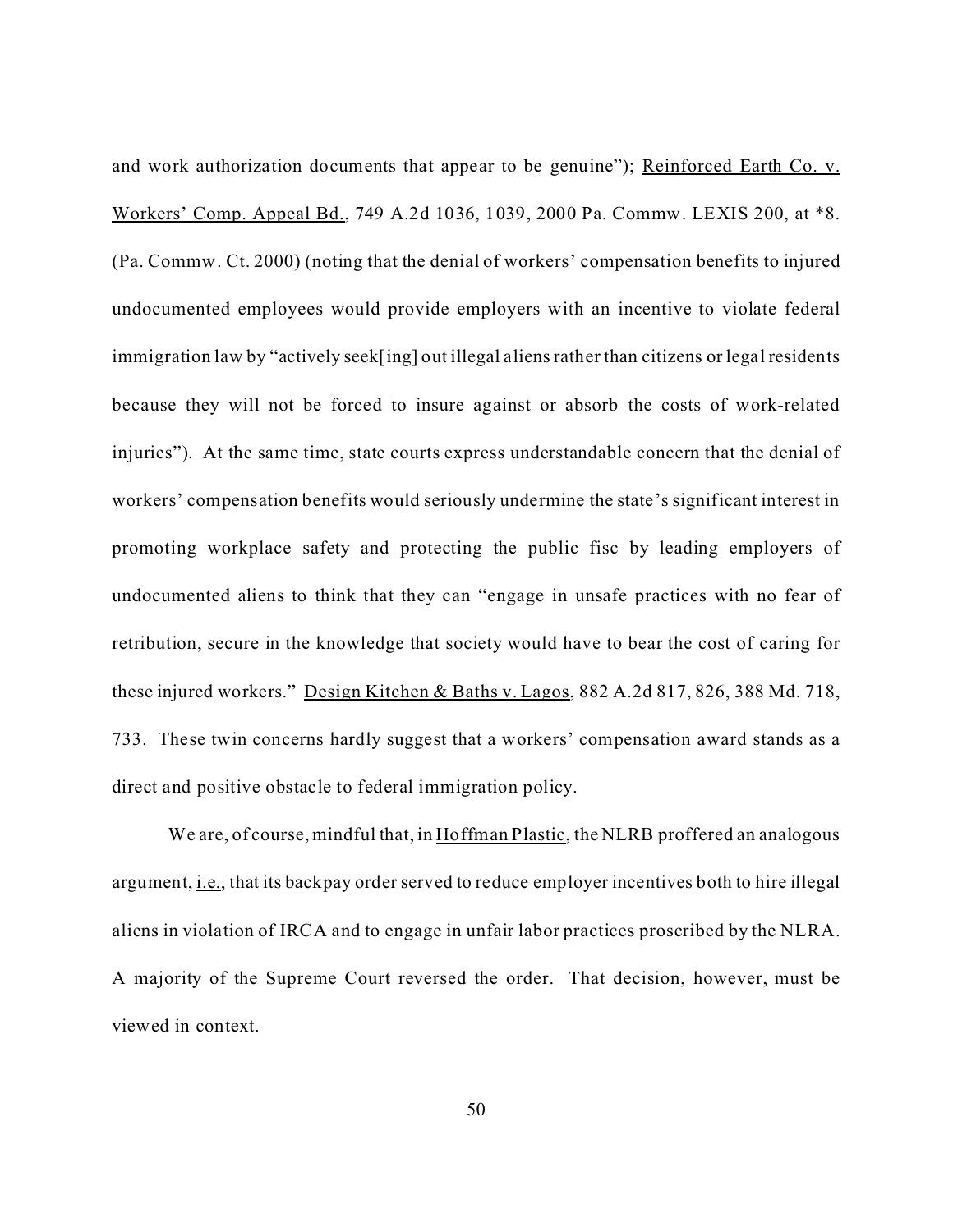The Hoffman Plastic majority did not explicitly reject the general premise of the NLRB's denial incentive argument. Rather, it identified other factors in the case that tipped the conflict balance decidedly against the agency. As we have now repeatedly observed, the termination that the NLRB attempted to remedy with a backpay order in Hoffman Plastic was conduct effectively required by IRCA. Moreover, the terminated employment in Hoffman Plastic originated in a criminal IRCA violation by the employee, not the employer, a fact cited by the Supreme Court as "sink[ing]" the NLRB's efforts to characterize its backpay award as consistent with IRCA as well as the NLRA. Id. at 149-50 (holding that recognizing employer's misconduct under the NLRA while discounting employee's IRCA violation subverts rather than accommodates federal immigration law).

Where, however, these Hoffman Plastic circumstances are not present – where the undocumented worker has committed no IRCA crime, where the employment relationship originates in the employer's knowing violation of IRCA duties, and where the wrong being compensated is personal injury not authorized by IRCA under any circumstances – any alleged conflict, particularly between federal and state law, may not be so apparent. Thus, with respect to workers' compensation, a viable policy argument might still be made that a benefits award to an injured undocumented alien better serves to encourage employer compliance with both federal immigration and state safety laws than would a benefits denial. In any event, in such circumstances, courts have certainly not identified a direct and positive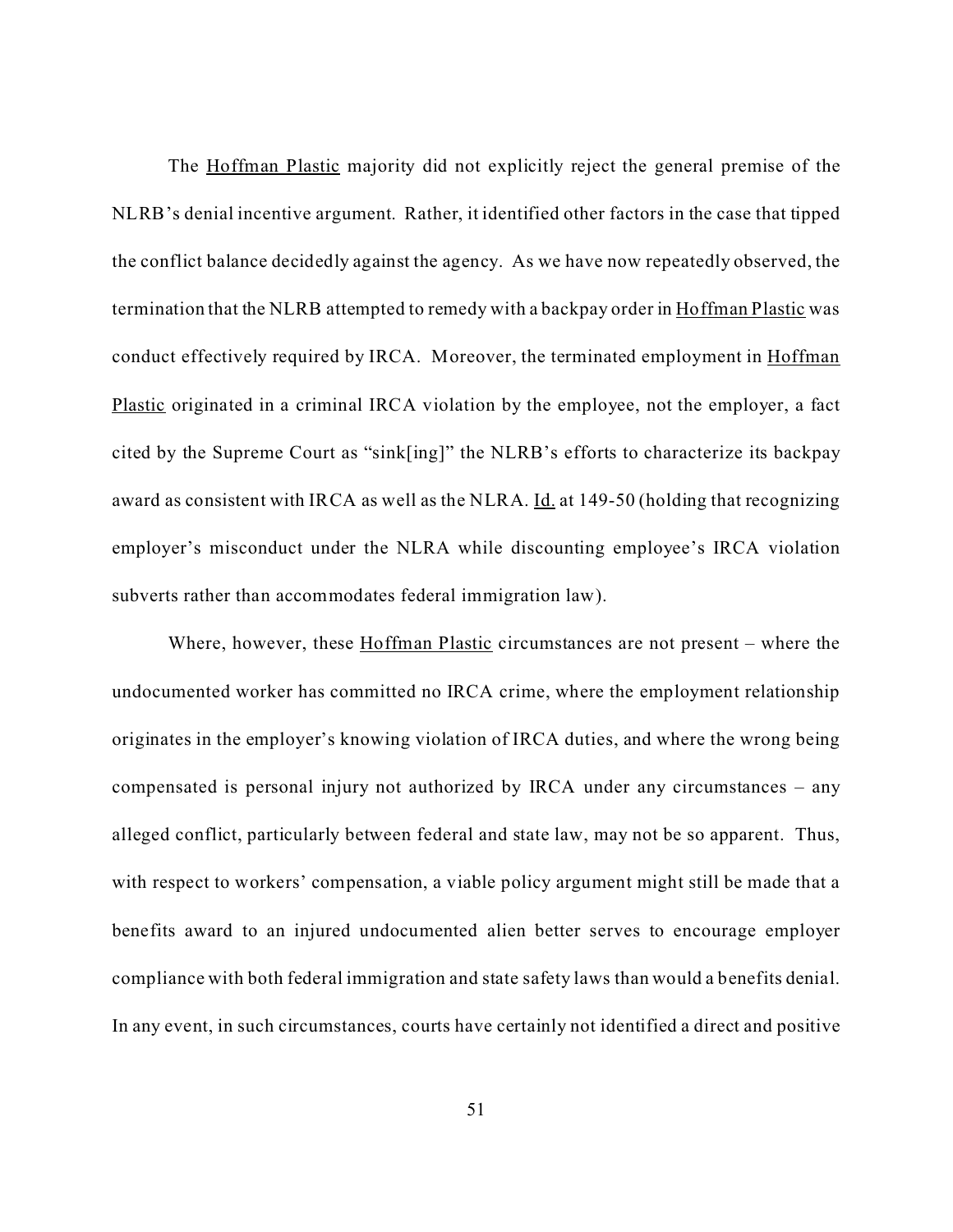conflict warranting federal preemption of workers' compensation awards. $27$ 

To the extent workers' compensation benefits sometimes represent more than the undocumented worker could have earned in his native country, employers might argue that such "windfalls" could encourage illegal immigration in violation of federal law. Whether such an argument is more than speculative is something we need not decide on this appeal. See id. at 155 (Breyer, J., dissenting) (and cases cited therein) (dismissing as speculative suggestion that aliens' decision to enter United States is influenced by benefits of labor laws). While such overpayments may evidence a degree of tension between state law calculations of workers' compensation benefits and federal immigration policy, courts have not identified that circumstance as a definite and positive obstacle to the effective operation of that policy.

## (iii) The  $\S 240(1)$  Award of Lost United States Earnings in This Case

As we have already observed, New York Labor Law § 240(1) supplements the state's workers' compensation laws by extending absolute liability for construction injuries to site owners and supervising general contractors. Applying some of the conflict principles

 $27$  The cases rejecting federal preemption challenges to workers' compensation awards do not generally focus on whether the employer or the undocumented worker violated IRCA in initiating their relationship. Because the challenged award in this case was entered pursuant to New York Labor Law § 240(1), not the state Workers' Compensation Law, we need not consider the effect of an employee's immigration fraud on a workers' compensation claim. In any event, the record in this case makes clear that  $C \& L$  hired Madeira in knowing violation of IRCA.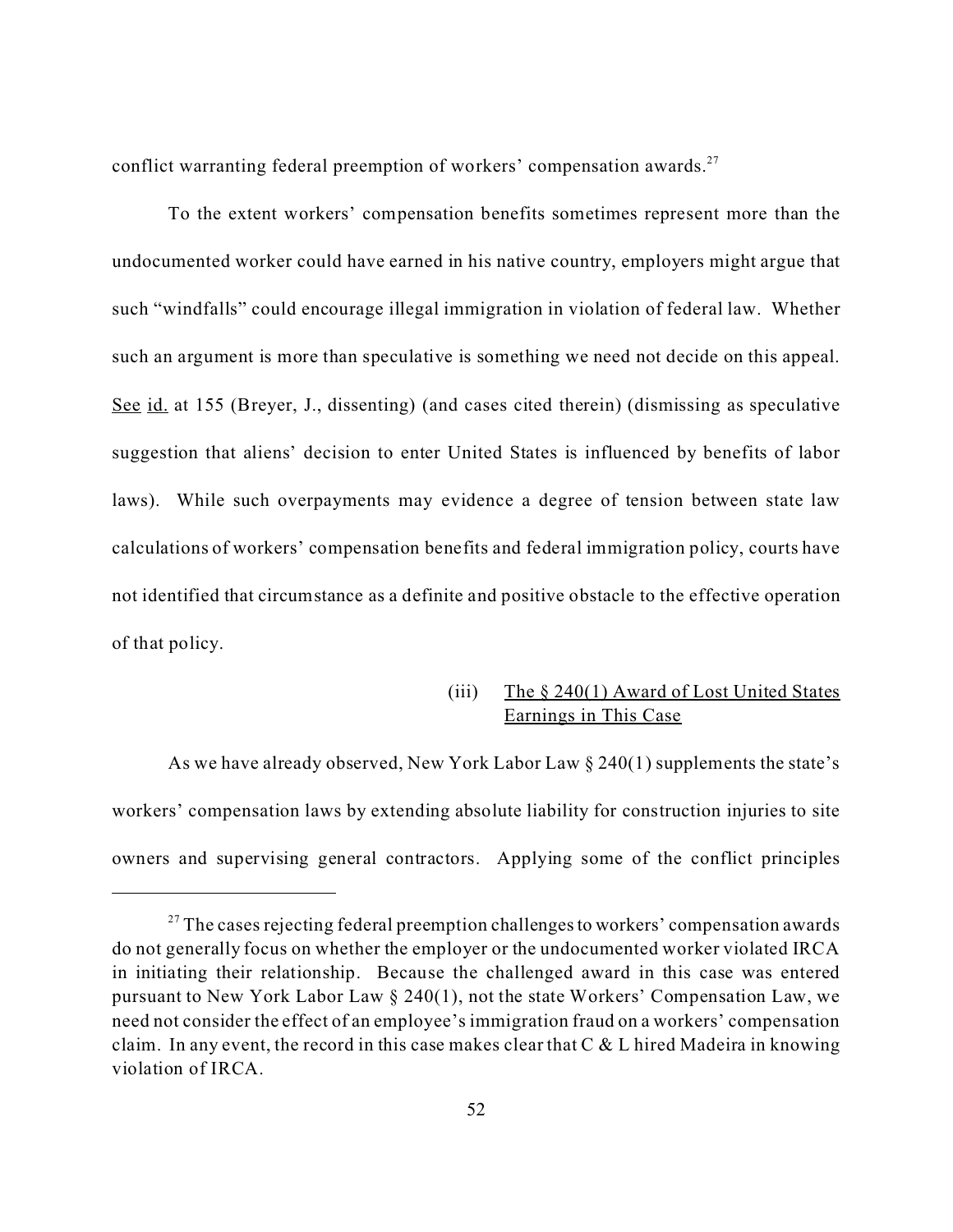identified in our foregoing discussion of workers' compensation benefits and other remedies to this case, we identify five reasons why the  $\S 240(1)$  award of lost United States earnings to Madeira does not stand as an obstacle to the full purposes and objectives of Congress as stated in IRCA.

First, unlike the termination in Hoffman Plastic, the personal injury at issue in this case is not conduct authorized by IRCA under any circumstances. See supra pp. **[31, 46]**. Thus, New York law does not subvert IRCA by requiring a defendant to compensate an alien worker for action required by IRCA.

Second, unlike reinstatement, a lost earnings award to an injured worker does not require the worker or his employer actually to commit or continue to commit an IRCA violation. See supra p. **[44]**. At most, the award hypothesizes the continued employment relationship simply as a means of calculating damages to the injured worker.

Third, insofar as an undocumented worker's employment necessarily originates in a past IRCA violation that would presumably have continued but for the injury, the Supreme Court has thus far recognized a backpay or lost earnings award to conflict with federal immigration law only when the IRCA violation prompting employment was committed by the employee, not, as in this case, by the employer. See Hoffman Plastic Compounds, Inc. v. NLRB, 535 U.S. at 149-50.<sup>28</sup> See supra pp. **[32, 46-47]**.

 $28$  To the extent that a presumption of continued work raises questions about an injured undocumented worker's duty to mitigate damages, conduct that would necessitate an IRCA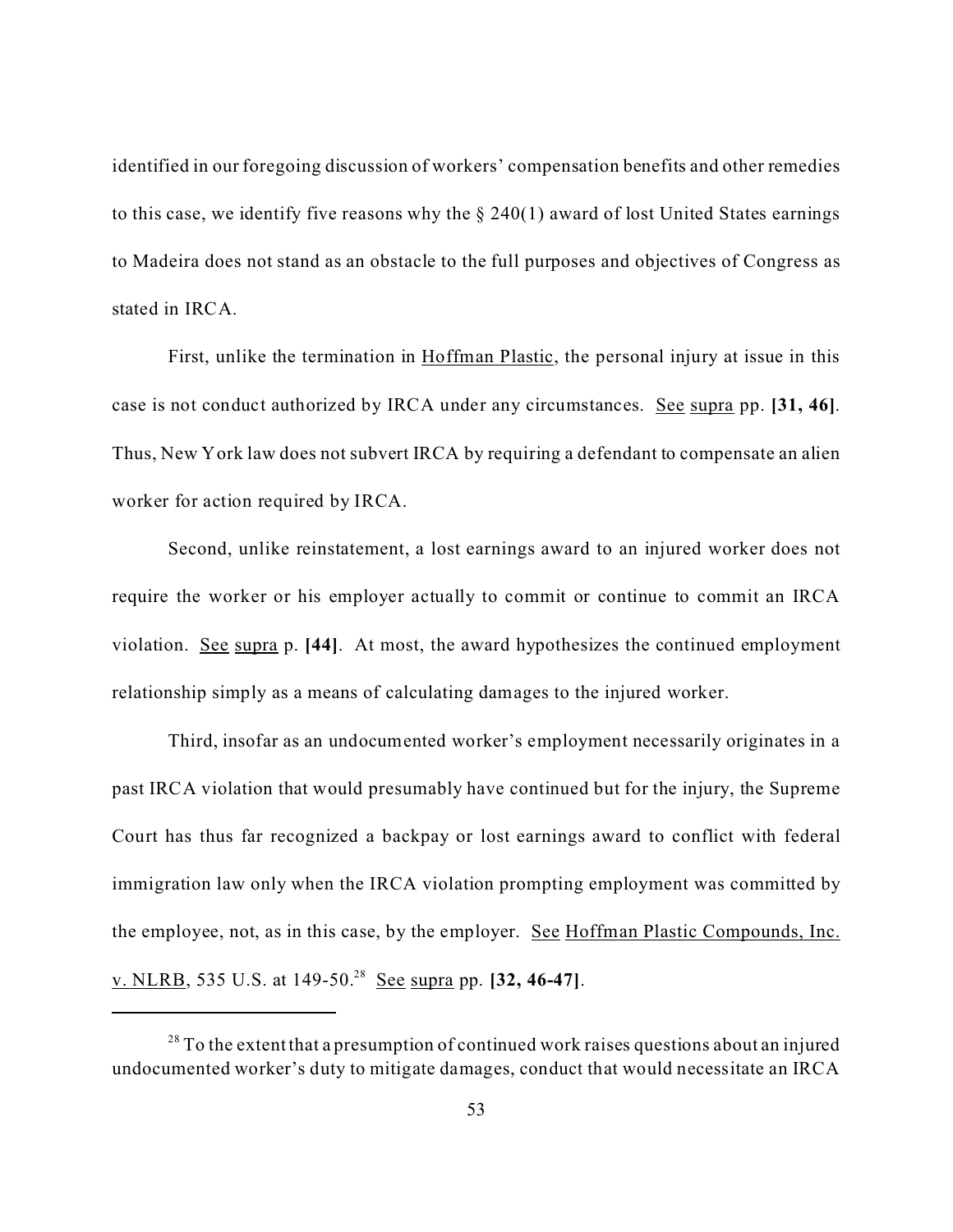Fourth, when, as in this case, both the illegal employment relationship and the personal injury are attributable to the wrongful conduct of persons other than the undocumented worker, a denial of lost earnings compensation, like a denial of workers' compensation, see supra pp. **[49-50]**, is more apt to subvert both federal and state law than a grant of such compensation is apt to place the two in direct and positive conflict with one another. As the New Hampshire Court of Appeals observed in recently rejecting a Hoffman Plastic-based challenge to its state law allowing an undocumented worker to recover lost United States earnings for workplace injuries: "To refuse to allow recovery against a person responsible for an illegal alien's employment who knew or should have known of the illegal alien's status would provide an incentive for such persons to target illegal aliens for employment in the most dangerous jobs or to provide illegal aliens with substandard working conditions." Rosa v. Partners in Progress, Inc., 868 A.2d 994, 1000, 152 N.H. 6, 13 (2005). Allowing such recoveries would not trench on federal immigration policy because, although

violation by either the alien or his employer, see Hoffman Plastic Compounds, Inc. v. NLRB, 535 U.S. at 150-51, we note that the record in this case fails to indicate a mitigation issue at trial, perhaps for reasons discussed in Balbuena v. IDR Realty LLC, 6 N.Y.3d at 361, 812 N.Y.S.2d at 429 ("Mitigation of damages is not implicated when a worker's injuries are so serious that the worker is physically unable to work."). In any event, we need not factor that unpreserved concern into our analysis of appellants' preemption challenge. See generally Paese v. Hartford Life & Accident Ins. Co., 449 F.3d 435, 446 (2d Cir. 2006) ("In general we refrain from passing on issues not raised below.") (internal quotation marks omitted). It may well be that New York will develop a jury instruction to ensure that injured undocumented workers who cannot lawfully mitigate lost United States earnings are not awarded more in damages than workers who can lawfully do so.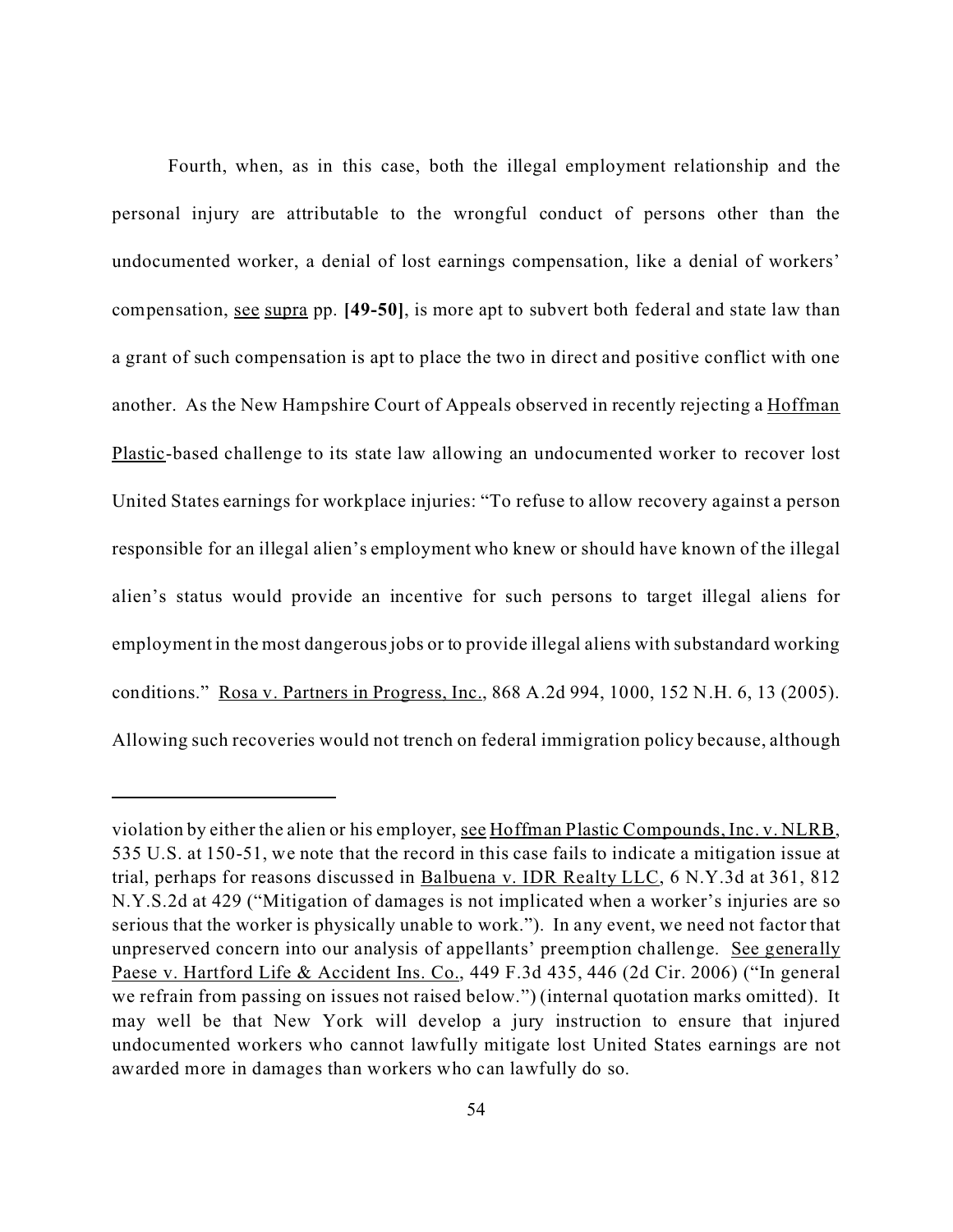the compensatory awards would stem from illegal relationships, employers could avoid the result by complying with IRCA and refusing to hire illegal aliens in the first place. See id. at 1001, 152 N.H. at 14. No different conclusion is warranted because the defendants in this case are a general contractor and a site owner who bring Madeira's direct employer, C & L, before the court only in a third-party action. As already discussed,see supra pp.**[15-17]**, New York's strong interest in such contractors and site owners guaranteeing the safety of construction sites is codified in Labor Law  $\S 240(1)$ . To allow  $\S 240(1)$  defendants "to avoid paying damages" to an injured undocumented worker "on the ground that it was the [worker's direct] employer who violated IRCA would, in essence, partially relieve defendants of their nondelegable duty and thereby produce a result that is inconsistent with Labor Law statutes." Balbuena v. IDR Realty LLC, 6 N.Y.3d at 361 n.8, 812 N.Y.S.2d at 428 n.8. More to the point for purposes of our conflict inquiry, there is simply no federal interest in absolving contractor and site owner defendants of their § 240(1) duty. Unlike the termination injury in Hoffman Plastic, IRCA neither effectively requires nor condones appellants' denial to undocumented workers of the duty of care mandated by § 240(1).

Fifth and finally, although New York allows juries to compensate injured undocumented workers for lost United States earnings, it instructs them to consider the workers' removeability in calculating what, if any, compensation to award. Such an instruction may not totally eliminate the tension implicit in a compensatory award that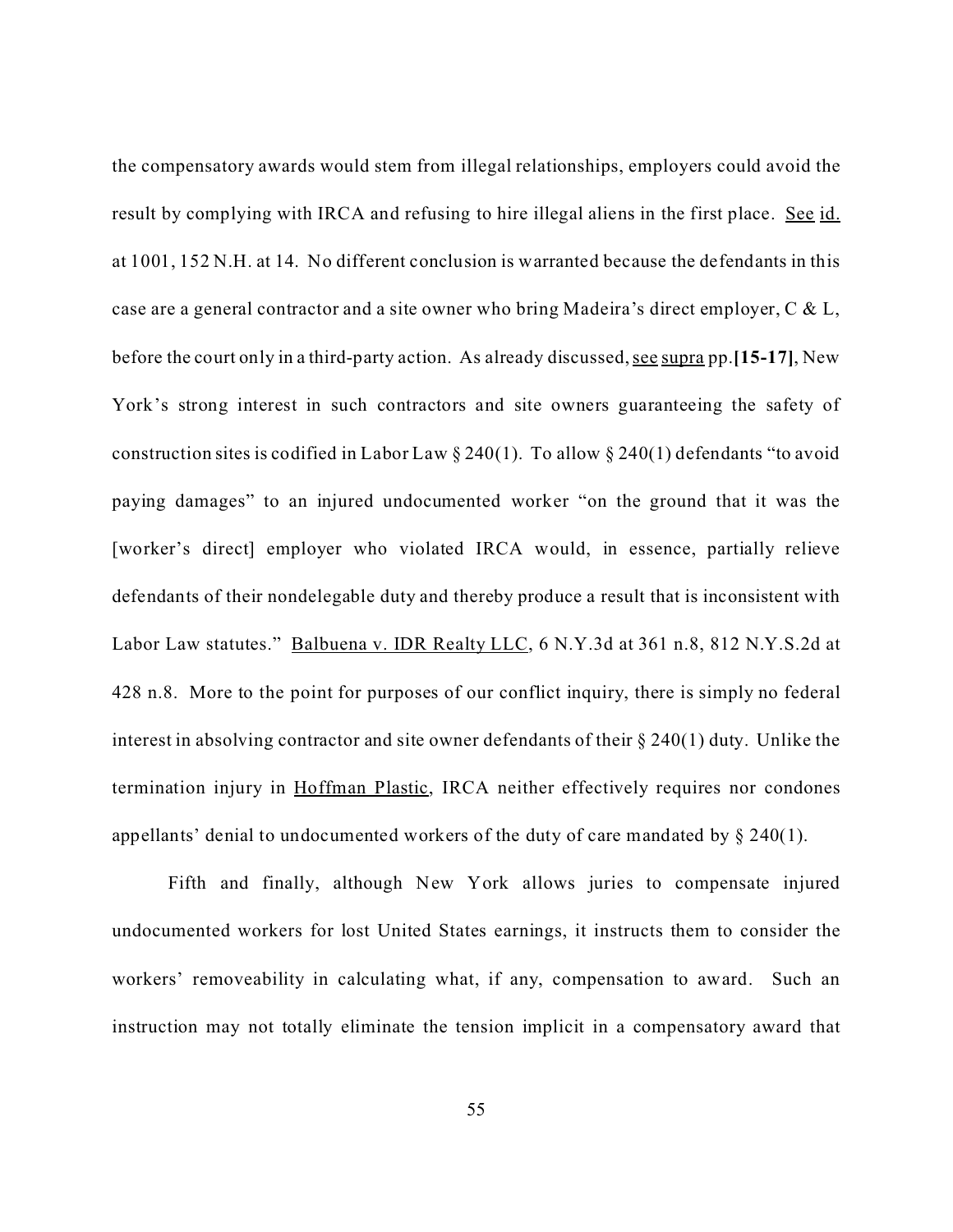presumes continued employment in violation of IRCA. See Balbuena v. IDR Realty LLC, 6 N.Y.3d at 367, 812 N.Y.S.2d at 432-33 (R.S. Smith, J., dissenting) (concluding that jury instruction on worker removeability is inadequate to avoid IRCA preemption of state award of lost United States earnings pursuant to  $\S 240(1)$ ). Nevertheless, the instruction in this case serves, together with the other four factors identified, to preclude us from identifying the lost earnings award to Madeira as a "direct and positive" obstacle to the attainment of IRCA's policy and purpose. Jones v. Rath Packing Co., 430 U.S. at 544 (Rehnquist, J., dissenting in part and concurring in part) (quoting Kelly v. Washington, 302 U.S. at 10). Thus, we cannot infer that Congress's "clear and manifest" intent is to preempt established New York law awarding such compensation to undocumented workers injured in violation of its strict labor laws. Id. at 525 (internal quotation marks omitted). Of course, if Congress thinks it necessary in furtherance of federal immigration policy to preclude state law compensatory damage awards such as the one in this case, it may certainly do so, but it must manifest that intent clearly.<sup>29</sup>

In sum, although federal immigration law prohibited Madeira's employment in this country, where, as in this case, both his initial hiring in violation of IRCA and his personal injury resulted from the wrongdoing of others, we identify no clear conflict between federal immigration law and New York law allowing a jury, upon being instructed to consider an

 $29$  As our concurring colleague notes, courts would benefit from a clearer statement of congressional purpose in this difficult area. See post at **[Concurring Opinion 1-4]**.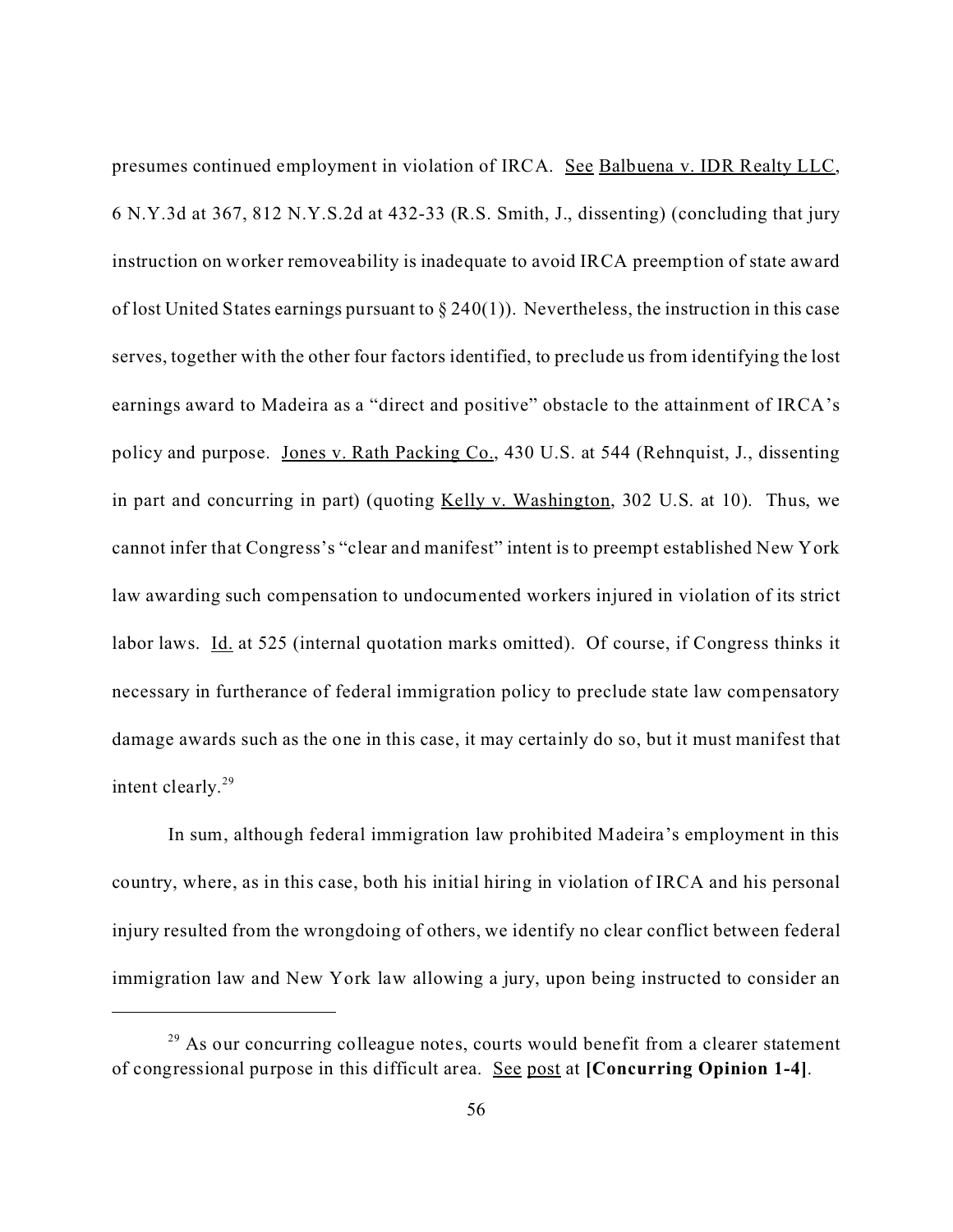alien's removeability, to award some measure of compensatory damages based on lost United States earnings for a violation of Labor Law  $\S$  240(1). It is not physically impossible to comply with both IRCA and New York labor law, and appellants have failed convincingly to demonstrate that New York law, as applied in this case, stands as a definite and positive obstacle to the accomplishment and execution of the full purposes and objectives of Congress. Accordingly, we reject appellants' claim of conflict preemption as without merit and uphold the damages awarded at the first phase of trial.

## C. The Remaining Claims on Appeal Are Without Merit

# 1. Liability for Madeira's Injuries Was Properly Apportioned Among C & L, Affordable, and Mountain

Following the second phase of the trial, the jury apportioned liability among Silva, Affordable, and Mountain, holding Silva's alter ego, C & L, 82% liable and Affordable and Mountain each 9% liable for Madeira's injuries. On appeal, Affordable and Mountain argue that the district court erred in permitting the jury to apportion liability, contending that, because they were held absolutely liable under New York Labor Law § 240(1) in the first phase of the trial, there was no basis for the jury to find them contributorily negligent in the second phase and, thus, to hold them proportionally liable. They are wrong.

In the first phase of trial, the jury did find Affordable and Mountain liable under New York Labor Law § 240(1) for Madeira's personal injuries. Moreover, because § 240(1) imposes absolute liability, see Blake v. Neighborhood Hous. Servs. of N.Y. City, Inc., 1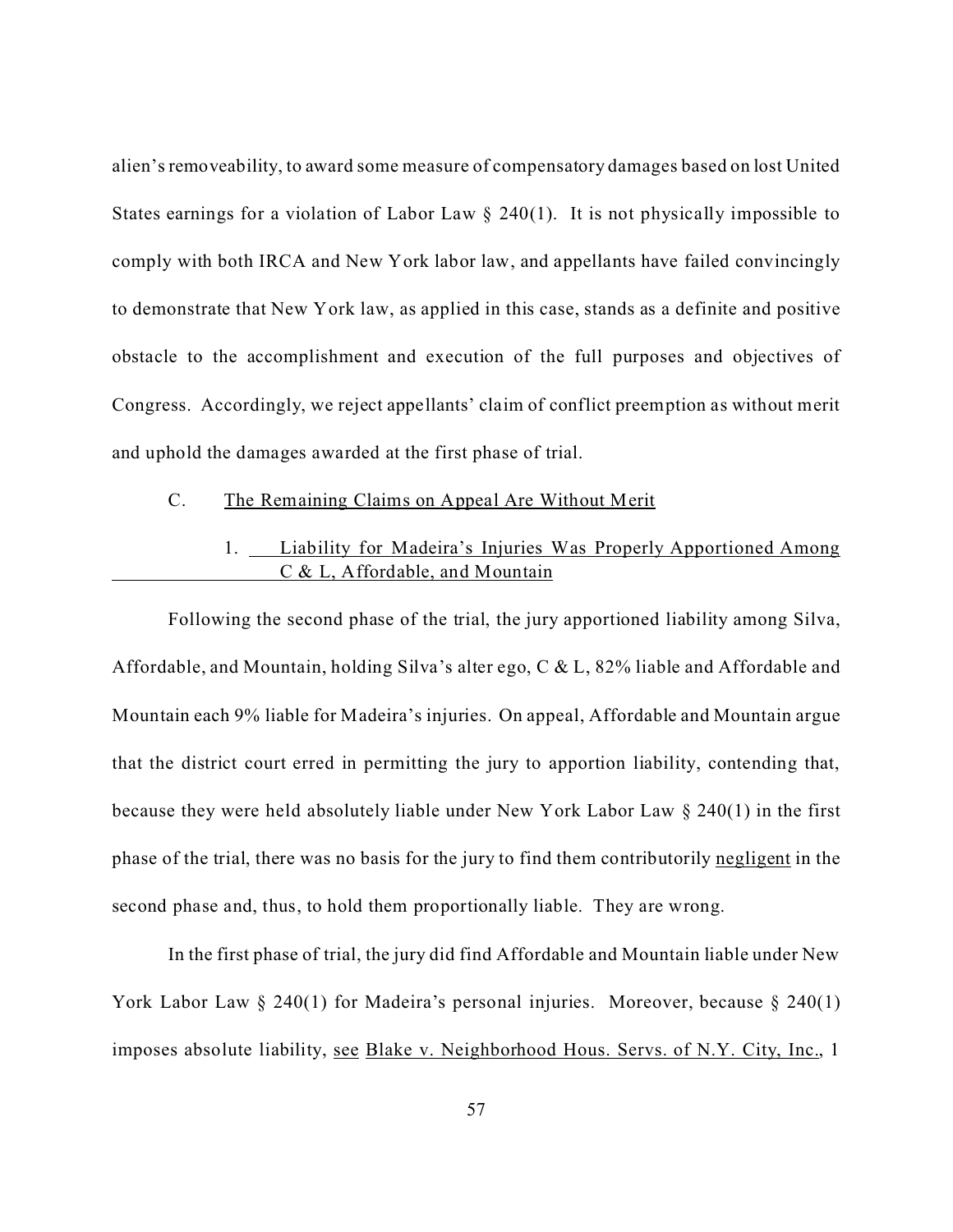N.Y.3d 280, 289, 771 N.Y.S.2d 484, 489-90 (2003), no evidence regarding negligence on the parts of Affordable or Mountain was presented during the first phase.<sup>30</sup> In the second phase, however, the jury found that an enforceable contract required  $C \& L$  to indemnify Affordable and Mountain, but only to the extent of its own negligence. Indeed, the indemnification agreement provides:

Indemnification: To the fullest extent permitted by law, Subcontractor  $\begin{bmatrix} C & \& \end{bmatrix}$ L] shall indemnify and hold harmless the General Contractor [Mountain] and Owner [Affordable] against any claims, damages, losses, and expenses, including legal fees, arising out of or resulting from performance of subcontracted work to the extent caused in whole or part by the Subcontractor or anyone directly or indirectly employed by the Subcontractor.

Construction Contract, June 15, 2001 (emphasis added). In order to determine how much indemnification – if any – C & L owed to Affordable and Mountain, therefore, the jury had to apportion liability for negligence among the three parties. Absent apportionment, Affordable and Mountain stood to recover indemnification even for losses caused by their own negligence, a result at odds with the indemnification agreement itself. As the district court explained:

 $30$  The § 240(1) cases cited by Affordable and Mountain in their appellate brief are inapposite. Indeed, Affordable's and Mountain's own brief explains why: These cases generally hold that, "upon a finding of absolute liability under § 240 of New York Labor Law without any finding of negligence on the part of the general contractor, an indemnification agreement would not run afoul of the prescriptions of § 5.322.1 of the General Obligations Law that limit indemnity obligations." Cross-Appellants' Br. at 18 (emphasis added). Here, unlike in the cases cited by Affordable and Mountain, in the second phase of trial the jury expressly found Affordable and Mountain negligent and, thus, proportionately liable for Madeira's personal injuries.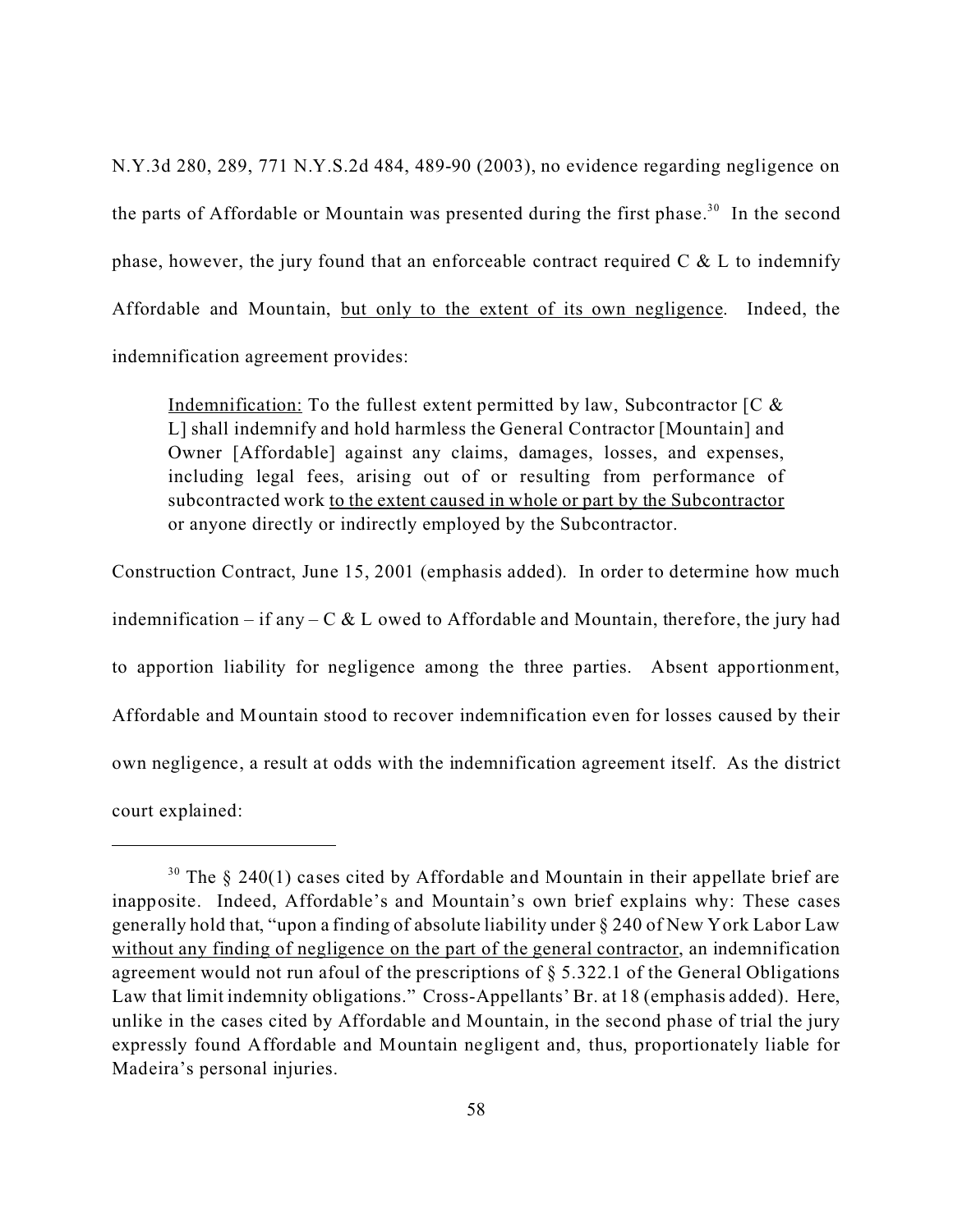There was no finding of negligence in the first phase of the trial because negligence was irrelevant to plaintiff's claim against Affordable and Mountain under  $\S 240(1)$ . Affordable and Mountain could have been – and were – held liable to plaintiff irrespective of any negligence on their part. Negligence was, however, relevant to Phase II of the trial. The jury was, therefore, asked if Affordable or Mountain were negligent, and, if so, to apportion fault at the conclusion of Phase II.

Madeira v. Affordable Hous. Found., Inc., 315 F. Supp. 2d at 508. We agree with the district court's analysis of the record and conclude that it properly rejected Affordable's and Mountain's challenge to the apportionment of liability.

# 2. The District Court Did Not Err in Precluding Evidence that C & L Lacked Insurance for Affordable and Mountain

 Affordable and Mountain contend that, "[i]n interpreting the first cause of action [in their third-party complaint] as limited to breach of the indemnity provision, the district court committed error and must be reversed." Cross-Appellants' Br. at 21. Although Affordable and Mountain fail to identify the context in which the district court interpreted its first cause of action – much less, the place in the record where that interpretation appears – or to explain what action the district court actually took that constituted reversible error, its argument appears under the heading "Precluding Proof of Lack of Insurance Is Erroneous as a Matter of Law." Id. at 19. Accordingly, we construe Affordable's and Mountain's appeal as a challenge to an evidentiary decision by the district court to preclude evidence regarding C & L's failure to secure insurance for Affordable and Mountain as "additional insureds" under  $C & L$ 's policy with Preferred, its insurer. We review the district court's "evidentiary"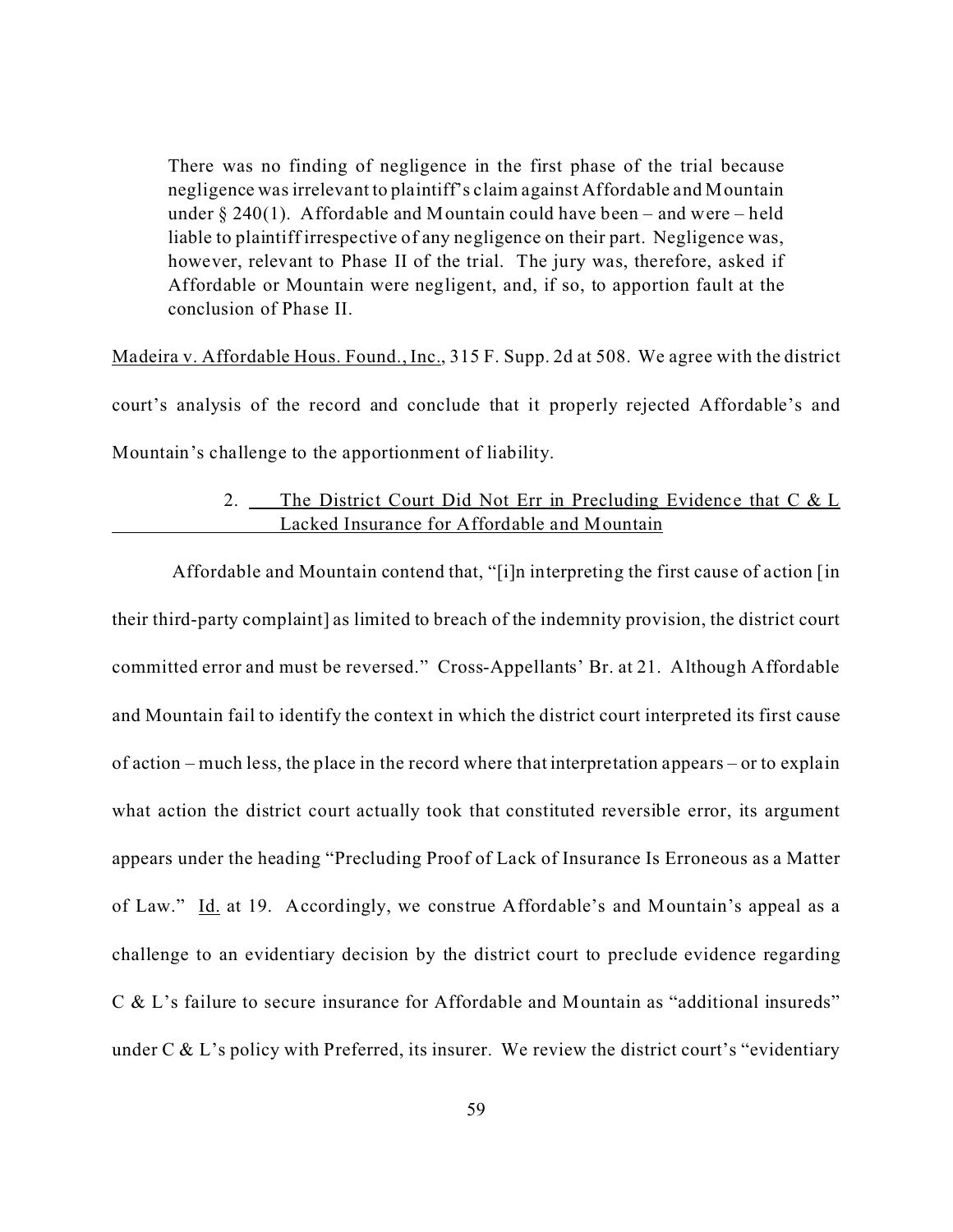rulings under a deferential abuse of discretion standard and give district court judges wide latitude in determining whether evidence is admissible at trial." Meloff v. New York Life Ins. Co., 240 F.3d 138, 148 (2d Cir. 2001) (internal quotation marks omitted).

Here, any evidence that  $C \& L$  failed to name Affordable and Mountain as additional insureds in its policy with Preferred was properly excluded as cumulative and wasteful of the court's and the jury's time because the parties entered into a stipulation to that fact. See Trial Tr. 512-13<sup>31</sup>; <u>see also International Minerals & Resources, S.A. v. Pappas</u>, 96 F.3d 586, 596 (2d Cir. 1996) ("A district judge has discretion to exclude evidence if it is cumulative of evidence already in the record."); United States v. Holmes, 44 F.3d 1150, 1157 (2d Cir. 1995) ("Absent a clear abuse of discretion, a trial judge retains a wide latitude to exclude irrelevant, repetitive, or cumulative evidence."); see also Fed. R. Evid. 403. Counsel for Preferred stated: "the issue of the additional insured status is not being contested . . . . no evidence will be shown to the jury because it is uncontroverted that the policy in issue does not, in fact, contain any additional insured status for Mountain and Affordable." Trial Tr. 512-13. Counsel for Affordable confirmed: "what we are stipulating is . . . that the insurance

 $31$  In its Rule 50(b) decision, the district court noted the parties stipulation, see Madeira v. Affordable Hous. Found., Inc., 315 F. Supp. 2d at 506, but rejected Affordable's and Mountain's evidentiary claim on the ground that "[t]he issue of whether there was a breach of the insurance clause is irrelevant, because no cause of action for such a breach was alleged," id. at 509. Even if we were to read the third-party complaint otherwise, an appeals court "may affirm the judgment of the district court on any ground appearing in the record." See Boy Scouts of Am. v. Wyman, 335 F.3d 80, 90 (2d Cir. 2003).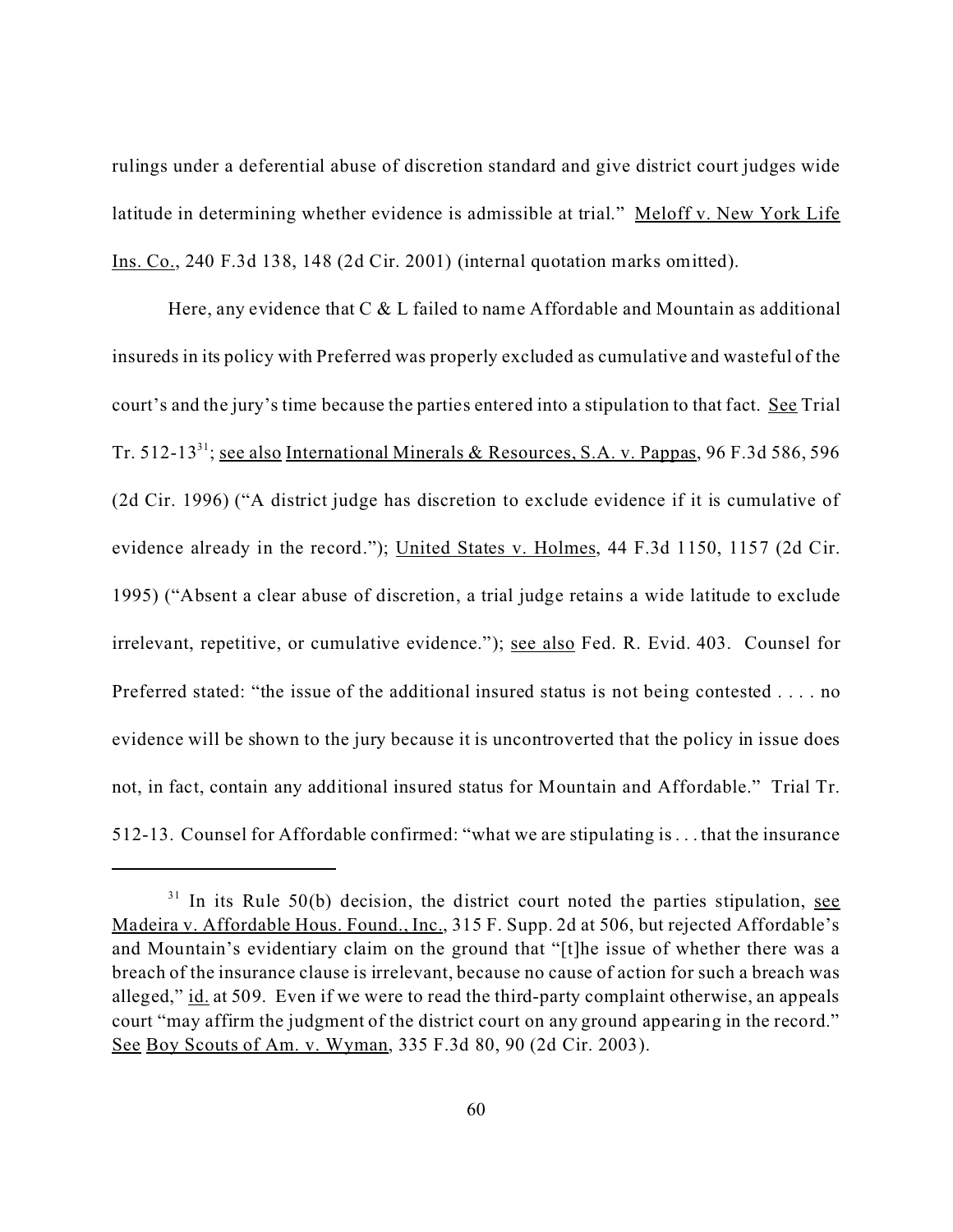contract did not provide additional insurance."  $\underline{Id}$  at 513. We conclude, therefore, that the district court acted well within its discretion in precluding additional evidence of the stipulated fact that C & L's insurance policy with Preferred did not name Affordable and Mountain as additional insureds.

#### 3. The District Court Properly Dismissed Preferred

Following phase two of the trial, the district court granted Preferred's motion to dismiss, ruling that Affordable and Mountain would "have to be [] insured[s] under this policy" or otherwise "in contractual privity with the insurance company in order to maintain a direct action against the insurance company." Trial Tr. 968. On appeal, Affordable and Mountain charge that the dismissal was erroneous, because, while not additional insureds actually named in the policy, they were, nevertheless, entitled to coverage by virtue of their "insured contract" with C & L. Cross-Appellants' Br. at 21-23. We are not persuaded.

"It is ancient law in New York that to succeed on a third party beneficiary theory, a non-party must be the intended beneficiary of the contract, not an incidental beneficiary to whom no duty is owed." County of Suffolk v. Long Island Lighting Co., 728 F.2d 52, 63 (2d) Cir. 1984) (citing Lawrence v. Fox, 20 N.Y. 268 (1859)); see also Port Chester Elec. Constr. Corp. v. Atlas, 40 N.Y.2d 652, 655, 389 N.Y.S.2d 327, 330 (1976). "A party asserting rights as a third-party beneficiary must establish '(1) the existence of a valid and binding contract between other parties, (2) that the contract was intended for his benefit and (3) that the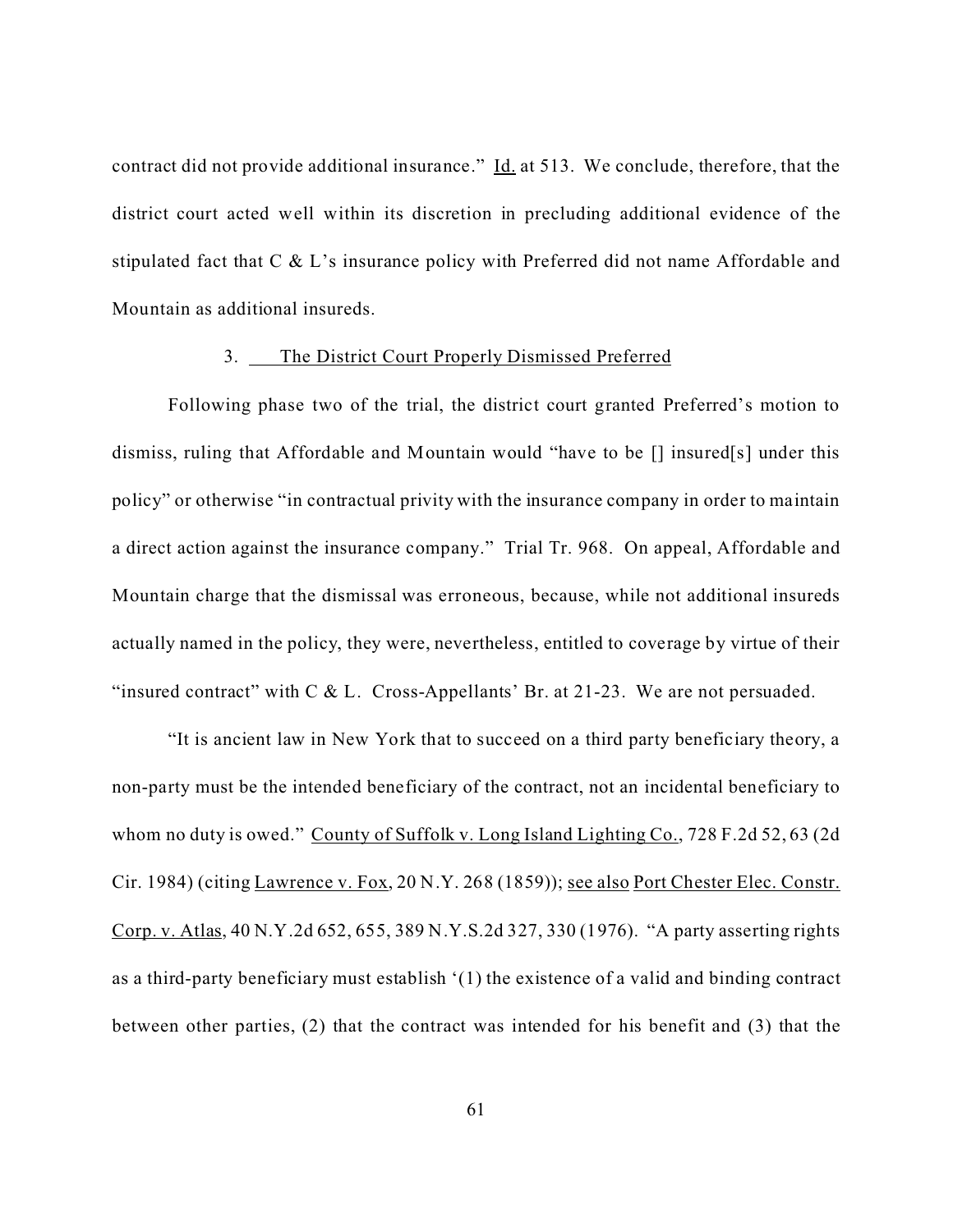benefit to him is sufficiently immediate, rather than incidental, to indicate the assumption by the contracting parties of a duty to compensate him if the benefit is lost.'" State of Cal. Pub. Employees. Ret. Sys. v. Shearman & Sterling, 95 N.Y.2d 427, 434-35, 718 N.Y.S.2d 256, 259 (2000) (quoting Burns Jackson Miller Summit & Spitzer v. Lindner, 59 N.Y.2d 314, 336, 464 N.Y.S.2d 712, 722 (1983)). Thus, under New York law, "where the insurance contract does not name, describe, or otherwise refer to the entity or individual seeking the benefit thereof as an insured, there is no obligation to defend or indemnify." State of New York v. Am. Mfrs. Mut. Ins. Co., 188 A.D.2d 152, 155, 593 N.Y.S.2d 885, 886 (3d Dep't 1993) (internal citations omitted). Here, C & L's insurance policy did not "name, describe, or otherwise refer" to Affordable or Mountain, and Affordable and Mountain present no other evidence from which any reasonable trier of fact could conclude that they were entitled to coverage under that policy. Additionally, because the district court correctly found that Affordable and Mountain were not insureds or third-party beneficiaries under the policy, and because they have not obtained a judgment against the alleged tortfeasor, C & L, they lack standing to pursue an action against Preferred. See Lang v. Hanover Ins. Co., 3 N.Y.3d 350, 354, 787 N.Y.S.2d 211, 214 (2004). Thus we conclude that the district court correctly ruled that, as a matter of law, Affordable and Mountain cannot maintain an action against Preferred.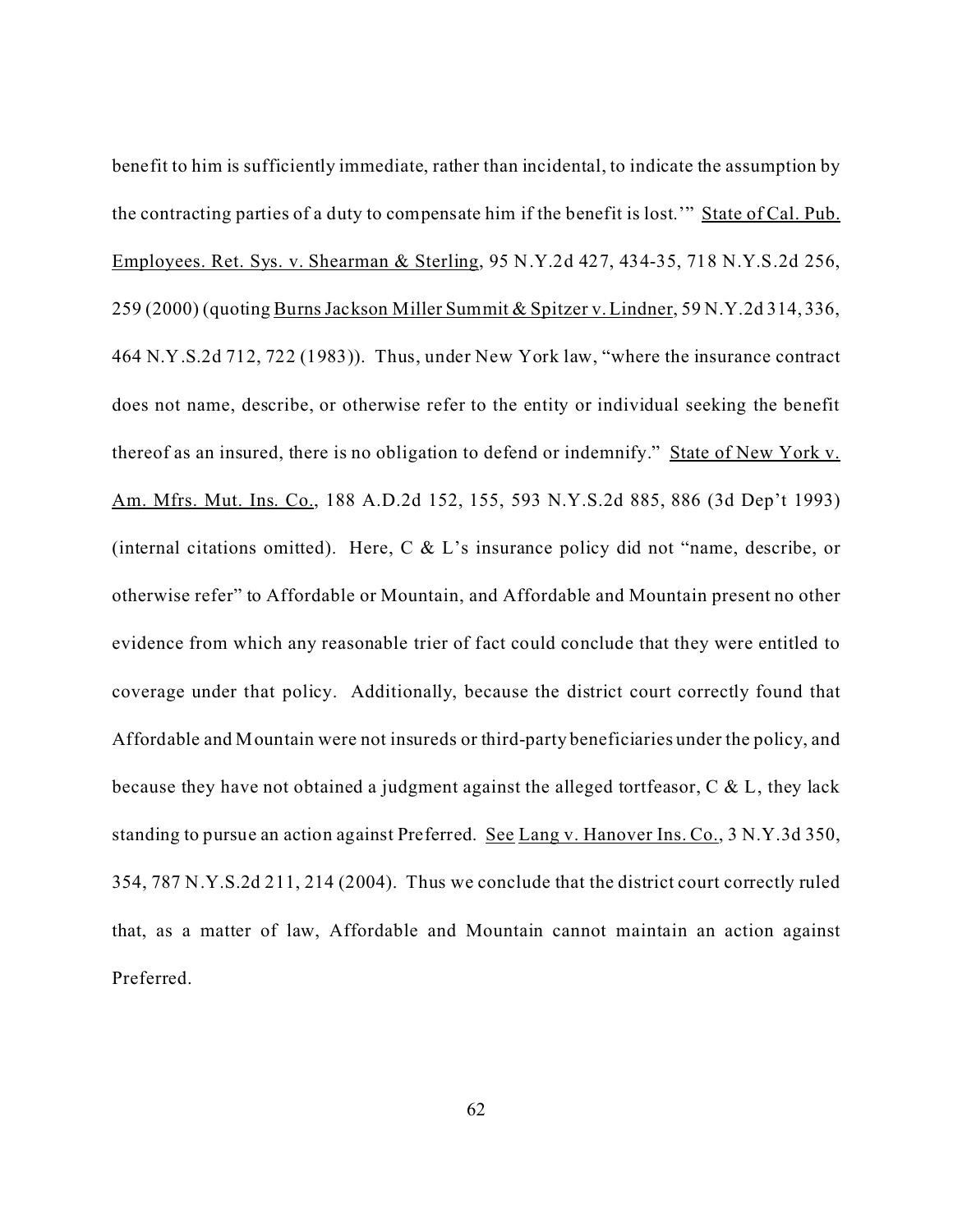# 4. An Enforceable Contract Obligated C & L To Indemnify Affordable and Mountain

Silva contends that no enforceable contract required him or  $C \& L$  to indemnify Affordable and Mountain for losses resulting from Madeira's damages award because the purported agreement among the parties was neither sufficiently definite in its terms nor signed by any person with authority to represent  $C \& L$ . In fact, Silva insists that the purported contract was the result of forgery and, thus, void ab initio. We disagree.

# (a) The Terms of the Contract, When Viewed as a Whole, Were Sufficiently Definite

"Few principles are better settled in the law of contracts than the requirement of definiteness. If an agreement is not reasonably certain in its material terms, there can be no legally enforceable contract." Cobble Hill Nursing Home, Inc. v. Henry & Warren Corp., 74 N.Y.2d 475, 482, 548 N.Y.S.2d 920, 923 (1989); see also Express Indus. & Terminal Corp. v. New York State Dep't of Transp., 93 N.Y.2d 584, 589, 693 N.Y.S.2d 857, 860 (1999) ("To create a binding contract, there must be a manifestation of mutual assent sufficiently definite to assure that the parties are truly in agreement with respect to all material terms." (citation omitted)); see generally 22 NY Jur. Contracts § 20 (2006) ("The very essence of a contract is definiteness as to material matters. . . . If an agreement is not reasonably certain in its material terms, there can be no legally enforceable terms.").

In denying Silva's Rule 50(b) motion, the district court concluded, based on a review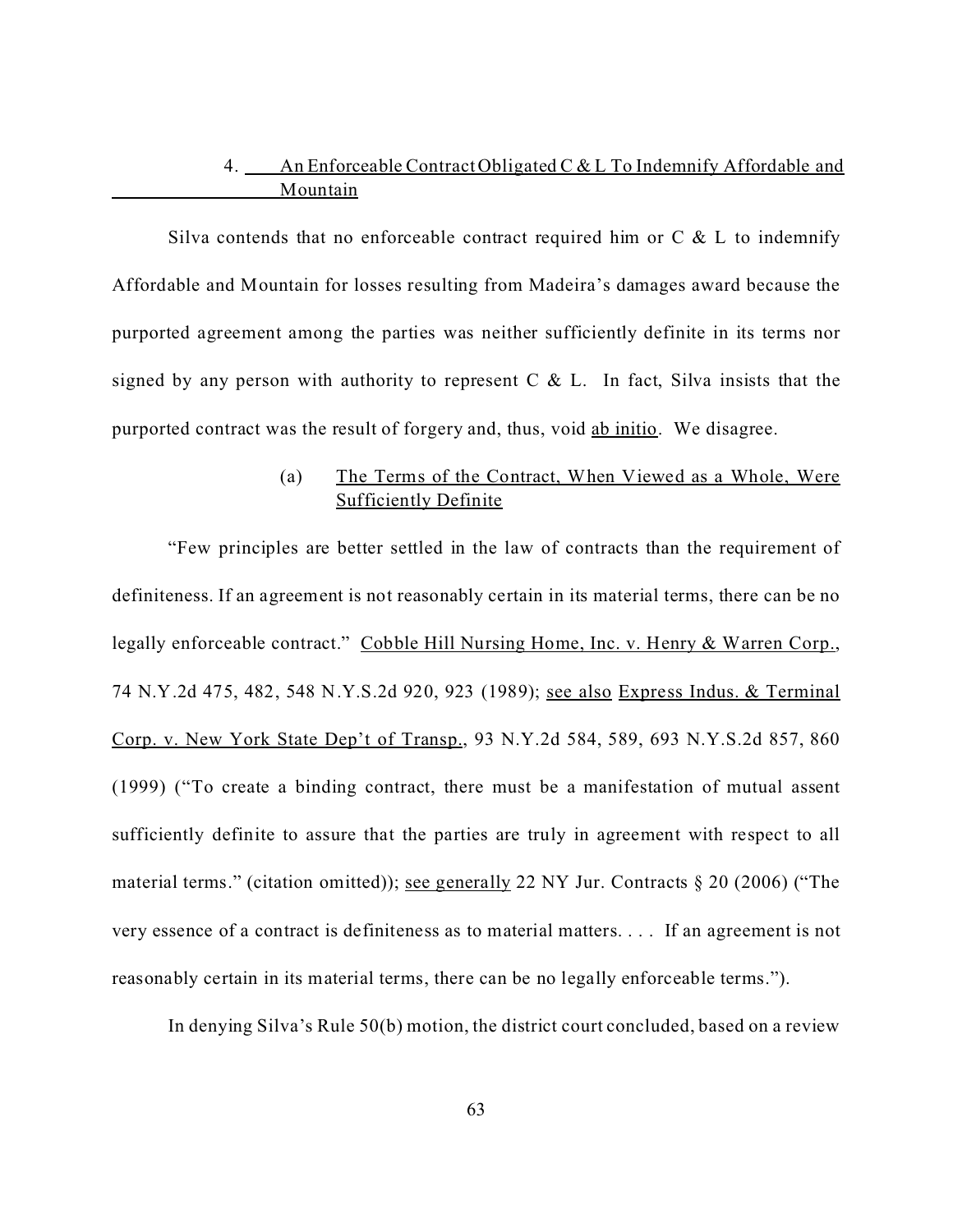of Paulo Miranda's testimony at trial, that "[t]here was . . . evidence presented at trial from which a reasonable jury could determine that Miranda understood the terms of the agreement." Madeira v. Affordable Hous. Found., Inc., 315 F. Supp. 2d at 510. Viewing the evidence "in the light most favorable" to Affordable and Mountain and giving them "the benefit of all reasonable inferences that the jury might have drawn in [their] favor from the evidence," Stratton v. Dep't for the Aging, 132 F.3d 869, 878 (2d Cir. 1997) (internal quotation marks omitted), we agree with the district court that the contract between  $C & L$ , Affordable, and Mountain was sufficiently definite to permit the jury to find it enforceable.

Crucial to our conclusion is the recognition that the construction contract was in two parts: (1) an oral agreement covering most of the material terms regarding the construction project and (2) a written agreement covering insurance and indemnity issues, as required by New York law. Paulo Miranda testified that, prior to beginning work on the Monroe construction project, he negotiated the terms of an oral agreement with Jacob Sofer, President of Affordable and Mountain. Specifically, he testified that he and Sofer discussed the location of the Monroe project, the work that C & L would perform, and the "progress payments" that Affordable and Mountain would make. See Trial Tr. 595-98. Sofer's testimony largely corroborated Miranda's account.See id. at 671-73.

Silva nevertheless argues that the written portion of the contract was insufficiently definite to constitute an enforceable contract under New York law. The district court,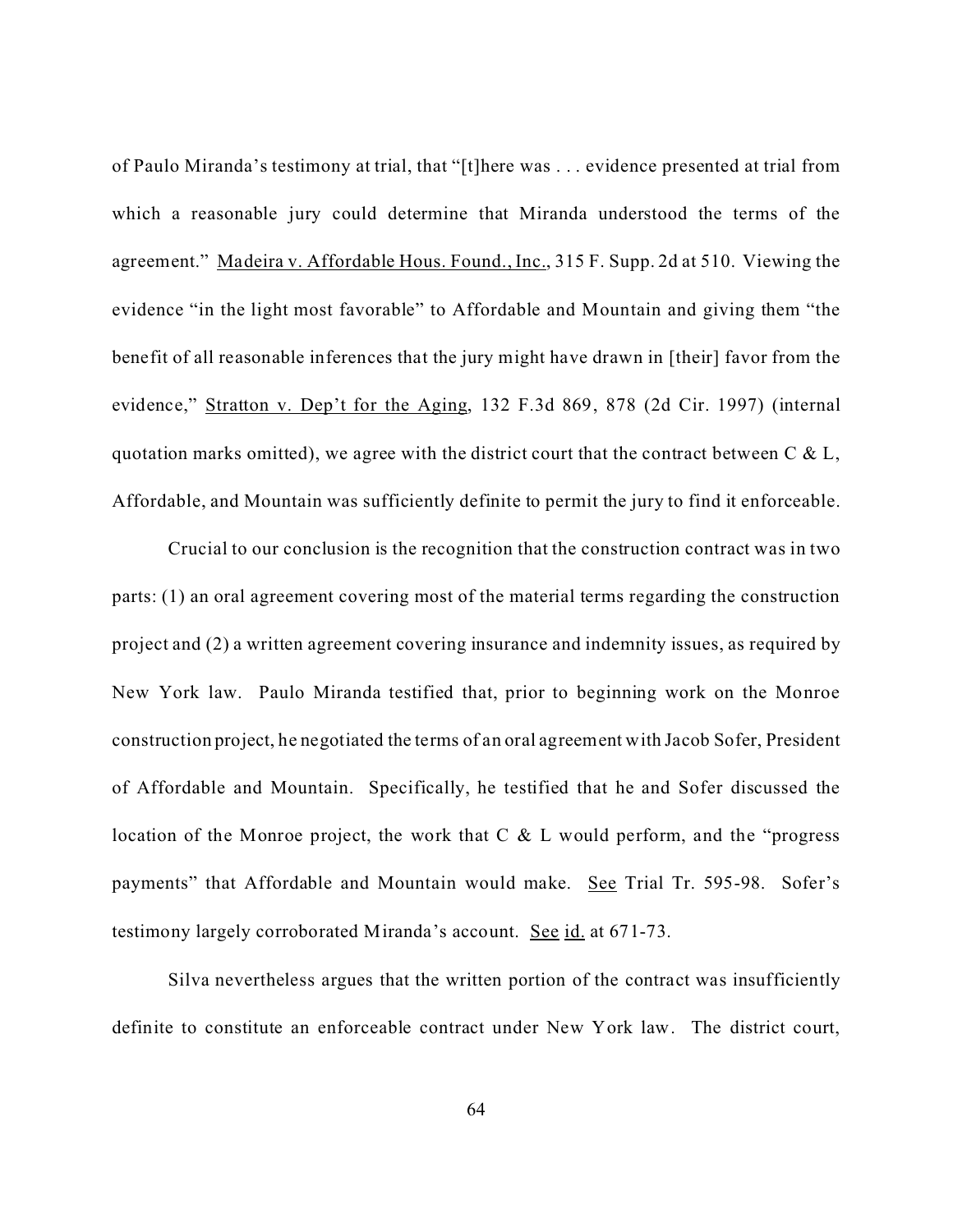however, exhaustively explored and ultimately rejected as a matter of law the claim that the entire construction contract must be in writing. See Trial Tr. 786 ("[I]f you view the construction contract as the amalgam of its oral and its written portions, knowing that the statute of frauds does not apply, it's sufficiently definite."); see also id. at 716-17. This conclusion finds support in New York law. See Podhaskie v. Seventh Chelsea Assocs., 3 A.D.3d 361, 362, 770 N.Y.S.2d 332, 334 (1st Dep't 2004). Moreover, because Silva does not argue on appeal that the Statute of Frauds applies to the contract here at issue, he has, in fact, waived any argument to that effect. See Norton v. Sam's Club, 145 F.3d 114, 117 (2d Cir. 1998). Accordingly, we identify no error in the district's rejection of Silva's definiteness challenge to C & L's contract with Affordable and Mountain.

# (b) Paulo Miranda, Who Had Authority to Represent C & L, Assented to the Terms of the Contract

 On appeal, Silva does not dispute that Miranda assented to a deal with Sofer. Rather, Silva asserts that Miranda did not do so on behalf of C & L. As the district court indicated in a colloquy with the parties, however, the issue of assent "ultimately . . . depends on whether the jury believe $[d] \dots Mr$ . Paulo [Miranda] ... when he said he had authority to enter into [the construction contract]." See Trial Tr. 785-86. In denying Silva's motion, the district court also ruled that "there was sufficient evidence from which a jury could conclude that [Miranda] did in fact assent to [the construction contract's] terms on behalf of Silva – in fact, as Silva's partner." Madeira v. Affordable Hous. Found., Inc., 315 F. Supp. 2d at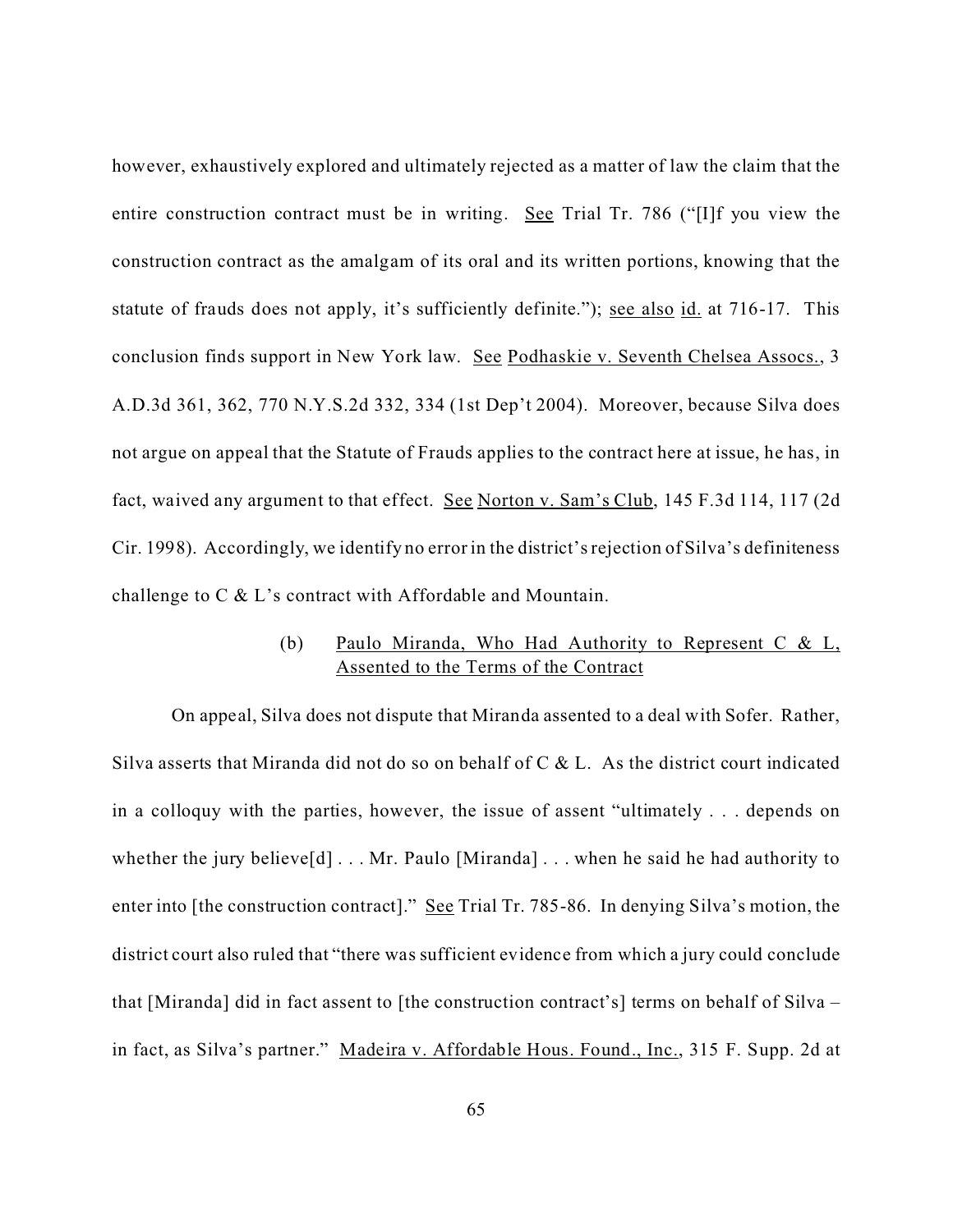510; see also id. at 511 (noting that Miranda "assented (on behalf of himself and Silva) to the terms of the agreement").

Miranda testified, in no uncertain terms, that he was Silva's partner in  $C \& L$ . Specifically, Miranda testified that he and Silva entered an oral partnership agreement during an earlier construction project and that this agreement continued for the Monroe project. See Trial Tr. 611-12. He also testified that, as partners, he and Silva split both the costs of doing business, such as insurance premiums, and the profits from their projects. See id. at 602, 606. Silva, not surprisingly, denied Miranda's account, testifying that, although he and Miranda had agreed to split profits and expenses on the earlier project, see id. at 801, the two had no agreement, oral or otherwise, to be partners on the Monroe project, see id. at 815-18.

In finding that Miranda assented to the construction contract as Silva's partner and as an authorized agent of  $C \& L$  acting within the scope of his authority, we must presume that the jury found Miranda credible.<sup>32</sup> See Stratton v. Dep't for the Aging, 132 F.3d at 878. Because Miranda's testimony provided evidence in support of the jury's finding, that finding must stand. We conclude, therefore, that the district court properly rejected Silva's claim and

 $32$  Silva argues that the jury's finding that Miranda did not actually sign the construction contract means that the contract was a forgery, and thus void ab initio. Although it is true that a forged contract is invalid, see Oberlander v. Fine Care, Inc., 108 A.D.2d 798, 799, 485 N.Y.S.2d 314 (2d Dep't 1985), the jury did not find that the construction contract was a forgery. On the contrary, it concluded that Miranda, as an authorized agent of C & L, had assented to the contract's terms.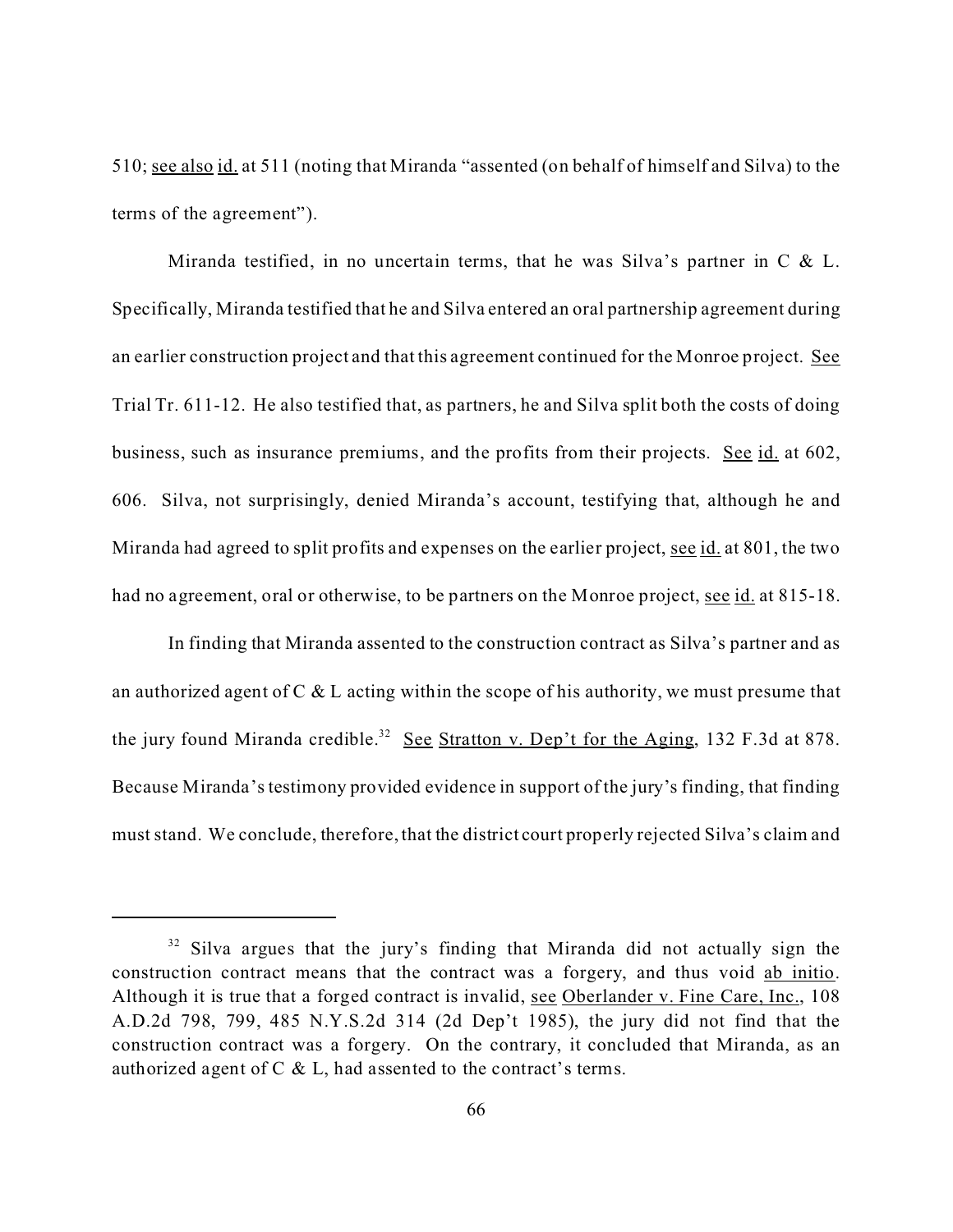declined to overturn the jury's finding that Miranda assented to the construction contract on behalf of C & L.

## **III. Conclusion**

To summarize, we hold that IRCA does not preempt, either expressly or implicitly, a compensatory damages award to an undocumented worker for personal injury under New York Labor Law § 240(1) that includes some measure of lost United States earnings. Hoffman Plastic Compounds, Inc. v. NLRB, 535 U.S. 137, does not dictate a different result particularly where, as in this case, neither IRCA nor any other law authorized the personal injury being compensated; the employment of the undocumented worker originated in a knowing violation of IRCA by the employer rather than the employee; and the jury was instructed to consider the undocumented plaintiff's removability in deciding what, if any, lost United States earnings to award. For this reason and because the parties' other appellate challenges to various rulings of the district court lack merit, we hold that the district court's May 7, 2004 judgment is hereby AFFIRMED.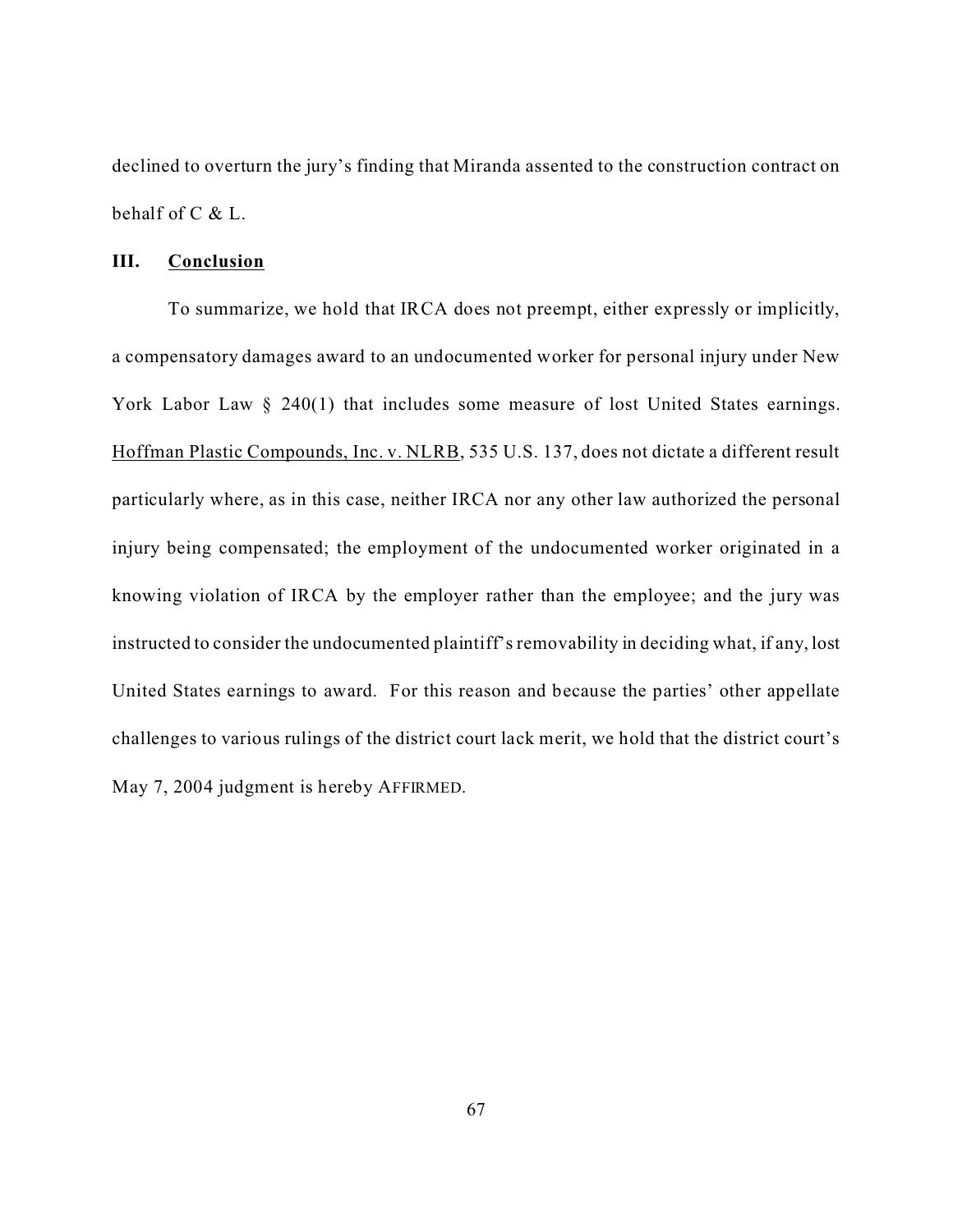JOHN M. WALKER, JR., Circuit Judge, concurring:

In the four years since the Supreme Court decided Hoffman Plastic Compounds, Inc. v. NLRB, 535 U.S. 137 (2002), courts have struggled to reconcile workplace safety and employment laws, at both the state and federal level, with federal immigration policy -– to little avail. This case is no easier than those that have come before; it requires us to decide whether the Immigration Reform and Control Act (IRCA) implicitly preempts New York's "scaffold law," which entitles an illegal alien employee to recover for losses suffered on account of an employer's failure adequately to maintain safe working conditions. Although I have no qualms about deciding tough cases, and join Judge Raggi's careful and thorough opinion disposing of this one in full, I write separately to emphasize my concern that Congress has left it to judges to make policy decisions of the sort this case requires.

While discerning so-called "conflict preemption," see generally Hines v. Davidowitz, 312 U.S. 52, 67 (1941), is a difficult task in the best of times, see, e.g., Geier v. American Honda Motor Co., 529 U.S. 861, 887-88 (2000) (Stevens, J., dissenting), Crosby v. Nat'l Foreign Trade Council, 530 U.S. 363, 390-91 (2000) (Scalia, J., concurring), judges are especially ill-suited to divining the unexpressed will of Congress when it comes to hot-button and ever-shifting issues like immigration policy. Courts should not have to guess how often and to what extent employers and their illegal alien employees will break the law in order to decide a case. Cf. Geier, 529 U.S. at 883 ("assum[ing] compliance with the ... law duty in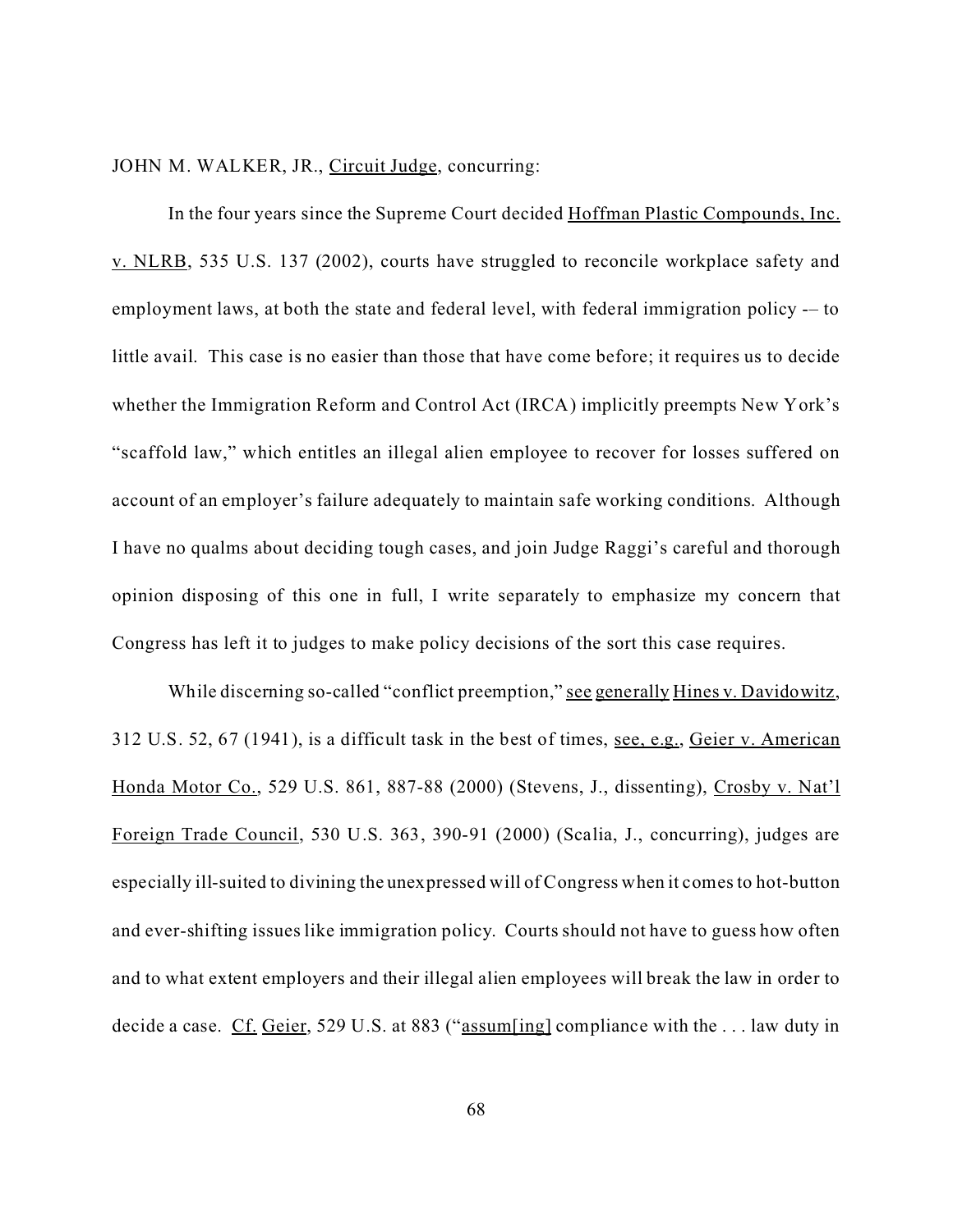question" without speculating concerning likely actual behavior). Courts should not have to decide whether state legislatures transgress federal immigration policy by requiring employers, say, to provide vocational rehabilitation services to injured illegal aliens, cf. Tarango v. State Indus. Ins. Sys., 117 Nev. 444 (2001), or whether state tort principles that require injured alien employees to mitigate damages conflict with IRCA, cf. Reinforced Earth Co. v. Workers' Comp. Appeal Bd., 810 A.2d 99, 108-09 & n.12 (Pa. 2002). And surely courts should not have to render paradoxical decisions such as holding that an illegal alien only becomes lawfully entitled to U.S. wages when he is physically incapable of earning them. Cf. Rosa v. Partners in Progress, Inc., 152 N.H. 6, 13 (2005).

Nevertheless, we must decide this case. Because Hoffman Plastic was a fact-specific, policy-driven decision, see, e.g., Hoffman Plastic, 535 U.S. at 150; id. at 155-56 (Breyer, J., dissenting), I cannot say that it is controlling here; I cannot confidently assert, see Jones v. Rath Packing Co., 430 U.S. 519, 525 (1977), that IRCA preempts New York law under circumstances such as those presented here, where the employer, not the employee, has violated IRCA and where the state seeks to exercise its historic police powers. See Balbuena v. IDR Realty LLC, 6 N.Y.3d 338 (2006).

Yet this is a close case. Congress did not intend to "compromise [IRCA's]... effectiveness by deference to every provision of state statute or local ordinance." See Crosby, 530 U.S. at 376 (2000); see also Farmer Bros. Coffee v. Workers' Comp. Appeals